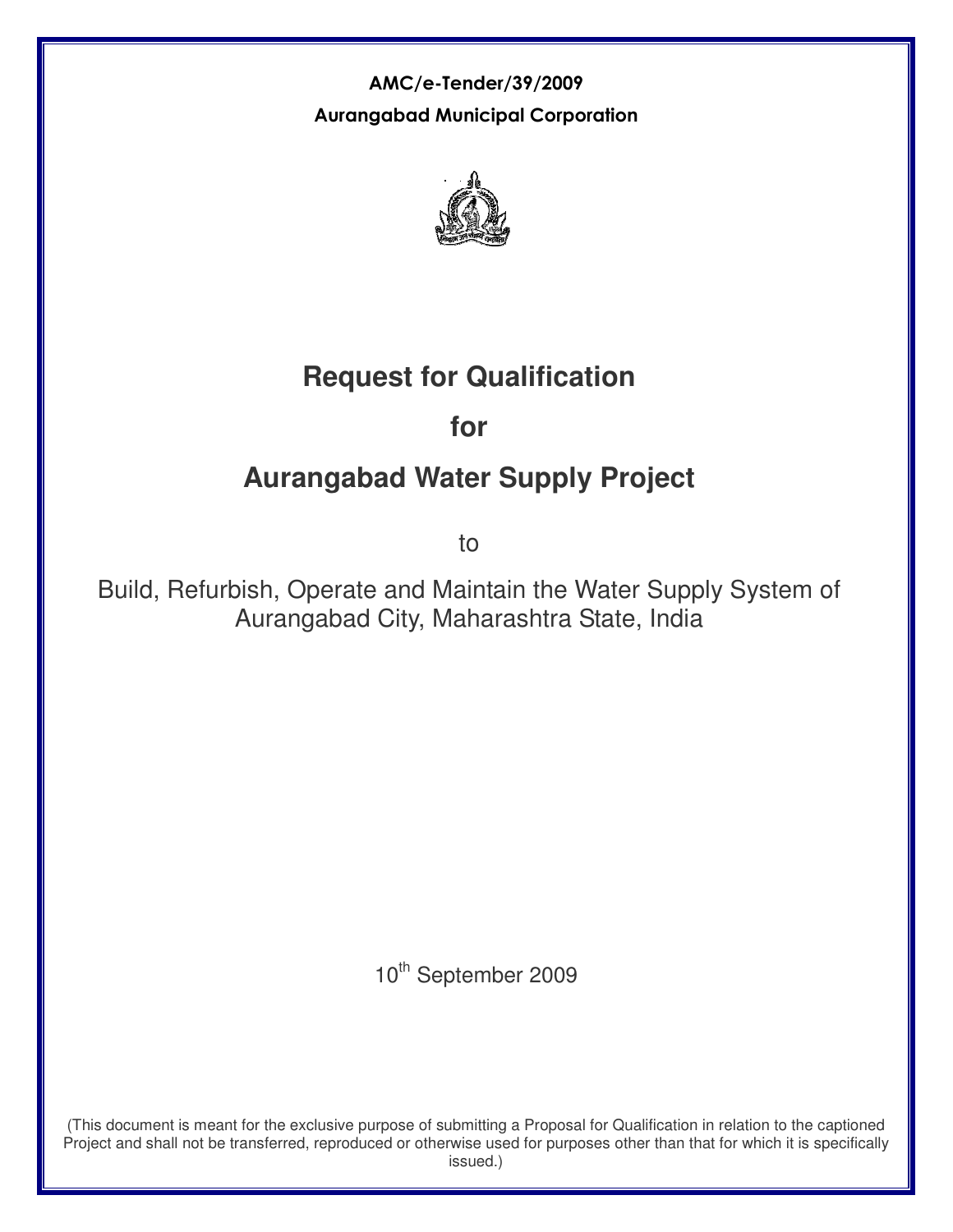# **CONTENTS**

| 1            |                                                                                         |
|--------------|-----------------------------------------------------------------------------------------|
| $\mathbf{2}$ |                                                                                         |
| 3            |                                                                                         |
| 4            |                                                                                         |
| 5            |                                                                                         |
| 5.1          |                                                                                         |
| 5.2          |                                                                                         |
| 6            |                                                                                         |
| 7            |                                                                                         |
| 7.1          |                                                                                         |
|              |                                                                                         |
| 7.2          |                                                                                         |
| 8            | ANNEXURE 1: EXHIBITS OF FORMATS FOR SUBMISSION34                                        |
| 8.1          |                                                                                         |
| 8.2          | Exhibit 2: Format for Power of Attorney for Signing of Proposal for Pre-Qualification35 |
| 8.3          |                                                                                         |
| 8.4          |                                                                                         |
| 8.5          |                                                                                         |
| 8.6          | Exhibit 6: Format for Power of Attorney for Lead Consortium Member of Consortium  42    |
| 8.7          |                                                                                         |
| 8.8          |                                                                                         |
| 8.9          |                                                                                         |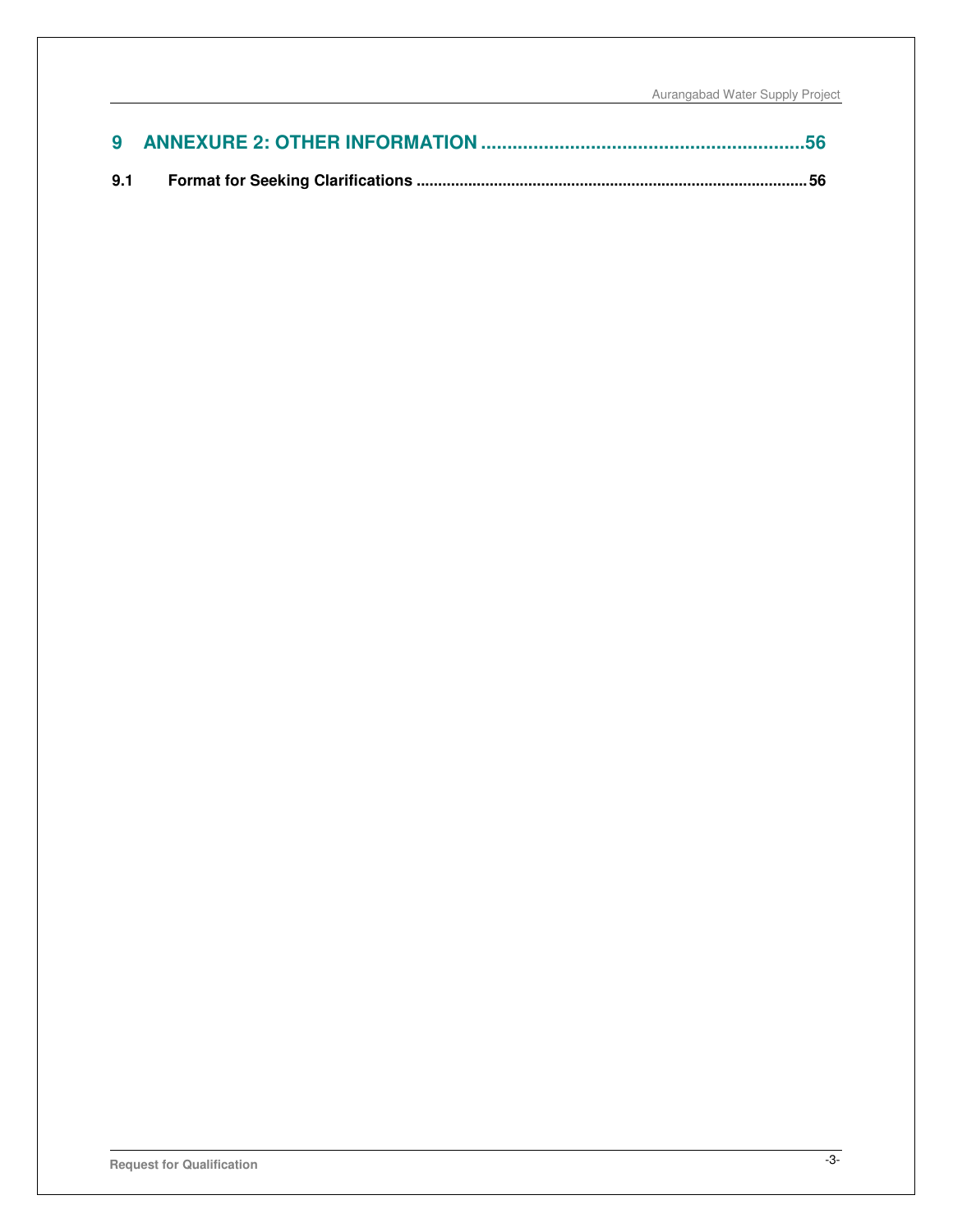# **1 DISCLAIMER**

The information contained in this Request for Qualification document (the "RFQ") or subsequently provided to Applicants, whether verbally or in documentary or any other form, by or on behalf of the Aurangabad Municipal Corporation (AMC) or any of their employees or advisors, is provided to Applicant(s) on the terms and conditions set out in this RFQ and such other terms and conditions subject to which such information is provided.

This RFQ is not an agreement and is neither an offer nor invitation by AMC to the prospective Applicants or any other person. The purpose of this RFQ is to provide interested parties with information that may be useful to them in the formulation of their application for qualification pursuant to this RFQ (the "Application"). This RFQ includes statements, which reflect various assumptions and assessments arrived at by AMC in relation to the Project. Such assumptions, assessments and statements do not purport to contain all the information that each Applicant may require. This RFQ may not be appropriate for all persons, and it is not possible for AMC, its employees or advisors to consider the investment objectives, financial situation and particular needs of each party who reads or uses this RFQ. The assumptions, assessments, statements and information contained in this RFQ may not be complete, accurate, adequate or correct. Each Applicant should therefore, conduct its own investigations and analysis and should check the accuracy, adequacy, correctness, reliability and completeness of the assumptions, assessments, statements and information contained in this RFQ and obtain independent advice from appropriate sources.

Information provided in this RFQ to the Applicant(s) is on a wide range of matters, some of which depends upon interpretation of law. The information given is not an exhaustive account of statutory requirements and should not be regarded as a complete or authoritative statement of law. AMC, its employees or advisors accepts no responsibility for the accuracy or otherwise for any interpretation or opinion on law expressed herein.

AMC, its employees and advisors make no representation or warranty and shall have no liability to any person, including any Applicant, under any law, statute, rules or regulations, principles of restitution or unjust enrichment or otherwise for any loss, damages, cost or expense which may arise from or be incurred or suffered on account of anything contained in this RFQ or otherwise, including the accuracy, adequacy, correctness, completeness or reliability of the RFQ and any assessment, assumption, statement or information contained therein or deemed to form part of this RFQ or arising in any way with pre-qualification of Applicants for participation in the Bidding Process.

AMC also accepts no liability of any nature whether resulting from negligence or otherwise howsoever caused arising from reliance of any Applicant upon the statements contained in this RFQ. AMC may, in its absolute discretion but without being under any obligation to do so, update, amend or supplement the information, assessment or assumptions contained in this RFQ. The issue of this RFQ does not imply that AMC is bound to select and short-list pre-qualify Applicants for RFP Stage or to appoint the Selected Bidder or as the case may be, for the Project and AMC reserves the right to reject all or any of the Applications without assigning any reasons whatsoever.

The Applicant shall bear all its costs associated with or relating to the preparation and submission of its Application including but not limited to preparation, copying, postage, delivery fees, expenses associated with any demonstrations or presentations which may be required by AMC or any other costs incurred in connection with or relating to its Application. All such costs and expenses will remain with the Applicant and AMC shall not be liable in any manner whatsoever for the same or for any other costs or other expenses incurred by an Applicant in preparation or submission of the Application, regardless of the conduct or outcome of the Bidding Process.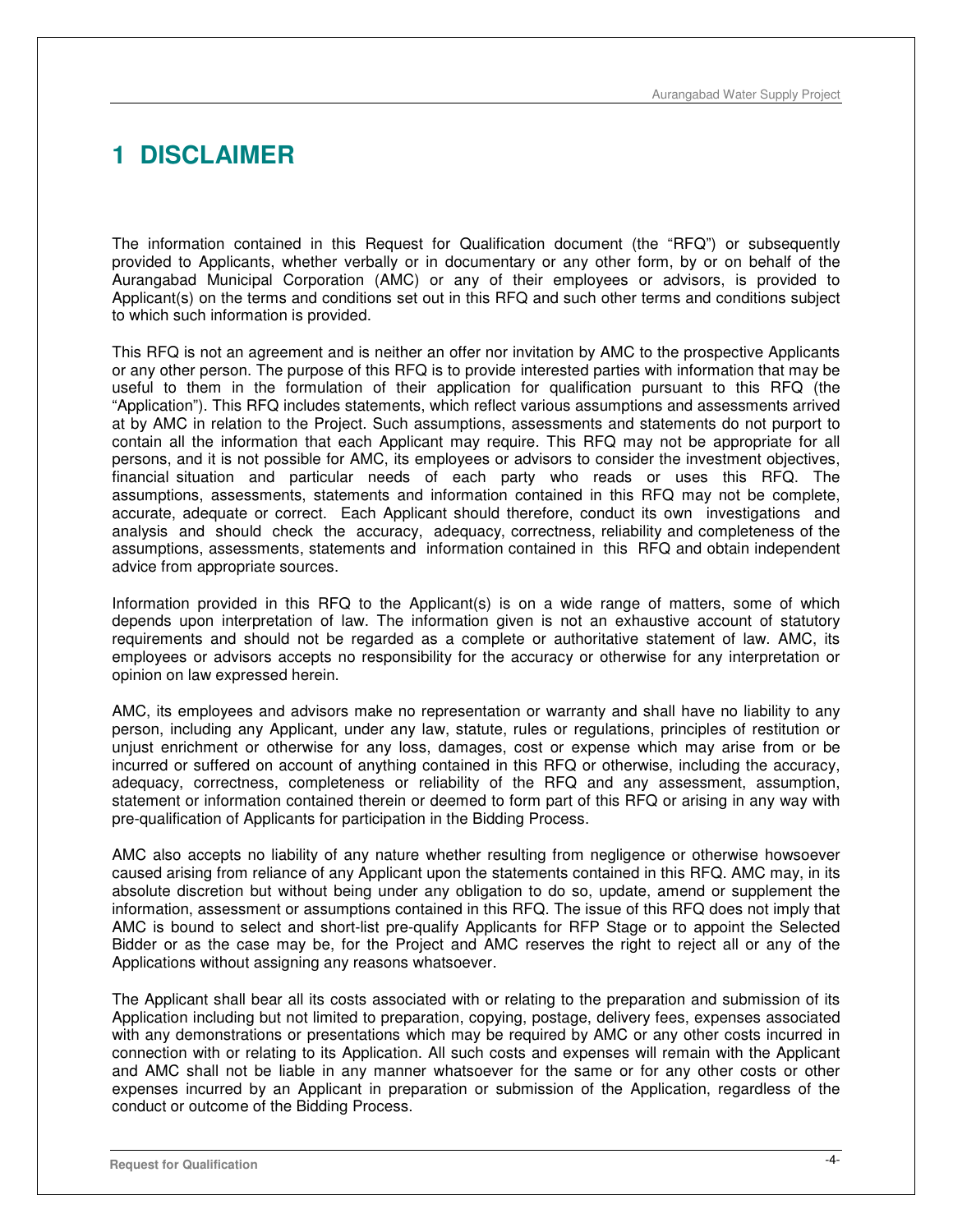Intimation of any discrepancy shall be given at the address mentioned below immediately. If no intimation is received by the below mentioned office by the last day of receipt of queries from the date of issue of RFQ, then this office shall consider that the RFQ Document received by the Bidder is complete in all aspects and that the Bidder is satisfied that the RFQ Document is complete.

> The Commissioner Aurangabad Municipal Corporation Town Hall, Aurangabad – 431001

AMC reserves the right to accept or reject any or all of the Applications at any stage of the Bidding Process. AMC reserves the right to change any or all of the provisions of this Request for Qualification Document. Such a change would be intimated to all the parties procuring this RFQ Document. AMC reserves the right to change, modify, add to or alter the Bidding Process including inclusion and / or removal of qualification / Evaluation Criteria. Any change in the Bidding Process shall be intimated to all Bidders.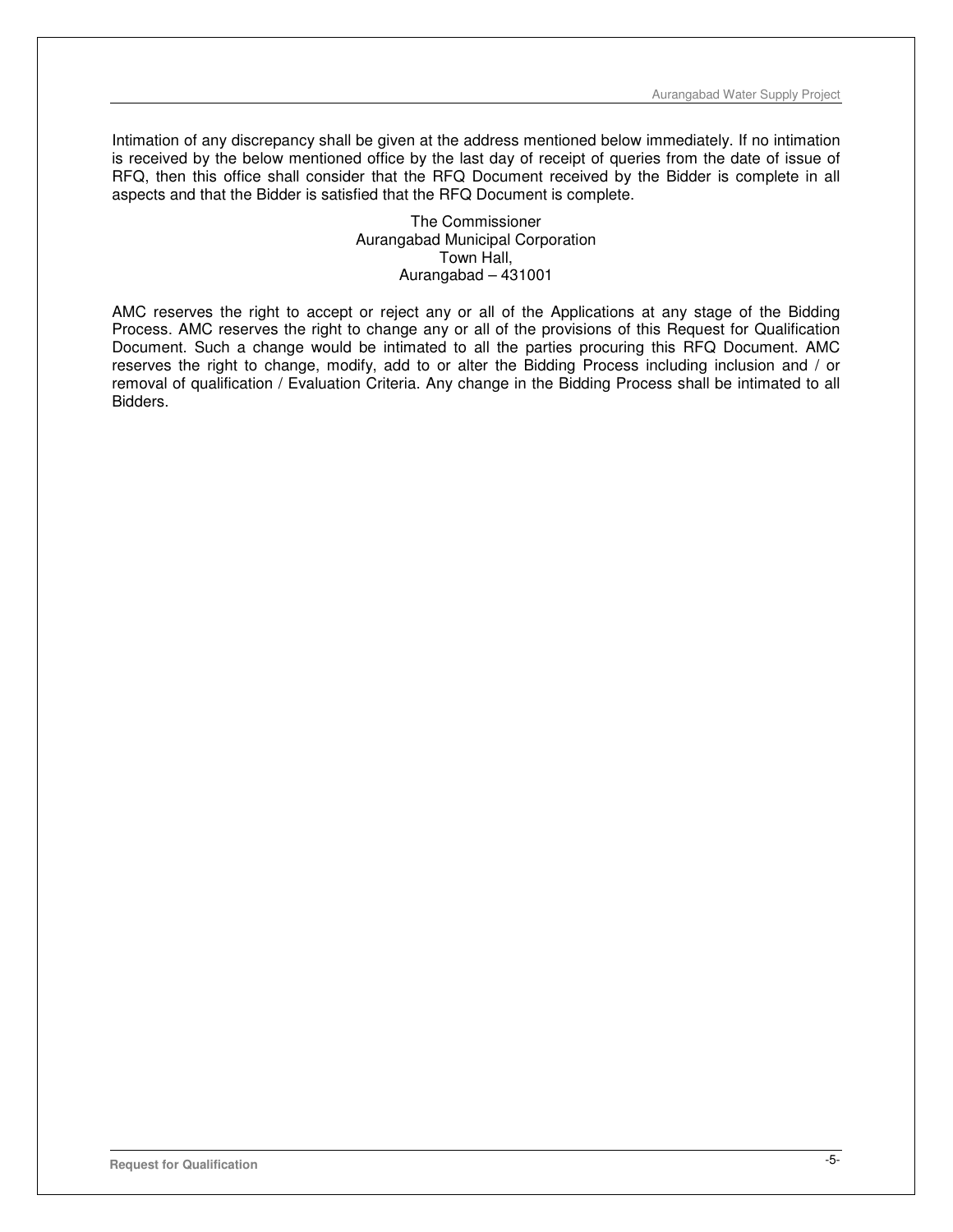# **2 ABBREVIATIONS**

| <b>AMC</b>  | Aurangabad Municipal Corporation               |
|-------------|------------------------------------------------|
| <b>BOT</b>  | <b>Build Operate and Transfer</b>              |
| <b>FY</b>   | <b>Financial Year</b>                          |
| <b>ICAI</b> | Institute of Chartered Accountants of India    |
| <b>INR</b>  | Indian Rupees                                  |
| <b>ISI</b>  | Indian Standard Institute                      |
| <b>ISO</b>  | International Organisation for Standardization |
| <b>IST</b>  | <b>Indian Standard Time</b>                    |
| Gol         | Government of India                            |
| GoM         | Government of Maharashtra                      |
| Km          | Kilometre(s)                                   |
| <b>JDA</b>  | Joint Development Agreement                    |
| <b>LCM</b>  | Lead Consortium Member                         |
| <b>MLD</b>  | Million Liters Per Day                         |
| MМ          | Mili Meter                                     |
| MT          | Metric Tonne                                   |
| MoUD        | Ministry of Urban Development                  |
| MoU         | Memorandum of Understanding                    |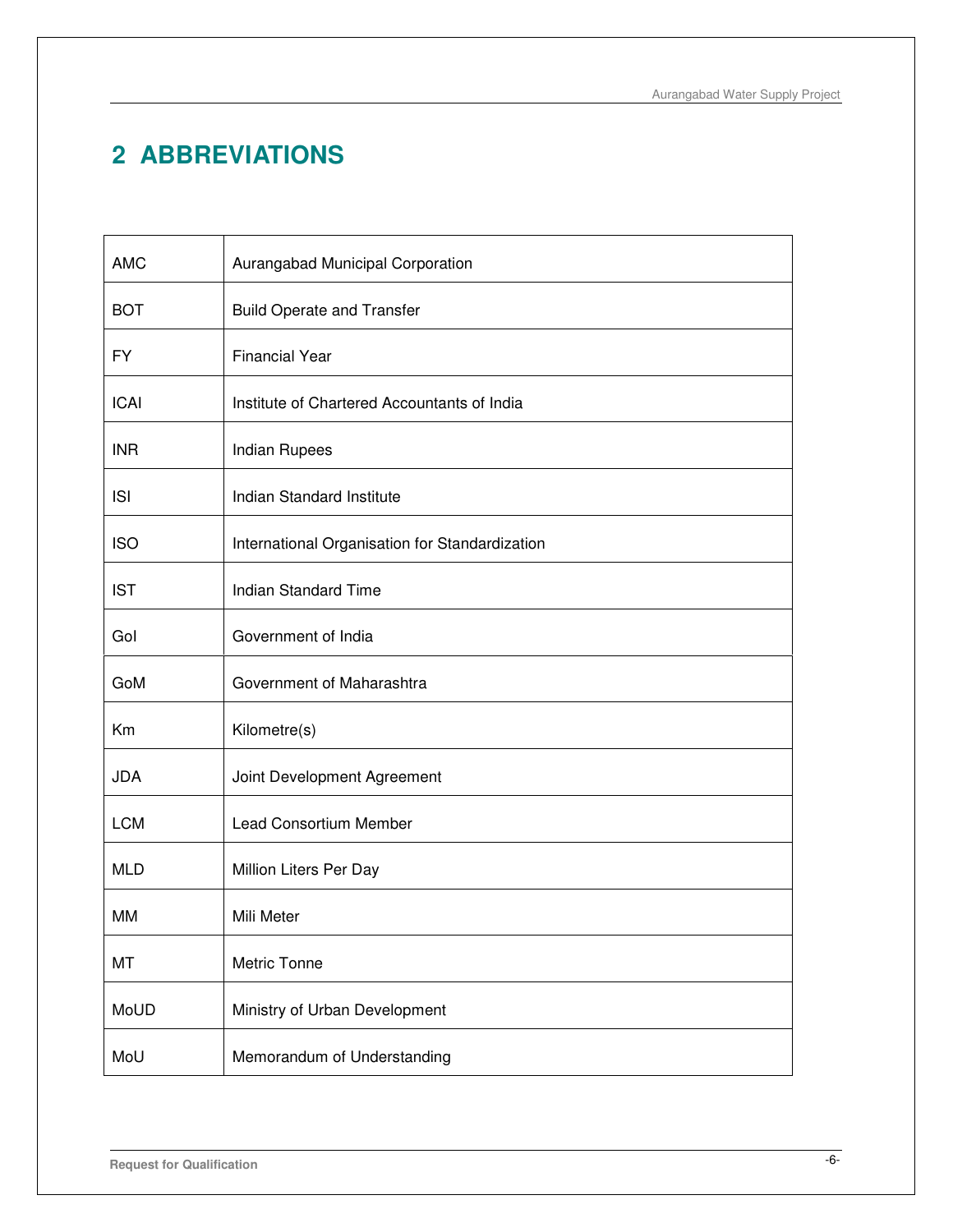| <b>MS</b>      | Mild Steel                                                         |
|----------------|--------------------------------------------------------------------|
| <b>MSNA</b>    | Maharashtra Sujal and Nirmal Abhiyan                               |
| <b>NRW</b>     | Non Revenue Water                                                  |
| O&M            | Operation and Maintenance                                          |
| <b>PAT</b>     | <b>Profit After Tax</b>                                            |
| <b>PPP</b>     | Public Private Partnership                                         |
| <b>RFQ</b>     | <b>Request For Qualification</b>                                   |
| <b>RFP</b>     | <b>Request For Proposal</b>                                        |
| <b>SEZ</b>     | Special Economic Zone                                              |
| <b>SPV</b>     | Special Purpose Vehicle                                            |
| <b>UIDSSMT</b> | Urban Infrastructure Development Scheme for Small and Medium Towns |
| <b>WTP</b>     | <b>Water Treatment Plant</b>                                       |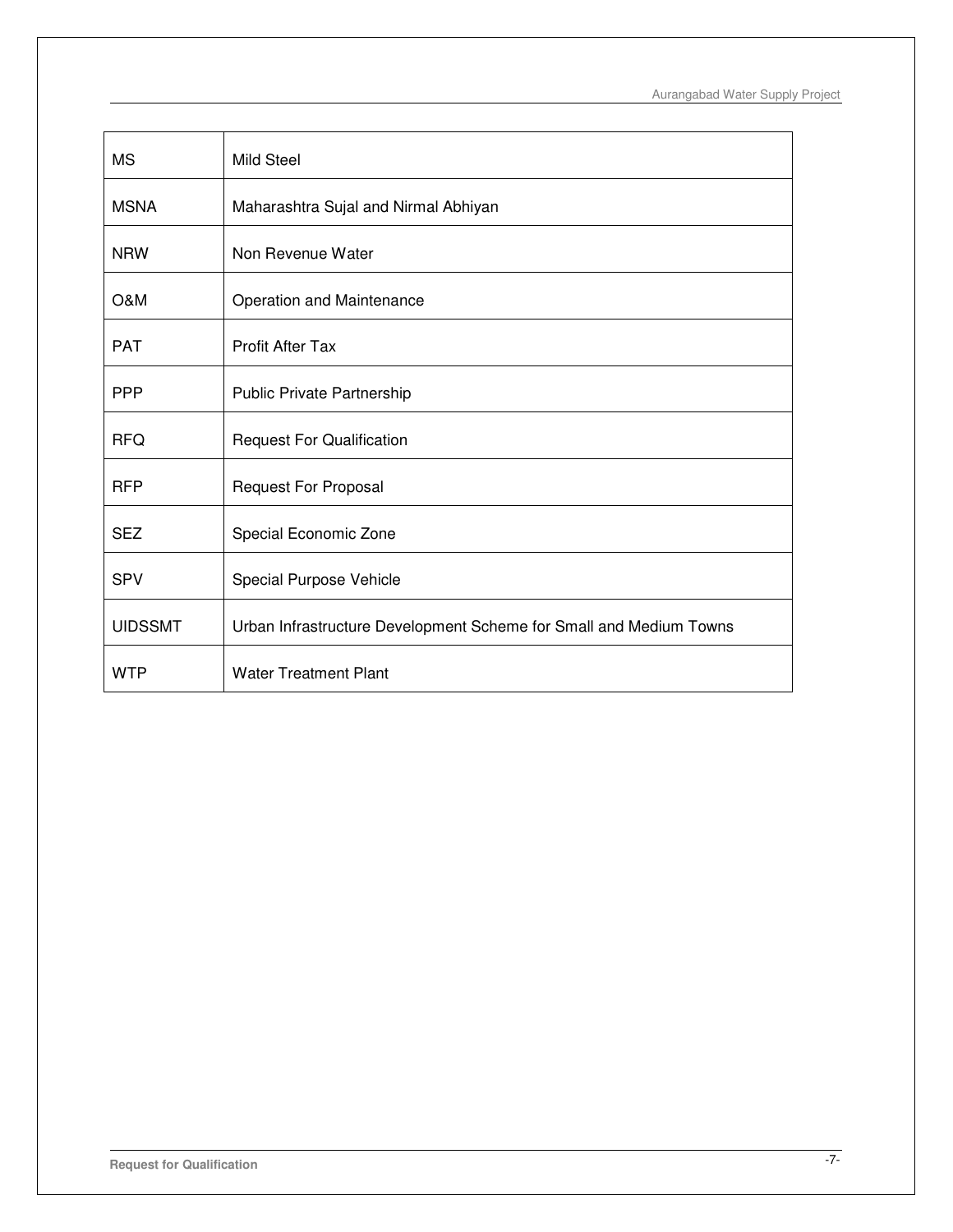# **3 DEFINITIONS**

- **1. AMC /Authority** means Aurangabad Municipal Corporation.
- **2. Authorised Representative/Signatory** shall mean the person who shall be duly authorized by the Bidding Company or the Lead Consortium Member of the Bidding Consortium to sign on its Proposal for Qualification. This designated person shall be authorised to perform all the tasks including, but not limited to providing information, responding to enquiries, entering into contractual commitments on behalf of the Applicant.
- 3. **Affiliate**  shall mean in relation to the Applicant/ Consortium Member, a person who controls, is controlled by, or is under the common control with such Applicant/ Consortium Member (the "Affiliate"). As used in this definition, the expression "control" means, with respect to a person which is a company or corporation, the ownership, directly or indirectly, of more than 25% (twenty five per cent) of the voting shares of such person, and with respect to a person which is not a company or corporation, the power to direct the management and policies of such person by operation of law.
- **4. Agreement/Contract** shall mean the agreement to be signed at the end of the RFP stage, between AMC and the Successful Bidder
- **5. Applicant / Bidder**  shall mean a Bidding Company or Bidding Consortium that has submitted Proposal for Qualification in response to this document.
- **6. Bidding Company** If the Proposal for Qualification for the Project is submitted by a single business entity, it shall be referred to as the "Bidding Company".
- **7. Bidding Consortium/Consortium** If the Proposal for Qualification for the Project is submitted jointly by more than one entity, then this group of entities shall be referred to as a "Bidding Consortium/Consortium". The maximum number of Consortium Members shall be limited to 4 (four).
- **8. Bidding Process / Selection Process** shall mean the process of selecting the Preferred Bidder as identified in Clause 5.2.
- **9. Business Entity/Entity** shall mean a company incorporated under the Companies Act, 1956 or an incorporated entity under similar legislation, in case of foreign entities
- **10. Conflict of Interest** shall have meaning ascribed to it in Clause 6.1.1.1 (i).
- **11. Consortium Member(s) /Member(s)** Shall mean the individual entities of the Bidding Consortium who have entered into a legally enforceable MoU for the Project in line with the principles of MoU provided in Clause 8.7 and Clause 6.1.1.2 of this RFQ Document. The minimum equity contribution of the each Consortium Member in the Bidding Consortium shall not be less than 10%.
- **12. Evaluation Criteria** shall mean the criteria as defined in Section 7 of this RFQ Document that should be fulfilled by the Applicant in order to get short-listed for the RFP stage.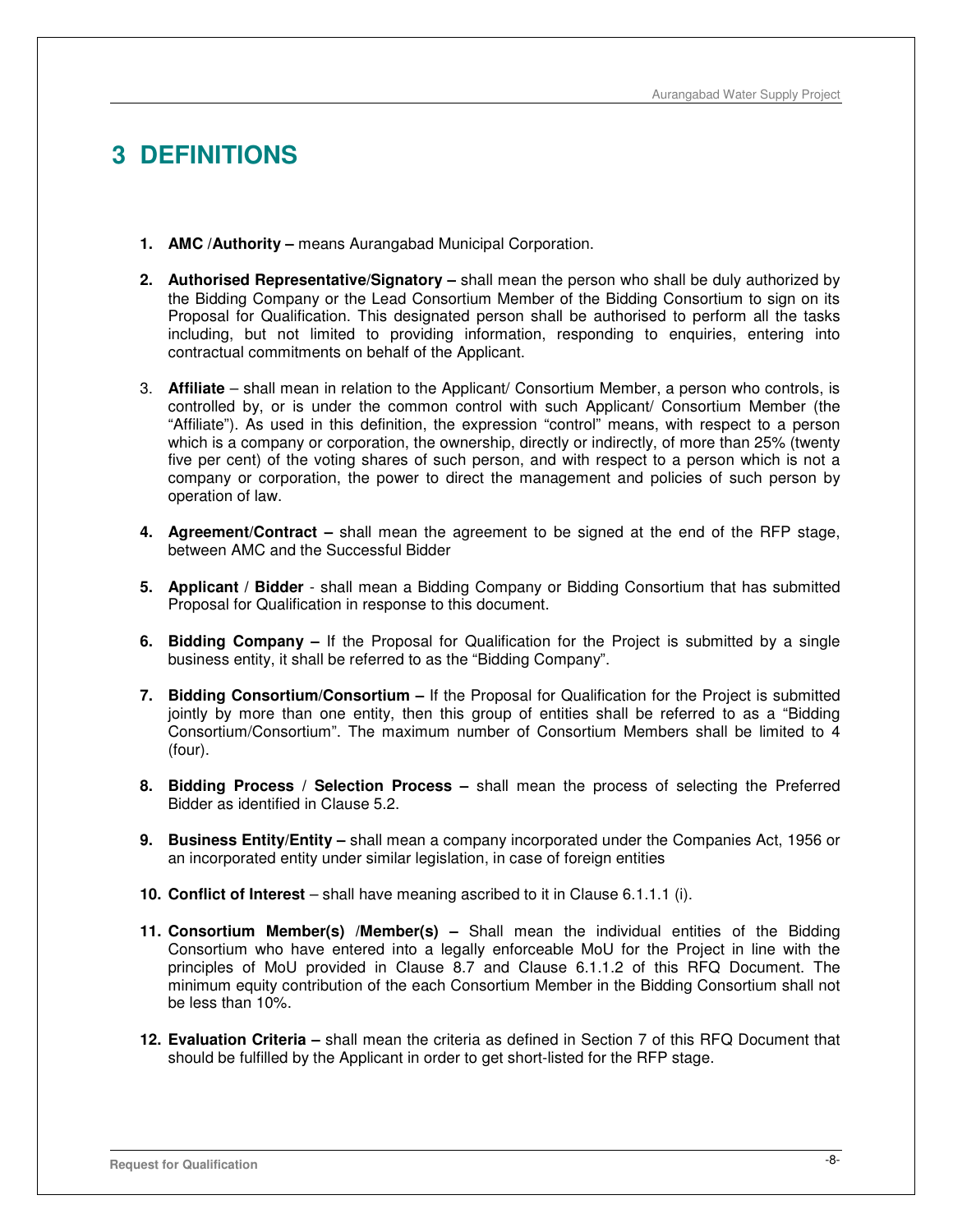- 13. **Financial Capability** shall mean capability of the Applicant assessed as per criteria specified in Clause 7.1
- **14. Financial Proposal** shall mean the financial bid as submitted by the Bidder during the RFP stage as per format to be specified in the RFP Document.
- **15. Holding Company** shall mean the Business Entity holding a minimum stake of 51% equity in the Applicant / Lead Consortium Member directly or indirectly. Holding an indirect stake in Applicant / Lead Consortium Member implies a stake held through a chain of other companies, in which event, the percentage holding would be considered on proportionate basis.
- **16. Joint Development Agreement (JDA)** means the Agreement entered into between the Consortium Members, which defines the roles and responsibilities of each Consortium Member in jointly undertaking the Project. The JDA shall also clearly identify and state the Lead Consortium Member of the Bidding Consortium.
- **17. Lead Consortium Member (LCM)** In case of the Bidding Consortium, the Lead Consortium Member (LCM) shall be that Consortium Member vested with the prime responsibility of developing the Project. The Lead Consortium Member shall necessarily make the maximum equity contribution in the Bidding Consortium, and its equity contribution shall not be less than 51%. The MoU to be entered into between the Consortium Members as per the Exhibit 6 shall reflect the above. The LCM shall be the authorized representative of the Bidding Consortium and shall be liable to AMC for all the obligations of the Applicant. In a Bidding Consortium, the Lead Consortium Member shall be evaluated for the Financial Capability.
- **18. MoU** shall mean a Memorandum of Understanding executed between the Consortium Members of a Bidding Consortium as per the principles set out in the Exhibit 7 of this RFQ Document.
- 19. **Networth** Net worth shall be defined as: (Subscribed and Paid-up Capital + Reserves) (Revaluation reserves + Intangible assets + accumulated losses).
- 20. **Net Cash Accrual** Net Cash Accrual shall be defined as: (Profit after tax + Depreciation + Amortization)**.**
- 21. **Preferred Bidder** shall mean the Bidder invited by AMC for entering into contract for the Project after the evaluation during the RFP stage.
- 22. **Project** shall mean Build, Refurbish, Operate and Maintain the Water Supply System of Aurangabad City, Maharashtra State, India.
- 23. **Proposal for Qualification**  shall mean the proposal submitted by the Applicant in response to this RFQ Document.
- **24. Proposal for Qualification Due Date** The date and time on or before which the Proposal for Qualification should be submitted by Applicants to the AMC for the Project.
- **25. Proposal for Qualification Validity Period** means the 12 (twelve) month period from Proposal for Qualification Due Date.
- **26. RFQ Document** means this Request for Qualification document.
- **27. RFQ Process** means the entire process from issue of RFQ Document to the short-listing of Applicants for RFP Stage. It will also be referred to as RFQ Stage of the Bidding Process.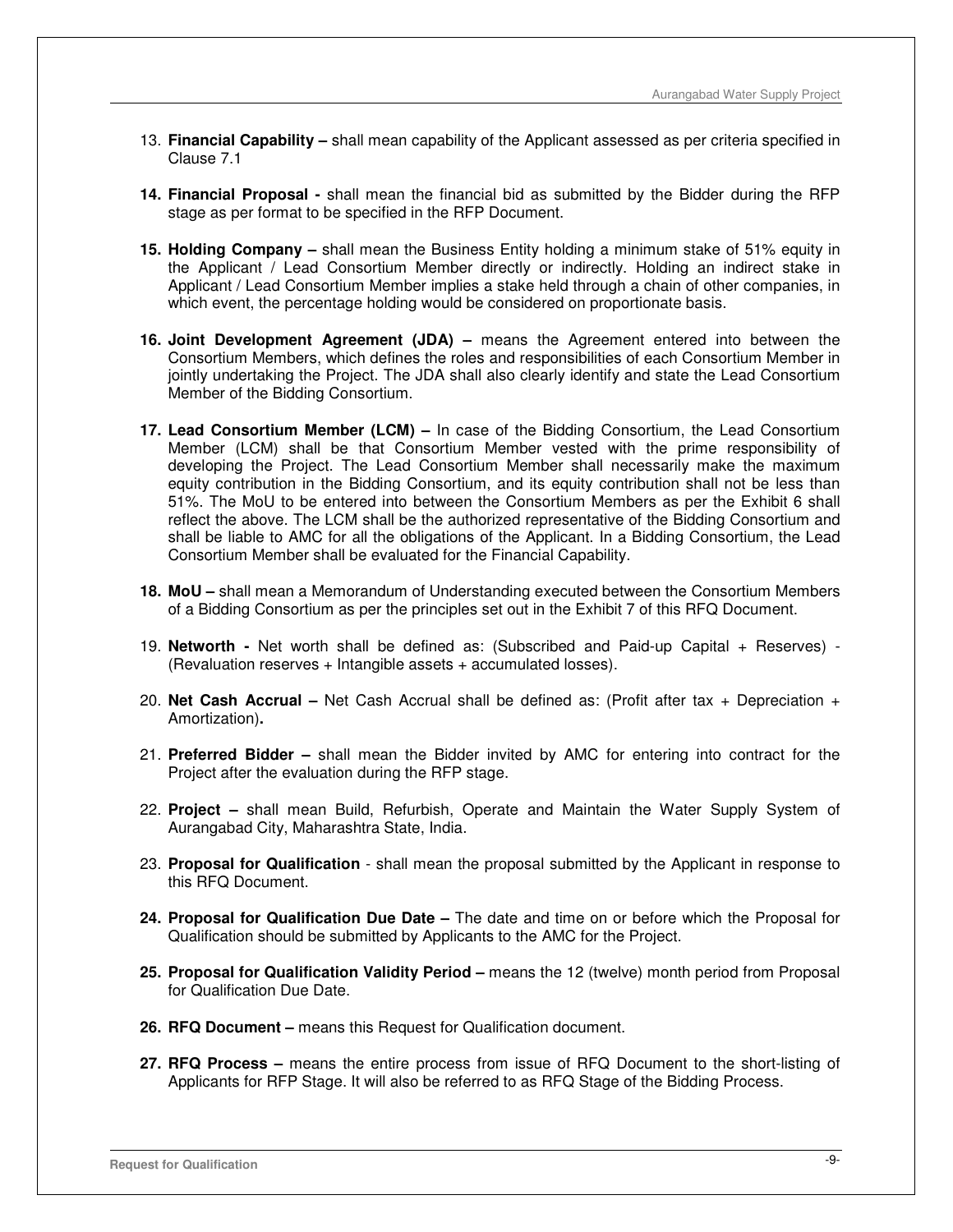- **28. Responsiveness of the RFQ / Non Responsive** shall have a meaning as referred in Clause 5.2.1of this RFQ Document.
- **29. Request for Proposal / RFP** shall mean the invitation to bid for selection by AMC, to be issued to the Bidders short-listed for RFP stage.
- **30. RFP Document** shall mean the document issued to the Short-listed Bidders for preparation of their Technical Proposal and Financial Proposal for the Project.
- **31. RFP Stage** The second stage in the Bidding Process which shall determine the Successful Bidder for the Project.
- **32. Short-listed Bidder(s)** shall mean the Applicants who have successfully met the Evaluation Criteria as set out in Section 7 of this RFQ Document and have been short-listed by AMC for the RFP stage.
- **33. Successful Bidder** shall mean the preferred Bidder who is awarded the right to implement the Project in accordance with the terms of the RFP.
- 34. **Technical Capability** shall mean capability of the Applicant assessed as per criteria specified in Clause 7.2
- 35. **Technical Proposal** shall mean the technical proposal as submitted by the Applicant during the RFP stage as per the format specified in the RFP Document.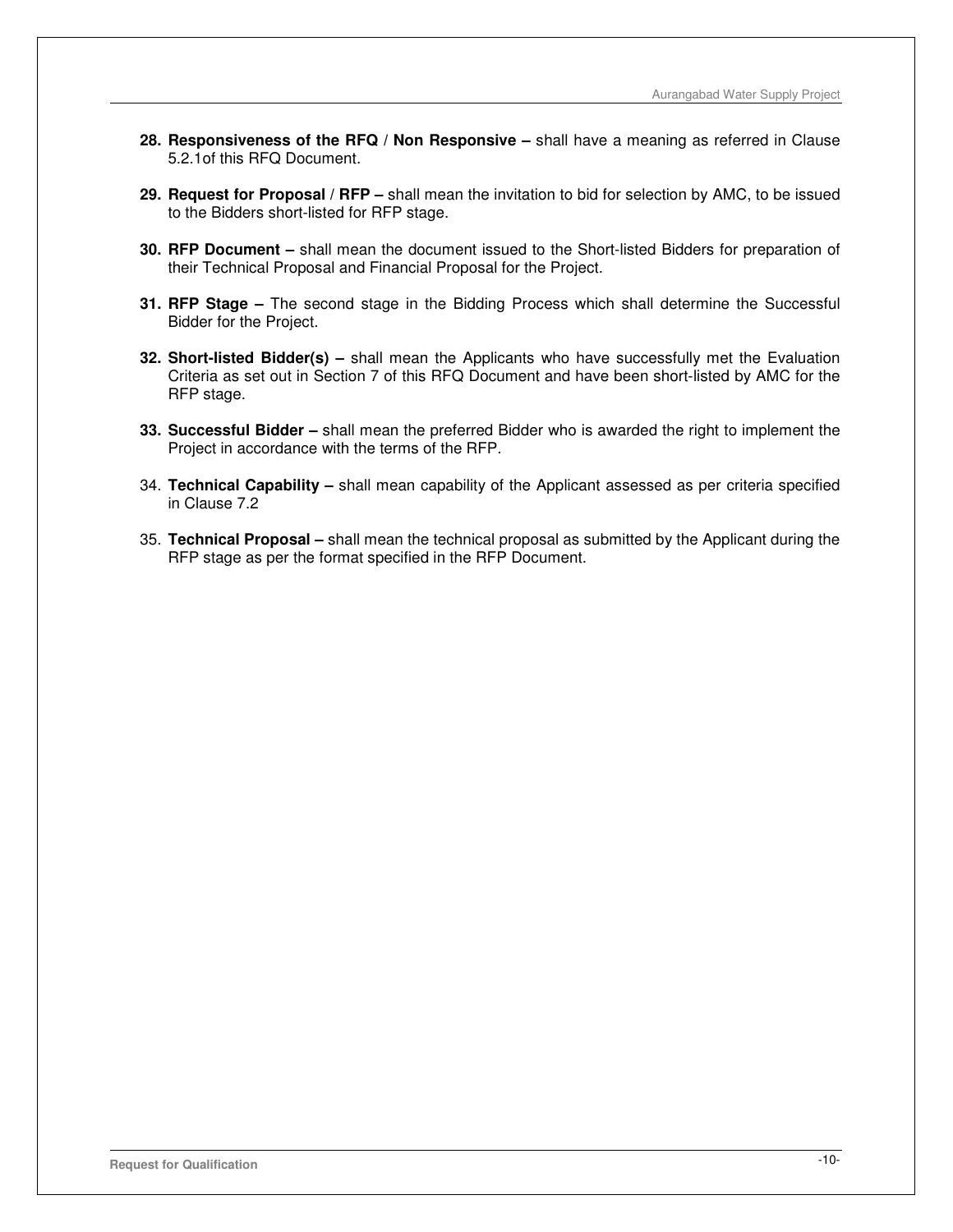# **4 SNAPSHOT OF RFQ**

This section provides a snapshot of the RFQ Document to the Applicant. The Applicant is expected to read the entire RFQ Document for details.

| Name of the Project                                       | Build, Refurbish, Operate and Maintain the Water Supply System of<br>Aurangabad City, Maharashtra State, India                                                                                                                                                                                                                                                                                                      |  |
|-----------------------------------------------------------|---------------------------------------------------------------------------------------------------------------------------------------------------------------------------------------------------------------------------------------------------------------------------------------------------------------------------------------------------------------------------------------------------------------------|--|
| Name of the Project Authority                             | Aurangabad Municipal Corporation, Aurangabad, Maharashtra State,<br>India                                                                                                                                                                                                                                                                                                                                           |  |
| <b>Project Description</b>                                | The Project focus is on $-$<br>1. Reduction of non-revenue water by reduction of technical losses<br>through leakage management and reduction of commercial<br>losses in water supply system through identification and<br>regularization of illegal connections, metering and improvement<br>in billing and collection systems; and<br>2. Refurbishment and expansion of transmission and distribution<br>network  |  |
| Last Date and time for online<br>submission               | On or before 1500 hrs IST on 30 <sup>th</sup> October 2009                                                                                                                                                                                                                                                                                                                                                          |  |
| Eligible Entities (Applicant)                             | Category 1: A Single Bidder (Bidding Company) with Financial and<br>Technical Capability as stipulated in the Evaluation Criteria.<br>Category 2: Bidding Consortium, with the Lead Consortium Member<br>having the Financial Capability; and the Lead Consortium Member on its<br>own or collectively with other Consortium Member(s) having the<br>Technical Capability as stipulated in the Evaluation Criteria. |  |
| <b>Bidding Process</b>                                    | Two stages:<br><b>Stage 1: Request for Qualification (RFQ)</b><br><b>Stage 2: Request for Proposal (RFP)</b>                                                                                                                                                                                                                                                                                                        |  |
| Evaluation Criteria (Stage 1 - Request for Qualification) |                                                                                                                                                                                                                                                                                                                                                                                                                     |  |

## **Financial Criteria (both 1 AND 2):**

1) The Applicant should have a minimum Networth of Rs. 150 crores (INR 1500 million) at the close of the preceding financial year.

## **AND**

2) The Applicant should have a minimum "average Net Cash Accrual" of Rs 50 crores (INR 500 million) over the three preceding financial years.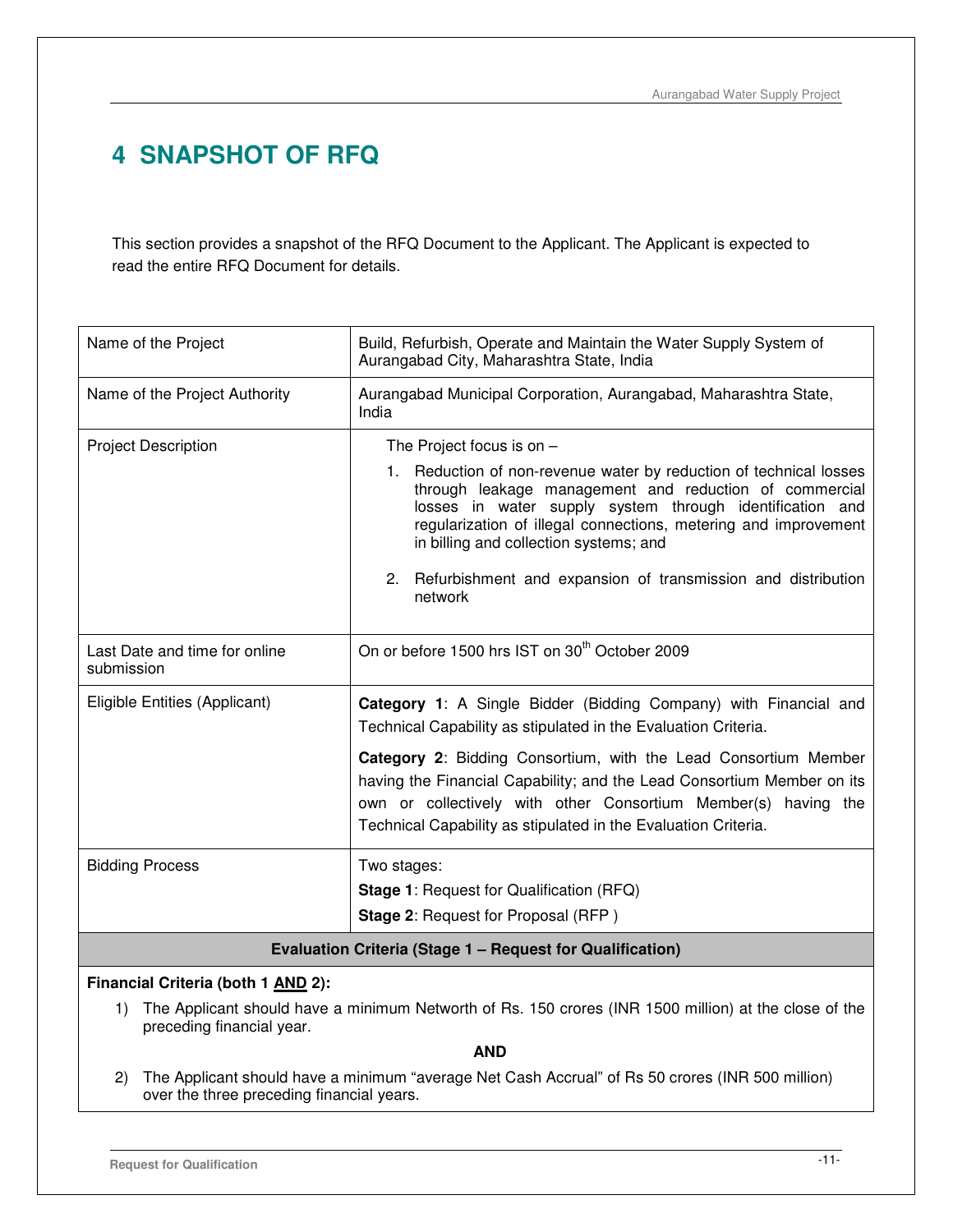## **Technical Criteria: (ALL):**

1) The Applicant should have a minimum experience of operating and maintaining Water Treatment Plant with an average annual production of at least 100 Million litres per day (MLD) for at least three complete years in a single city.

#### **AND**

2) The Applicant should have minimum experience of one year in operating and maintaining a water supply distribution network including the responsibility of billing and collection of revenues from consumers in an urban area with a minimum population (as per the census 2001 in the case of India or the latest census conducted in the country of operation) of 200000 (2 lakhs i.e. 0.2 million).

#### **AND**

3) The Applicant should have experience of laying mild steel welded pipe line of at least 2200 mm dia for at least 20 Km length in any one year in a single contract over the past three preceding financial years from the Proposal for Qualification Due Date.

#### **AND**

4) The Applicant should have built a Water Treatment Plant of 100 MLD capacity in a single contract over the past ten preceding financial years from the Proposal for Qualification Due Date.

#### **AND**

5) The Applicant should have successfully commissioned at least one PPP project in the core sector in India, of which at least one should be an operational project having a minimum project cost of Rs.30 crores, over the past five preceding financial years from the Proposal for Qualification Due Date. The core sector includes Water supply, Roads, Ports, Power, Industrial parks, Special Economic Zone (SEZ), Airports or any public utilities.

#### **Entities to be evaluated for the Evaluation Criteria**

#### **In case of Bidding Company:**

- The Financial and Technical Capability shall be evaluated for the Bidding Company.
- Financial Capability of Holding Company of the Bidding Company can be considered, if proposed in place of the Bidding Company.
- Technical Capability of Affiliate(s) can be considered, if proposed in place of the Bidding Company.

#### **In case of Bidding Consortium:**

- The Financial Capability shall be evaluated for the Lead Consortium Member.
- Financial Capability of the Holding Company of the Lead Consortium Member can be considered, if proposed in place of the Lead Consortium Member.
- The Technical Capability can be evaluated collectively, for all or identified Consortium Members, if proposed.
- Technical Capability of Affiliate(s) of Consortium Member(s), if proposed, can be considered in place of the Consortium Member(s).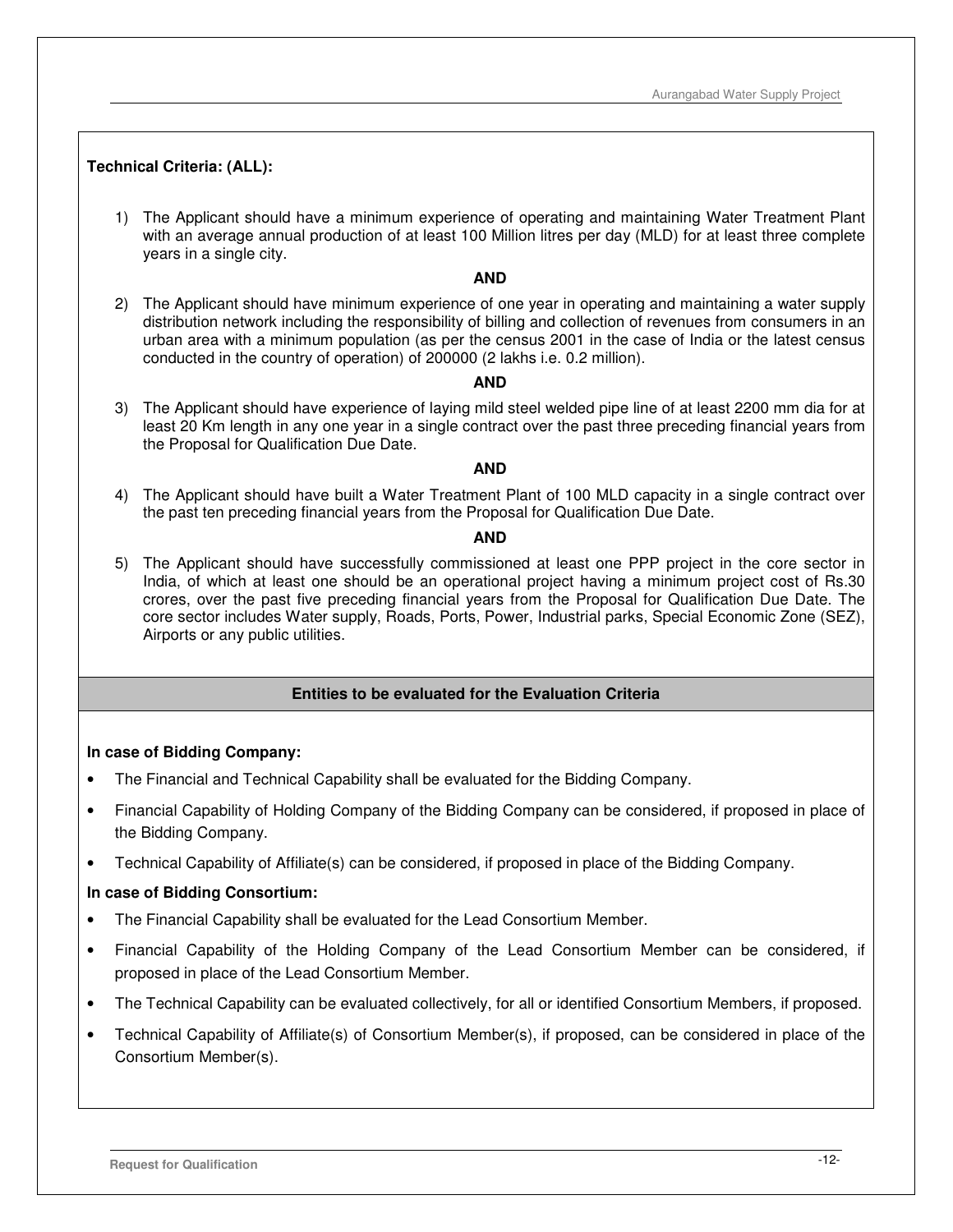Aurangabad Water Supply Project

## **AMC Contact**

The Commissioner, Aurangabad Municipal Corporation, Town Hall,

# Aurangabad – 431 001 Maharashtra State, India

|      | Telephone.: +91 240 2331194 | Email: contact@aurangabadmahapalika.org |
|------|-----------------------------|-----------------------------------------|
| Fax: | +91 240 2331213             | Website: www.aurangabadmahapalika.org   |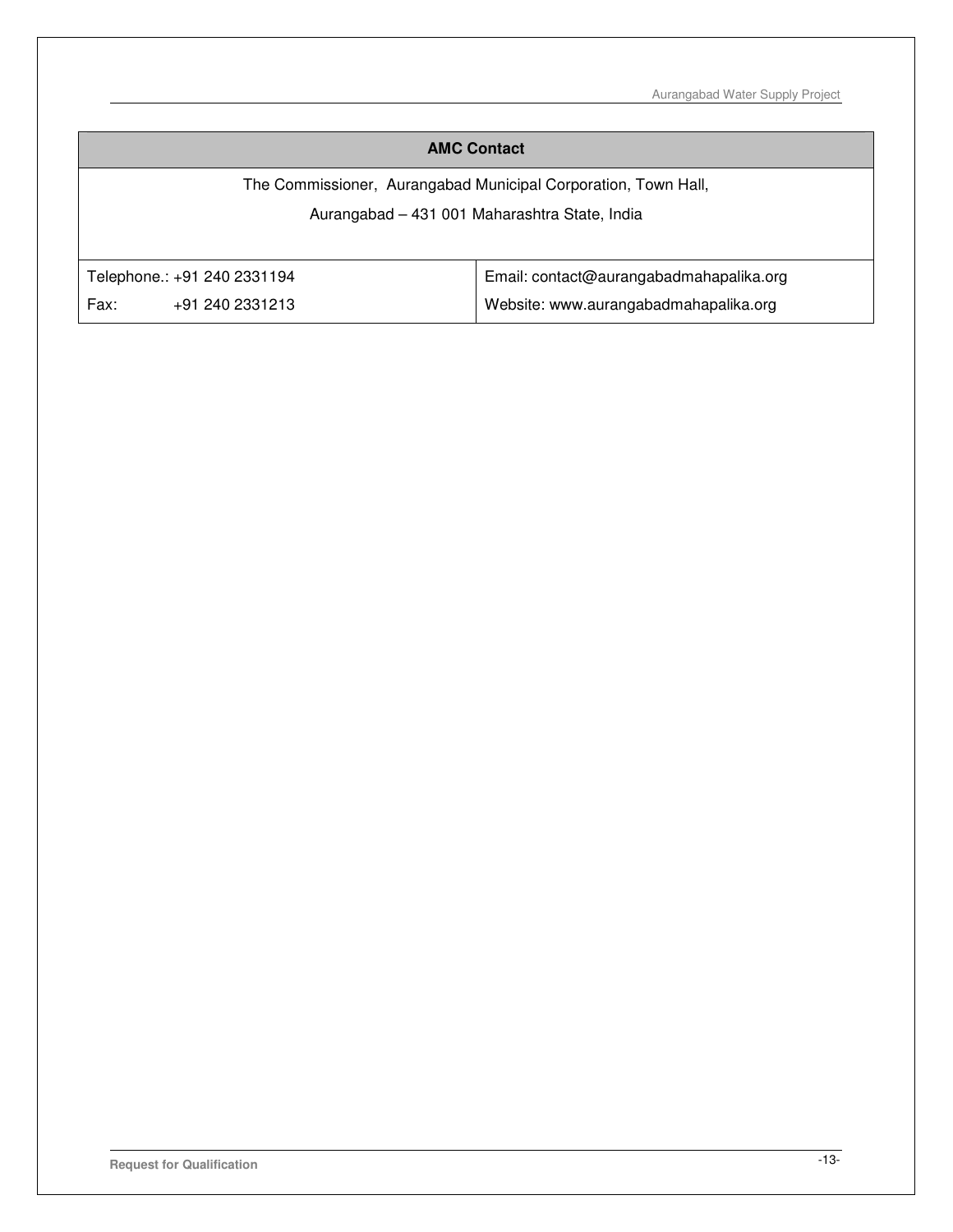# **5 INTRODUCTION**

# **5.1 The Project**

## **5.1.1 About Aurangabad**

Aurangabad city was founded in 1610 AD by Malik Amber as Khirki. In 1633, the Mughal prince Aurangzeb renamed it to Aurangabad. The city is a tourist hub, in the vicinity of many historical monuments including the Ajanta and Ellora world heritage sites. The city also houses the administrative headquarters of the Aurangabad Division. It is the key city in Marathwada region of Maharashtra, India.

The Municipal Council was established in 1936, with an area of approximately 54.50 sq. kms. It was elevated to the status of a Municipal Corporation on 8th December, 1982. Its limit simultaneously extended by including eighteen new villages, increasing the total area under its jurisdiction to 138.50 sq. kms. Prior to the year 2007, the city was divided into eight zones for administrative purposes which were subsequently merged into 6 zones. Aurangabad Municipal Corporation (AMC) is responsible for providing urban services as per the provisions of the Bombay Provincial Municipal Corporations Act, 1949. Currently AMC is providing various basic urban services including water supply within its jurisdiction.

Based on the city development plan of Aurangabad, prepared by AMC, the population of Aurangabad is expected to increase to about 14 lakhs by 2011 and 25 lakhs by 2031 from about 11 lakhs at present.

#### **5.1.2 About water supply system of Aurangabad**

AMC manages water supply services through six administrative divisions with staff strength of about 400. The department is responsible for capital work, regular O&M of the system, water supply to the city, billing and collections.

AMC presently draws about 156 MLD of water at source level. The supply is intermittent and consumers receive water on alternate days. AMC charges flat yearly tariff to its customers, for about 1 lakh water connections under its jurisdiction. AMC has computerised its water billing procedure, but the integration of the collection system and issuance of computerised receipts for the same have not been implemented. As per the water audit report, non-revenue water accounts for about 50% of ex-treatment supply. The real losses are pegged at about 33% (water losses in distribution) and apparent/ commercial losses are at about 17% (unauthorised consumption and free supply).

In 2007-08, the Corporation has annual operating surplus of about Rs. 25 crores. The key revenue sources are octroi, property tax and various fees/ charges such as water benefit tax and water charges. In the financial year 2007-08, octroi and property tax contributed about 46% and 11% respectively of AMC's total revenue. AMC has a separate budget for water supply and sewerage heads, termed as the water and sewerage budget. The revenue from water supply contributes about 11% (average for last five years) of the total revenue of AMC. AMC's current revenue demand from water supply is about Rs 21 crores and the collection efficiency of water charges is at about 65%. There is a substantial scope for AMC to improve water revenue. AMC is undertaking infrastructure improvements to significantly improve water supply to its citizens.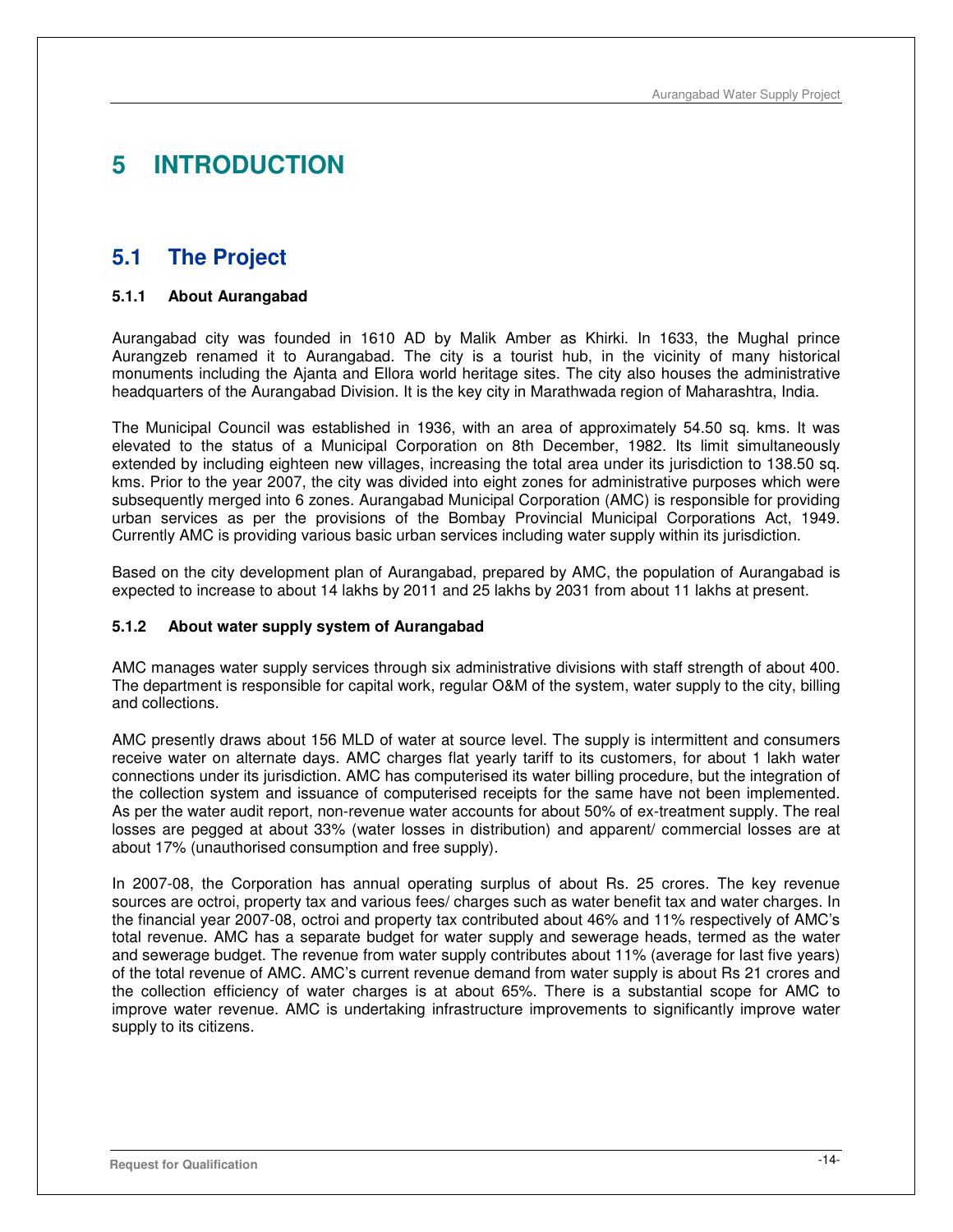## **5.1.3 The Project**

In order to improve water availability and quality of services level, AMC has planned a comprehensive water project for the city. The Project focus is on:

- (i) Reduction of non-revenue water by reduction of technical losses through leakage management and reduction of commercial losses in water supply system through identification and regularization of illegal connections, metering and improvement in billing and collection systems; and
- (ii) Refurbishment and expansion of transmission and distribution network.

The Project has the following components:

- a) AMC has a bulk water supply and distribution project sanctioned in 2006 under Urban Infrastructure Development Scheme for Small and Medium Towns (UIDSSMT) programme of MoUD. The project has two subcomponents of building a new bulk water pipeline with a water treatment plant and refurbishment of an existing distribution system in the city.
	- i. The total sanctioned project cost is Rs.360 crores. Under UIDSSMT framework, 80% of the project cost (Rs 288 crores) will be funded by Ministry of Urban Development (MoUD), Government of India and 10% (Rs 36 crores) by Government of Maharashtra (GoM). The balance 10% (Rs 36 crores) has to be contributed by AMC.
	- ii. It is estimated that the project cost has increased to around Rs.545 crores, an increase of about Rs 185 crores. There is a possibility that 50% of the increased project cost (Rs 92.5 crores) will be funded through grant while the balance 50% (Rs 92.5 crores) can be funded through a soft loan. This additional grant and soft loan is expected to be made available by GoM.
- b) AMC has another distribution project costing Rs.30 crores, which has been approved and sanctioned under the Maharashtra Sujal and Nirmal Abhiyan (MSNA) programme of GoM. Under this programme, 70% of the project cost i.e. Rs 21 crores will be funded through grant by GoM and balance 30% will have to be funded by AMC.
- c) AMC is also planning to meter its domestic and non-domestic connections. It is expected that the metering cost for all existing, new and few illegal connections should be at around Rs 50 crores. It is expected that 70% of this cost, i.e. Rs 35 crores will be funded under the Maharashtra Sujal and Nirmal Abhiyan (MSNA) programme of GoM. The balance 30%, i.e. Rs 15 crores will have to be funded by AMC.

AMC has decided to package all these components in one project ("the Project") and develop the same through public private partnership (PPP). The entire Project shall be developed and managed by the private operator. The total Project cost is expected to be approximately Rs 625 crores out of which about Rs 565 crores will be funded through various grants and soft loan. At this stage, it is envisaged that the AMC's proposed contribution of about Rs 60 crores shall be arranged by the Successful Bidder.

In summary, the private operator is expected to augment bulk water supply project, refurbish existing water distribution system, meter all connections, manage billing & collection system, create new distribution infrastructure and operate & maintain entire system through the Contract period. The private operator is expected to manage entire Project for the specified period of the Contract. After the specified period, the assets will have to be transferred back to AMC. The exact Project structure, availability of government grant and the loan from Government of Maharashtra shall be shared at the Request for Proposal (RFP) Stage.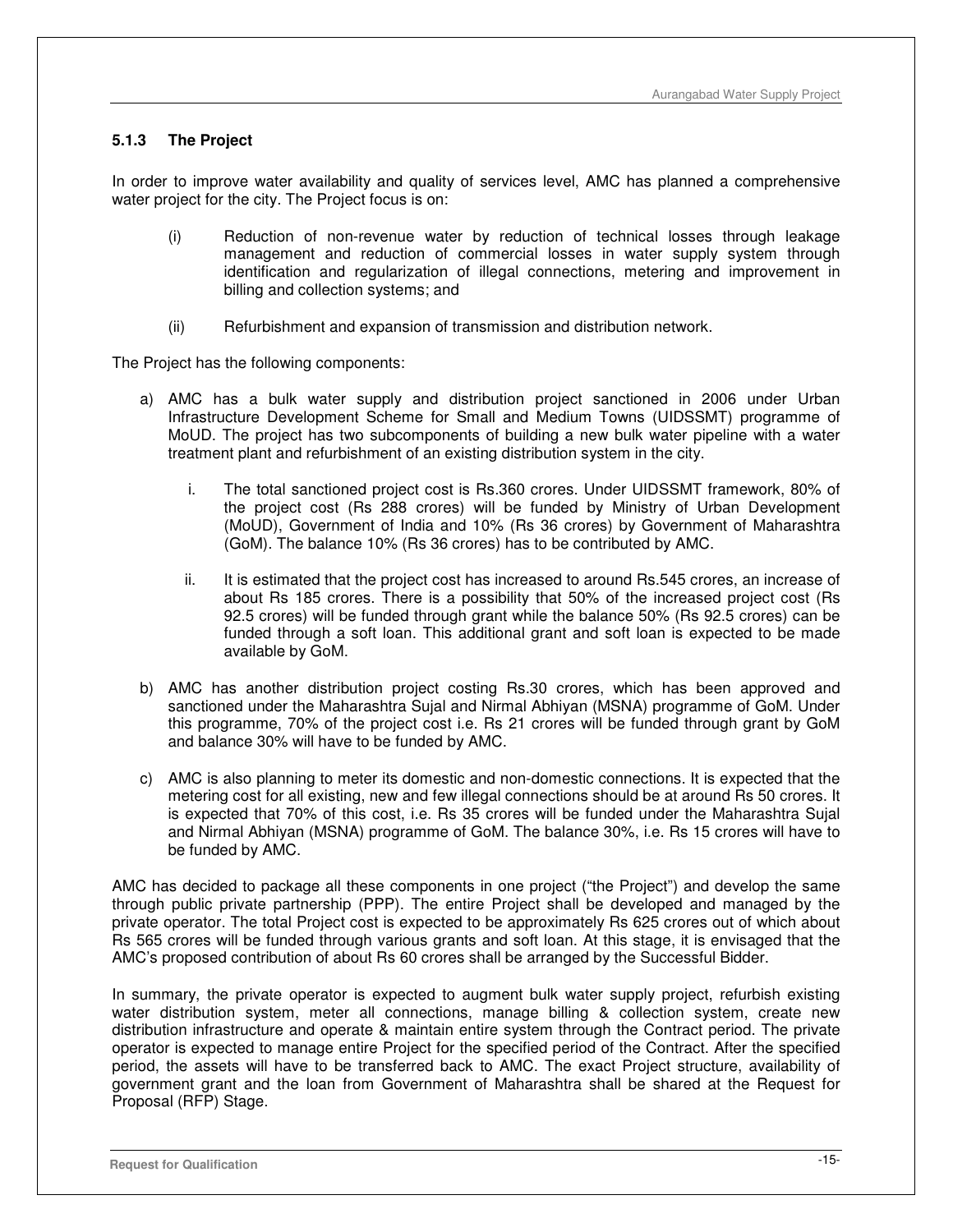## **5.1.4 Objective of the Project**

The Project objective is to gradually improve the water supply system and service levels in the city of Aurangabad. The service level improvement shall be measured through following periodic performance indicators:

- i. Incremental population covered by water supply services
- ii. Reduction in the non revenue water (NRW) by reducing technical and commercial losses
- iii. Per capita water availability for consumption
- iv. Metering of the connections
- v. Improved water supply hours per day
- vi. Improvement in the revenue collection efficiency through improved billing & collection and identification & regularization of illegal connections

# **5.2 Description of the Bidding Process**

The entire Bidding Process is to select the private operator, who will undertake the Project. The objective of AMC is to select a private operator that has the requisite financial, technical and managerial strengths and the appropriate development experience to undertake the Project. The Bidding Process shall be divided in two stages i.e. the RFQ Stage and the RFP Stage.

## **5.2.1 Request for Qualification (RFQ): stage 1**

As a part of the first stage, AMC is issuing this RFQ Document, inviting prospective Bidders to express their interest by submitting Proposal for Qualification. The Proposal for Qualification submitted by the Applicants in response to this RFQ Document shall be evaluated based on the Evaluation Criteria. The information to be provided by the Applicants is highlighted in this RFQ Document. The Proposal for Qualification shall comprise of one cover. The details of this cover have been detailed out in Clause 6.1.4.1. The detailed steps, involved in scrutiny and evaluation of Proposal for Qualification at the RFQ stage, have been outlined as follows:

#### **Step 1: Test of Responsiveness**

Prior to the evaluation of the Proposal for Qualification, AMC shall determine whether each Proposal for Qualification is responsive to the requirements of the RFQ Document. The Proposal for Qualification shall be considered responsive if the Application:

- a) Is received by the Proposal for Qualification Due Date including any extension thereof pursuant to Clause 6.1.4.3.
- b) Is signed, sealed and marked as stipulated in Clause 6.1.4.2.
- c) Contains all the information and documents as set out in Clause 6.1.4.1 and in the formats set out in this RFQ Document.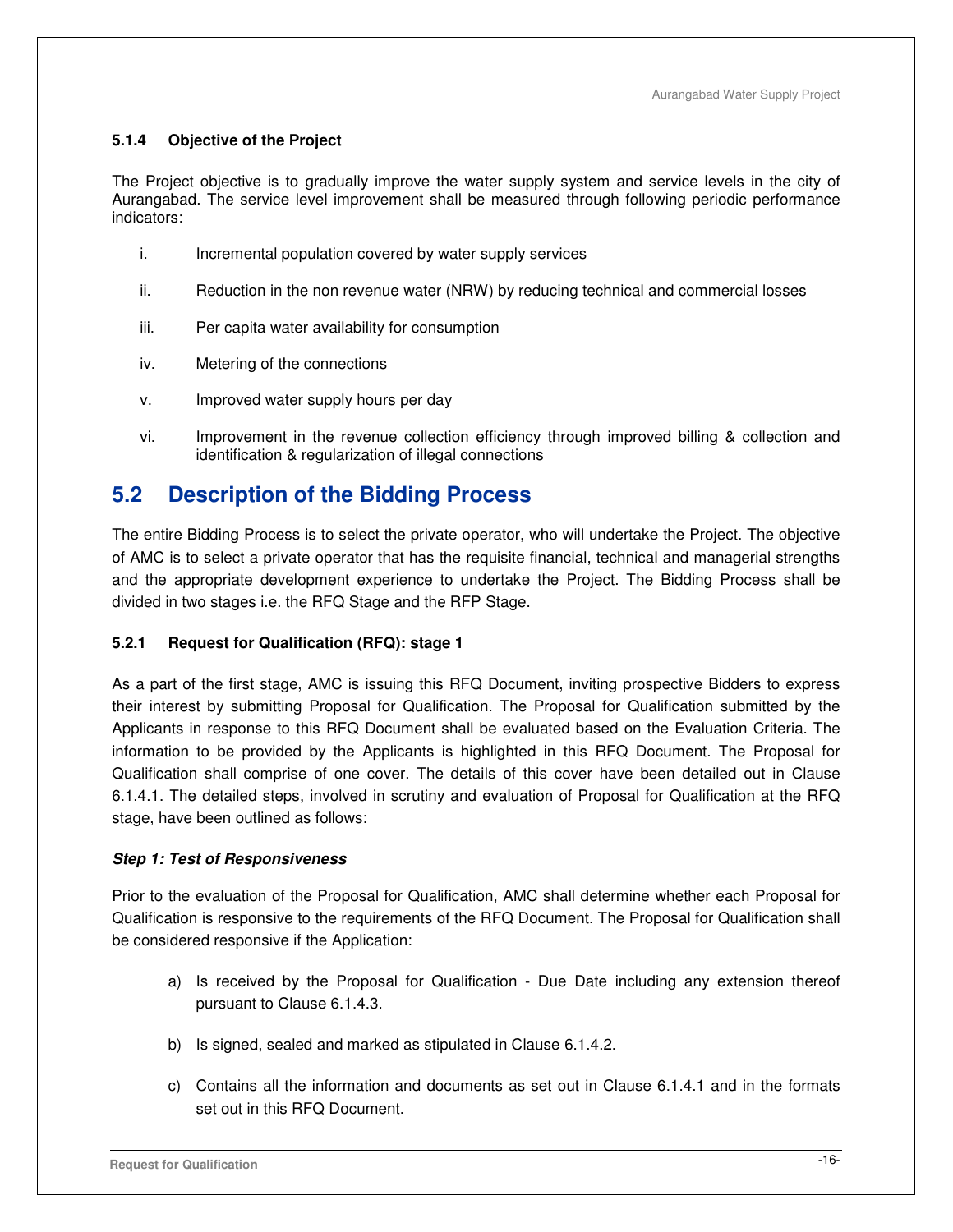- d) Mentions the validity period as set out in Clause 6.1.4.10.
- e) All the information submitted is consistent and there are no contradictions.

AMC reserves the right to reject any Proposal for Qualification, which is non-responsive and no request for alteration, modification, substitution or withdrawal would be entertained by AMC in respect of such Proposals for Qualification.

## **Step 2: Evaluation of Financial and Technical Capability**

The Applicants who's Proposal for Qualification is found to be responsive shall then be evaluated for the Financial and Technical Capability. The evaluation shall be undertaken as per the Evaluation Criteria mentioned in Section 7. AMC shall then shortlist the Financially and Technically Capable Applicants – Short Listed Bidders.

If any information furnished by the Applicant is found to be incomplete, or contained in formats other than those specified herein, or is not consistent across various formats, the AMC may, in its sole discretion, exclude the relevant information from assessment of the Financial and Technical Capability of the Applicant.

In the event that the Applicant claims credit for Technical and/or Financial Capability, and such claim is determined by the AMC as incorrect or erroneous, the AMC shall reject such claim and exclude the same from computation of the Technical/Financial Capability. Where any information is found to be patently false or amounting to a material misrepresentation, the AMC reserves the right to reject the Proposal for Qualification in accordance with the provisions of this RFQ Document.

## **5.2.2 Request for Proposal (RFP): stage 2**

As a part of the second stage, AMC shall issue the RFP Document to the Short-listed Bidders. The RFP submission shall comprise of 2 Covers. Cover 1 shall comprise of Technical Proposal and Cover 2 shall comprise of the Financial Proposal. The RFP would consist of the detailed terms and conditions and information that AMC deems fit to get a responsive submission. AMC would endeavour to make it an exhaustive and comprehensive document. The Short-listed Bidders who have qualified as a Consortium shall have to submit a legally enforceable Joint Development Agreement (JDA) in a format to be specified later by AMC in the RFP Stage.

AMC shall enter into an Agreement with the Preferred Bidder. In case the Preferred Bidder fails to enter into an Agreement with AMC for the Project due to any reasons whatsoever within the stipulated time, AMC at its sole discretion may enter into negotiations with the next ranked Applicant. Such Applicant will then be referred to as the Preferred Bidder.

The Preferred Bidder which finally enters into Agreement with AMC for the Project shall be designated as the Successful Bidder. The Successful Bidder shall have to ensure that the Project will be implemented using longitudinally welded M.S. pipes of 2200 mm diameter having ISI License (as per IS: 3589) and ISO 9001 certification. These pipes should be procured from a pipe manufacturer having an installed annual fabrication capacity (as certified by Directorate of Industries) of at least 40,000 MT. The pipe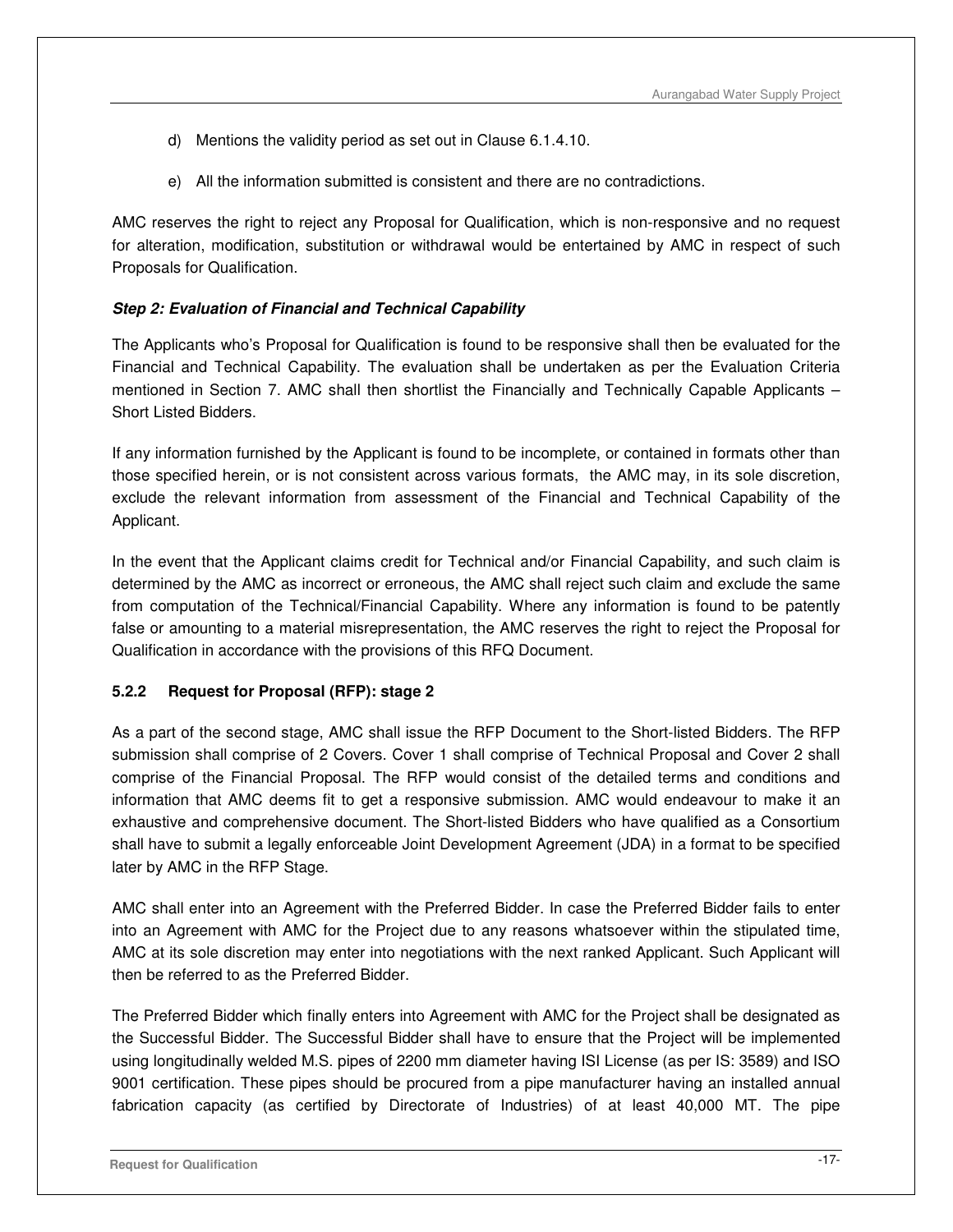manufacturer should also have an in-house plate rolling manufacturing facility with a minimum plate width of 4500 mm. The in-house manufacturing facility should be in operation for at least one year with qualifying production of minimum 5000 MT during any one of the past five preceding financial years. The Successful Bidder shall have to enter into a memorandum of understanding with such a pipe manufacturer.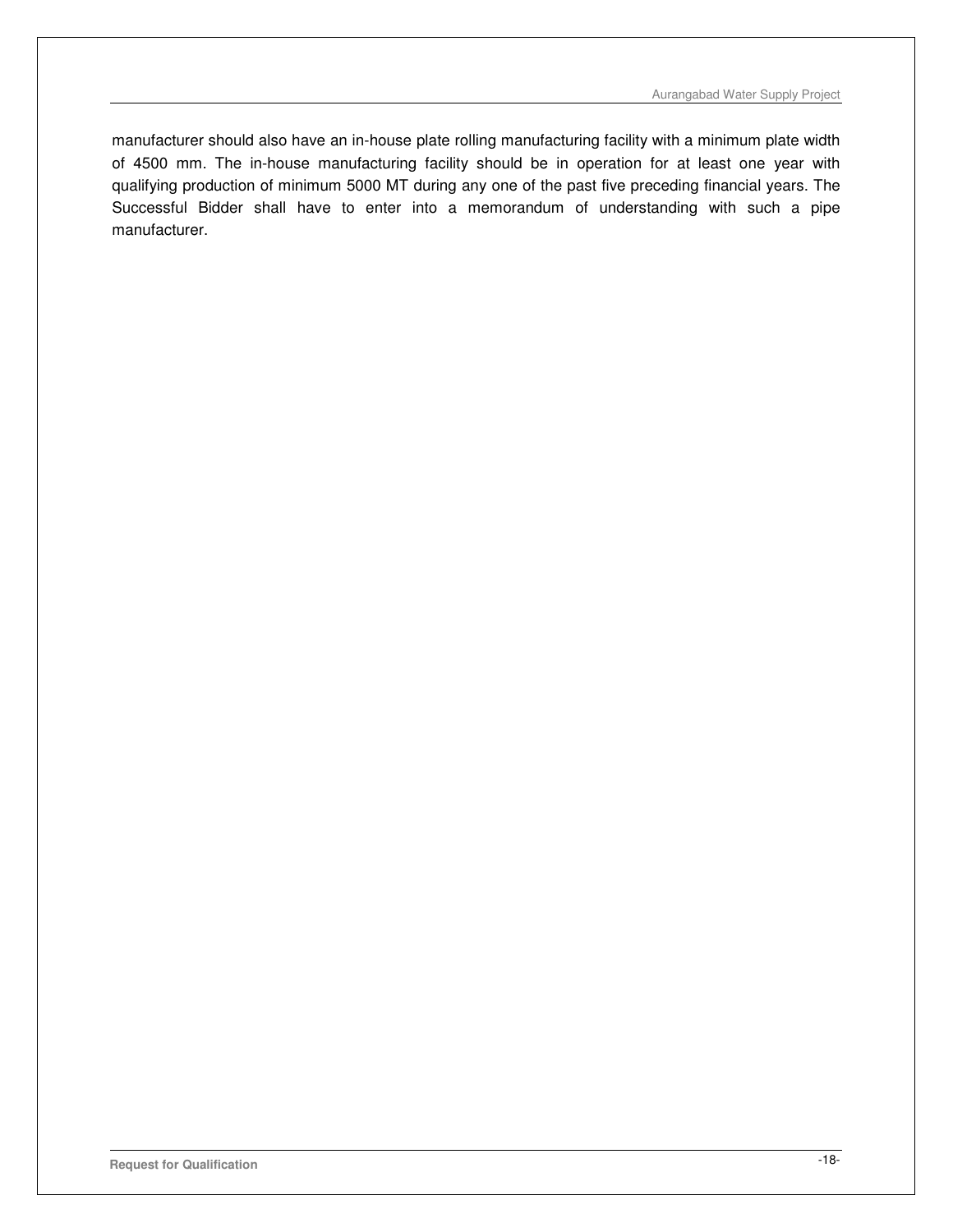# **6 INSTRUCTIONS TO BIDDERS**

#### **6.1.1 General Information**

#### **6.1.1.1 Eligible Bidders**

- a) The Applicant for pre-qualification may be a single entity or a group of entities (the "Bidding Consortium"), coming together to implement the Project. However, no Applicant applying individually or as a member of a Bidding Consortium, as the case may be, can be a member of another Bidding Consortium. Also no Consortium Member can apply separately in its individual capacity. The term Applicant used herein would apply to both a single entity and a Bidding Consortium.
- b) A Bidding Consortium shall be eligible for consideration subject to the conditions set out in the Evaluation Criteria.
- c) An Applicant may be a private company, public limited company, government company or any combination of them (i.e. Consortium) with a formal intent to enter into an agreement or under an existing agreement to form a special purpose vehicle to implement the Project. A partnership firm, Trust formed under trust law, statutory body/ authority shall not be allowed to participate in the Bidding Process.
- d) The Bidding Company or, the Lead Consortium Member of a Bidding Consortium, would have to be a corporate entity (public or private limited company registered under The Companies Act, 1956 or equivalent International Law).
- e) An Applicant shall be liable for disqualification if any legal, financial or technical adviser of the Authority in relation to the Project is engaged by the Applicant, its Member or any Affiliate thereof, as the case may be, in any manner for matters related to or incidental to the Project. For the avoidance of doubt, this disqualification shall not apply where such adviser was engaged by the Applicant, its Member or Affiliate in the past but its assignment expired or was terminated 6 (six) months prior to the date of issue of this RFQ. Nor will this disqualification apply where such adviser is engaged after a period of 3 (three) years from the date of signing Contract for the implementation of the Project.
- f) Where the Applicant is a Bidding Company, it may be required to form an appropriate Special Purpose Vehicle, incorporated under the Indian Companies Act 1956 (the "SPV"), to execute the Contract and implement the Project. Where the Applicant is a Consortium, it may be required to form an appropriate Special Purpose Vehicle, with appropriate shareholders agreement, incorporated under the Indian Companies Act 1956 (the "SPV"), to execute the Contract and implement the Project.
- g) The ownership and shareholding of the SPV formed for the purpose of execution of the Contract and implementation of the Project shall not be changed without a consent and no-objection certificate from AMC.
- h) While qualification is open to Applicant from any country, the following provisions shall apply:
	- i. Where, on the date of the application, not less than 15% (fifteen per cent) of the aggregate issued, subscribed and paid up equity share capital in Applicant or its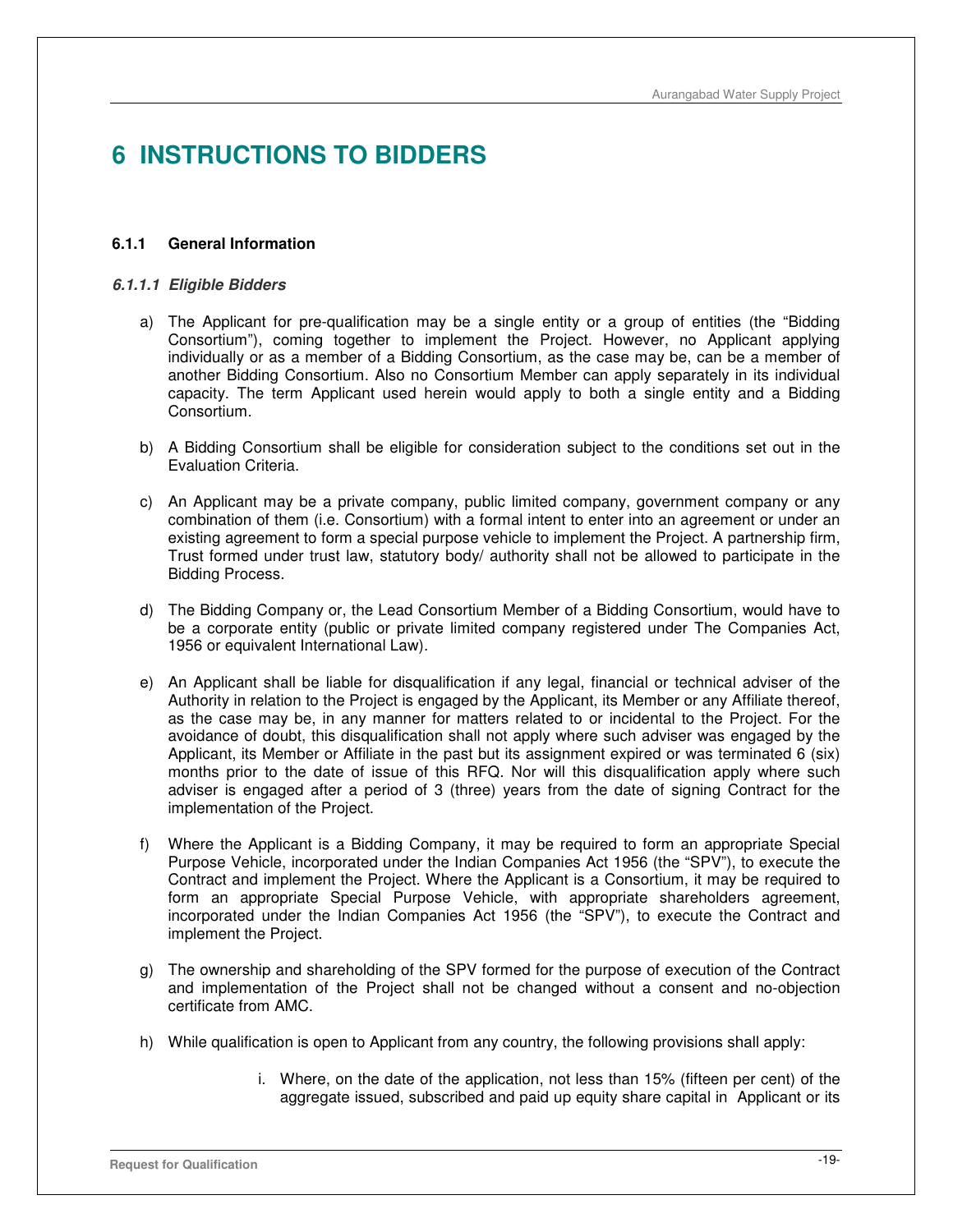Member is held by persons resident outside India or where an Applicant or its Member is controlled by persons resident outside India; or

ii. If at any subsequent stage after the due date of the Proposal for Qualification, there is an acquisition of not less than 15% (fifteen per cent) of the aggregate issued, subscribed and paid up equity share capital or control, by persons resident outside India, in or of the Applicant or its Member

Then the qualification of such Applicant or in the event described in sub clause (ii) above shall be subject to approval of the Authority from national security and public interest perspective. The decision of the AMC in this regard shall be conclusive and binding on the Applicant.

The holding or acquisition of equity or control, as above, shall include direct or indirect holding/ acquisition, including by transfer, of the direct or indirect legal or beneficial ownership or control, by persons acting for themselves or in concert and in determining such holding or acquisition, the AMC shall be guided by the principles, precedents and definitions contained in the Securities and Exchange Board of India (Substantial Acquisition of Shares and Takeovers) Regulations, 1997, or any substitute thereof, as in force on the date of such acquisition.

The Applicant shall promptly inform the AMC of any change in the shareholding, as above, and failure to do so shall render the Applicant liable for disqualification from the Bidding Process.

- i) Applicant shall not have a conflict of interest (the "Conflict of Interest") that affects the Bidding Process. Any Applicant found to have a Conflict of Interest shall be disqualified. Applicant shall be deemed to have a Conflict of Interest affecting the Bidding Process, if:
	- 1. The Applicant, its Member or Affiliate (or any constituent thereof) and any other Applicant, its Member or any Affiliate thereof (or any constituent thereof) have common controlling shareholders or other ownership interest; provided that this disqualification shall not apply in cases where the direct or indirect shareholding of an Applicant, its Member or an Affiliate thereof (or any shareholder thereof having a shareholding of more than 5 per cent of the paid up and subscribed share capital of such Applicant, Member or Affiliate, as the case may be) in the other Applicant, its Member or Affiliate is less than 5 per cent of the subscribed and paid up equity share capital thereof; provided further that this disqualification shall not apply to any ownership by a bank, insurance company, pension fund or a public financial institution referred to in section 4A of the Companies Act, 1956. For the purposes of this, indirect shareholding held through one or more intermediate persons shall be computed as follows:
		- i. Where any intermediary is controlled by a person through management control or otherwise, the entire shareholding held by such controlled intermediary in any other person (the "Subject Person") shall be taken into account for computing the shareholding of such controlling person in the Subject Person; and
		- ii. Subject to sub-clause (i) above, where a person does not exercise control over an intermediary, which has shareholding in the Subject Person, the computation of indirect shareholding of such person in the Subject Person shall be undertaken on a proportionate basis; provided, however, that no such shareholding shall be reckoned under this sub clause if the shareholding of such person in the intermediary is less than 26% of the subscribed and paid up equity shareholding of such intermediary; or
	- 2. A constituent of such Applicant is also a constituent of another Applicant; or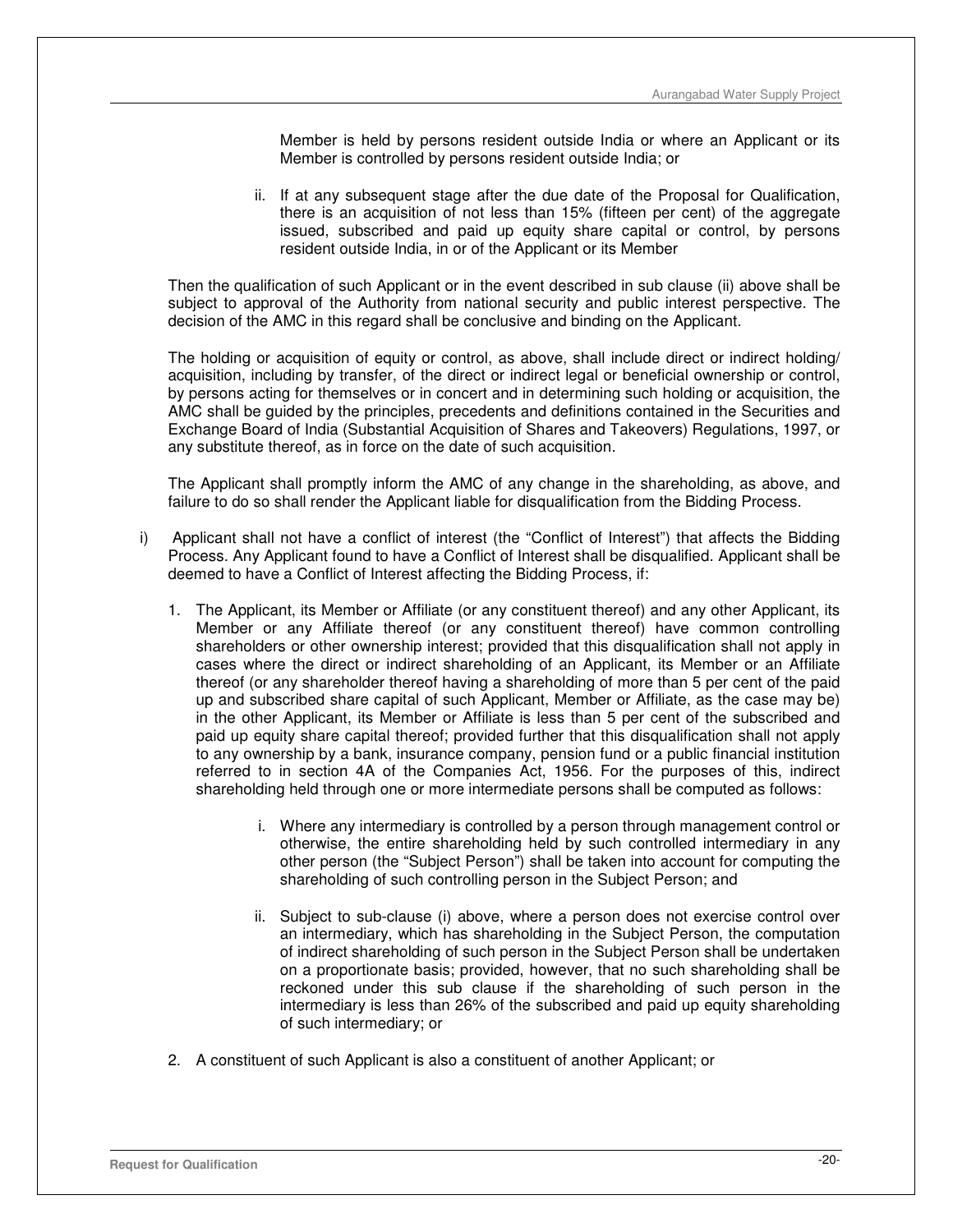- 3. Such Applicant, or its Affiliate thereof receives or has received any direct or indirect subsidy, grant, concessional loan or subordinated debt from any other Applicant, or its Affiliate thereof or has provided any such subsidy, grant, concessional loan or subordinated debt to any other Applicant, its Member or its Affiliate thereof; or
- 4. Such Applicant or its Affiliate has the same legal representative for purposes of this Application as any other Applicant; or
- 5. Such Applicant, or its Affiliate thereof has a relationship with another Applicant, or any Affiliate thereof, directly or through common third party/ parties, that puts either or both of them in a position to have access to each others' information about, or to influence the Application of either or each other; or
- 6. Such Applicant or its Affiliate thereof has participated as a consultant to the AMC in the preparation of any documents, design or technical specifications of the Project.
- j) Notwithstanding anything to the contrary contained in sub-clause (i) above, Applicant may, within 10 (ten) days after the Application Due Date, remove from its Consortium any Member who suffers from a Conflict of Interest, and such removal shall be deemed to cure the Conflict of Interest arising in respect thereof.
- k) The Applicant shall submit a Statement of Legal Capacity (as per the Exhibit 8 enclosed)

## **6.1.1.2 Consortia**

RFQ submitted by a Bidding Consortium should comply with the following additional requirements:

- a. The number of members in the Bidding Consortium would be limited to 4 (four);
- b. The Lead Consortium Member shall be the Financial Member and shall hold a minimum equity stake equal to 51% of paid up share capital in the SPV to be formed for implementation of the Project by such a Bidding Consortium.
- c. The other Member(s) (other than the Lead Consortium Member) in the Consortium shall hold a minimum equity stake of 10% in the Consortium.
- d. A Bidder who has submitted RFQ for the Project in its individual capacity or as part of a Consortium cannot participate as a Member of any other Consortium submitting an RFQ for the Project.
- e. An Applicant who has submitted RFQ for the Project as a part of a Consortium shall not be eligible to submit RFQ for the Project separately in its individual capacity.
- f. The Members of the Consortium shall execute a Power of Attorney (as per the Exhibit 6 enclosed) authorizing the Lead Consortium Member to take decisions on any matters pertaining to the Project.
- g. The Members of the Consortium shall submit a Letter of Acceptance ( as per Exhibit 4 enclosed)
- h. A Memorandum of Understanding incorporating the principles as stipulated by AMC in Exhibit 7 shall have to be submitted. The MoU entered into between the Consortium Members should be specific to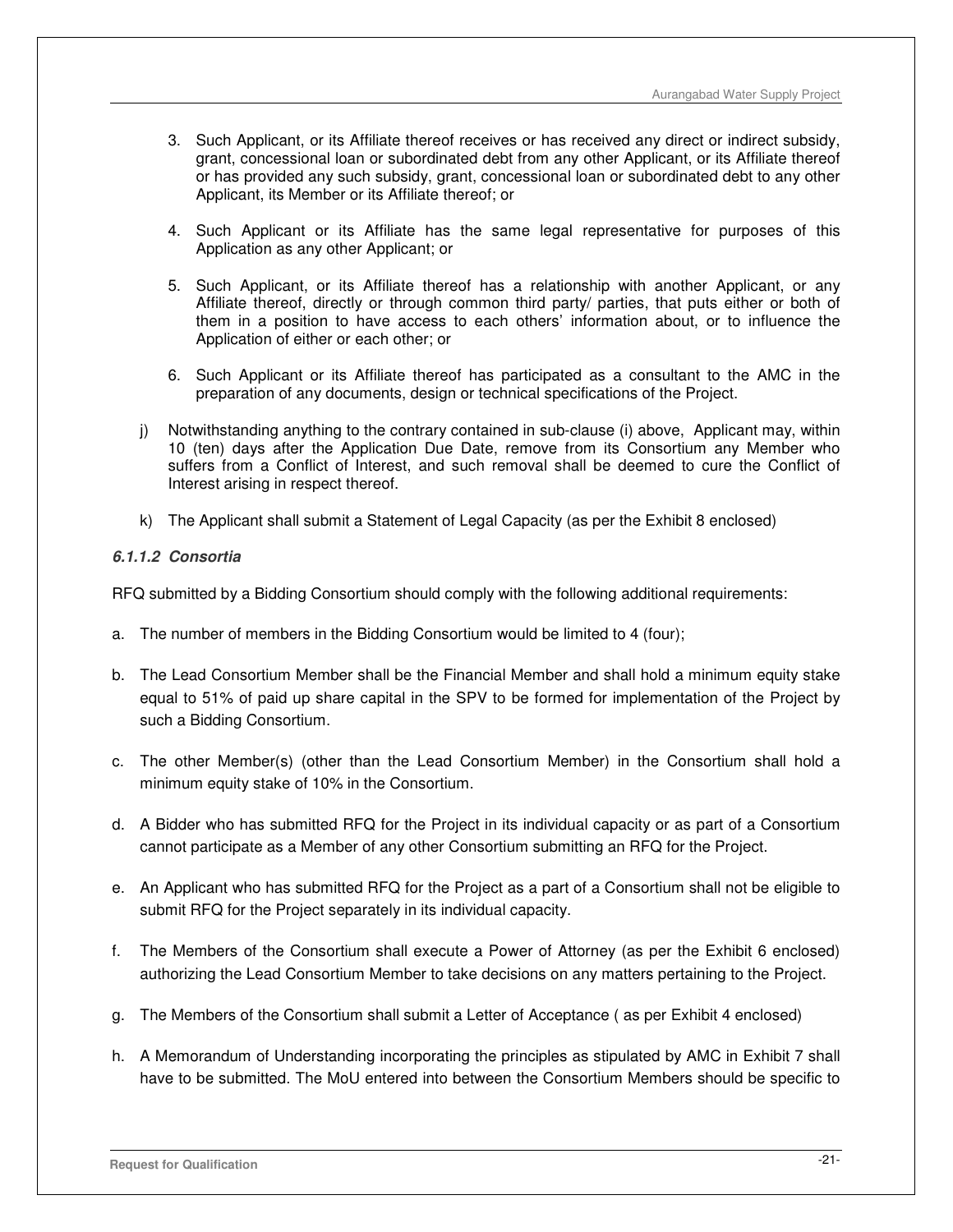this Project and should abide by the principles, failing which the RFQ shall be considered nonresponsive.

i. The Lead Consortium Member of the Consortium shall submit a Statement of Legal Capacity (as per the Exhibit 8 enclosed)

#### **6.1.1.3 Change in composition of the Consortium**

- a) Change in the composition of a Consortium will not be permitted by AMC during the RFQ Stage.
- b) Where the Applicant is a Consortium, change in the composition of a Consortium may be permitted by AMC during the RFP Stage, only where:
	- i. the application for such change is made no later than 15 (fifteen) days prior to the RFP submission date;
	- ii. the Applicant has submitted a revised MoU reflecting proposed changes in the Consortium and other relevant documentation required under this RFQ Document to enable assessment by AMC of its application for change of Consortium
	- iii. the Lead Consortium Member continues to be the Lead Member of the Consortium;
	- iv. the substitute is at least equal, in terms of Technical Capability, to the Consortium Member who is sought to be substituted and the modified Consortium shall continue to meet the Evaluation Criteria; and
	- v. the new Member(s) expressly adopt(s) the Proposal for Qualification already made on behalf of the Consortium as if it were a party to it originally, and is not an Applicant or a Member of other Bidding Consortium or an Affiliate of any Member of other Bidding Consortium for this Project.
- c) Approval for change in the composition of a Consortium shall be at the sole discretion of the AMC and the approval must be obtained in writing from AMC.

#### **6.1.1.4 Confidentiality of Applicant Provided Information**

Information relating to the examination, clarification, evaluation, and recommendation of Applicants shall not be disclosed to any person, not officially concerned with the process. AMC shall treat all information submitted as part of Proposal for Qualification in confidence and would require all those who have access to such material to treat the same in confidence. AMC shall not divulge any such information unless it is ordered to do so by any authority pursuant to applicable law or order of a competent court or tribunal, which requires its disclosure.

## **6.1.1.5 Accuracy and Completeness of RFQ Document**

This RFQ Document includes statements, which reflect various assumptions, which may or may not be correct. This document does not purport to contain all the information that Bidder(s) may require. This RFQ Document may not be appropriate for all persons, and it is not possible for AMC to consider the investment objectives, financial situation and particular needs of each party who reads or uses this RFQ Document. Certain Applicants may have a better knowledge than the others of the Project. Each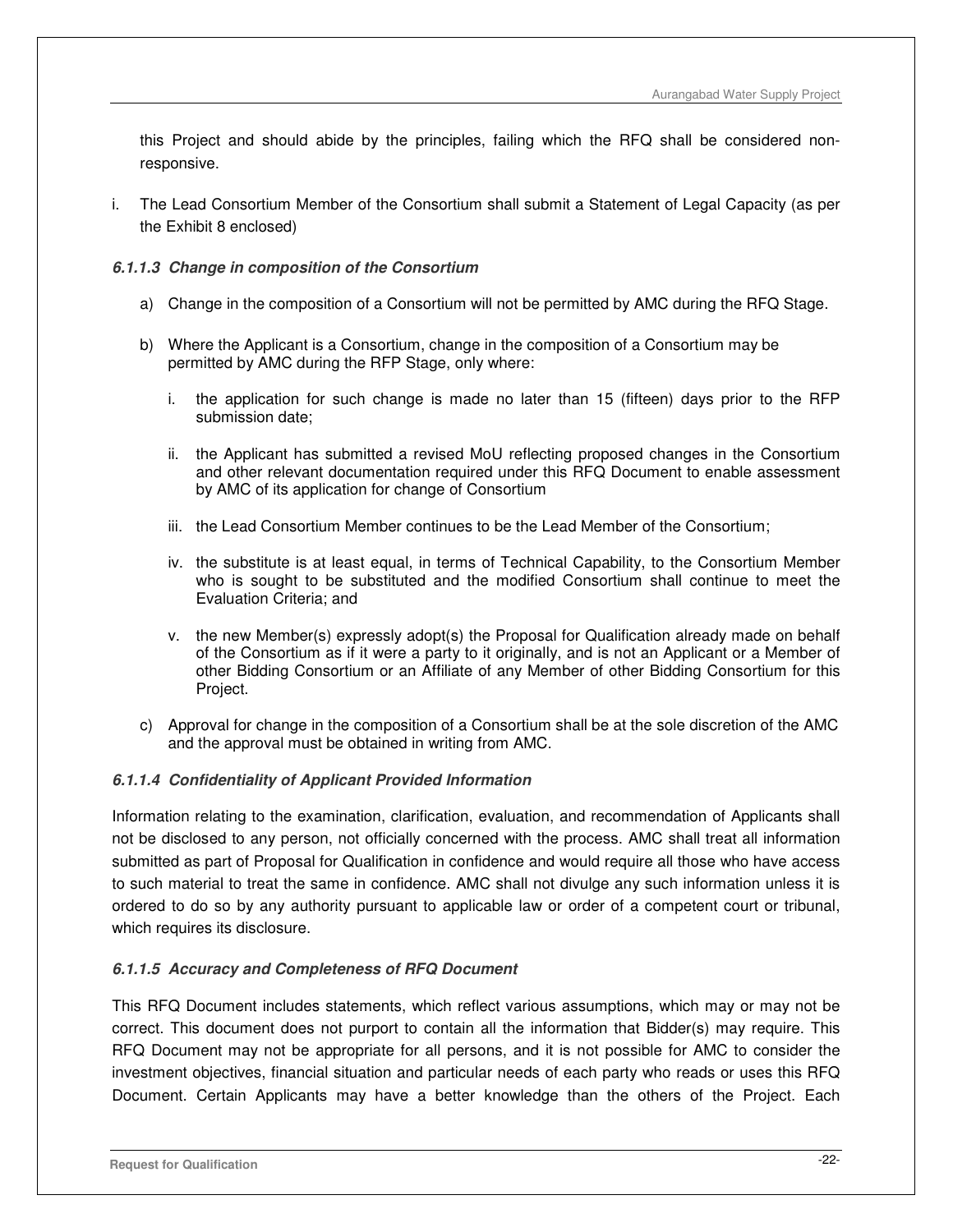Applicant should conduct its own investigations and analysis and should check the accuracy, reliability and completeness of the information in this RFQ Document and obtain independent advice from appropriate sources. Neither AMC nor its employees or its consultants make any representation or warranty as to the accuracy, reliability or completeness of the information in this RFQ Document.

## **6.1.1.6 Liability**

Neither AMC nor its employees or its consultants will have any liability to any Applicant or any other person under the law of contract, or, the principles of restitution or unjust enrichment or otherwise for any loss, expense or damage which may arise from or be incurred or suffered in connection with anything contained in this RFQ Document, any matter deemed to form part of this RFQ Document, the award of the Project and any other information supplied by or on behalf of AMC or its employees, any of its consultants or otherwise arising in any way from the Bidding Process /Selection Process for the Project.

## **6.1.2 AMC's Rights regarding the RFQ**

## **6.1.2.1 Right to accept or reject any RFQ**

Notwithstanding anything contained in this RFQ, AMC reserves the right to accept or reject any Proposal for Qualification or to annul the Bidding Process or reject all RFQs, at any time without any liability or any obligation for such rejection or annulment and without assigning any reasons.

AMC reserves the right to disqualify the Bidder if:

- a) At any time during the Bidding Process or thereafter, a material misrepresentation is made or discovered, or
- b) The Applicant does not respond promptly and diligently to requests for clarifications,/ supplemental information required for the evaluation of the RFQ.

This would lead to the disqualification of the Applicant. If the Applicant is a Bidding Consortium, then the entire Bidding Consortium would be disqualified.

## **6.1.2.2 Right to ask clarifications / supplemental information**

To facilitate evaluation of RFQs, AMC may, at its sole discretion, seek clarifications/supplemental information in writing from any Applicant regarding its Proposal for Qualification.

## **6.1.2.3 Right to Change/Modify**

AMC reserves the right to change/modify any or all of the provisions of this RFQ. Such a change would be intimated to all the parties procuring this RFQ Document. AMC reserves the right to change, modify, add or alter the Bidding Process at any stage under intimation to all the Applicants.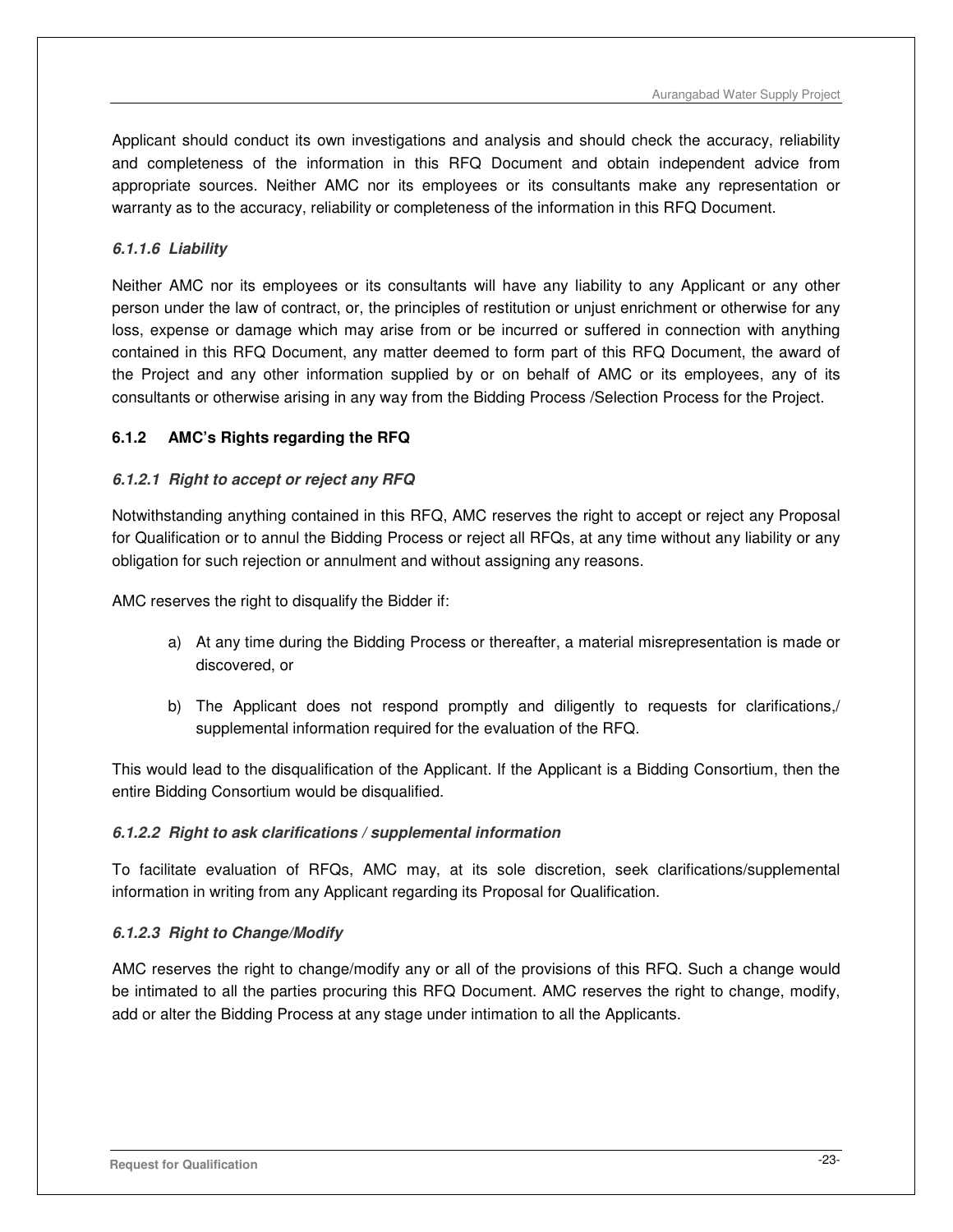# **6.1.2.4 Right to request the extension of validity of RFQ**

In exceptional circumstances, prior to expiry of the original RFQ validity period, AMC may request Applicants to extend the RFQ validity period for a specified additional period. Applicants not extending the RFQ Validity Period when so requested would automatically be disqualified.

# **6.1.2.5 No obligation to issue of RFP**

AMC shall be under no obligation to issue a Request for Proposal (RFP) for the Project described in this RFQ Document.

# **6.1.2.6 Right to enter into agreement / negotiate**

AMC reserves the right to enter into agreement/negotiate directly with any developer separately at any time during the Bidding Process.

## **6.1.2.7 Right to cancel the RFQ Process**

AMC may cancel this Bidding Process at any stage without assigning any reasons whatsoever and shall not be liable to compensate any Applicant on any grounds whatsoever. The Applicant shall not be entitled to claim refund of cost for documents or other costs in case the Bidding Process is cancelled for whatsoever reason or without assigning any reason.

## **6.1.3 Schedule of RFQ Process**

AMC would endeavour to adhere to the following schedule:

| <b>S. No.</b> | <b>Event Description</b>                                      | Date                                    |
|---------------|---------------------------------------------------------------|-----------------------------------------|
| 1.            | Issue of RFQ                                                  | 10 <sup>th</sup> September 2009         |
| 2.            | Last date for sale/ download of RFQ document                  | 24th September 2009                     |
| 3.            | Last date for receiving queries                               | 3rd October 2009                        |
| 4.            | Pre-qualification meeting at Aurangabad                       | 8 <sup>th</sup> October 2009            |
| 5.            | AMC's response to queries                                     | 14 <sup>th</sup> October 2009           |
| 6.            | Last date for online submission of Proposal for Qualification | 30 <sup>th</sup> October 2009, 1500 hrs |
|               | Announcement of Short Listed Bidders                          | 9 <sup>th</sup> November, 2009          |

The above dates are indicative for the information of the Applicants only. AMC reserves the right to change the schedule.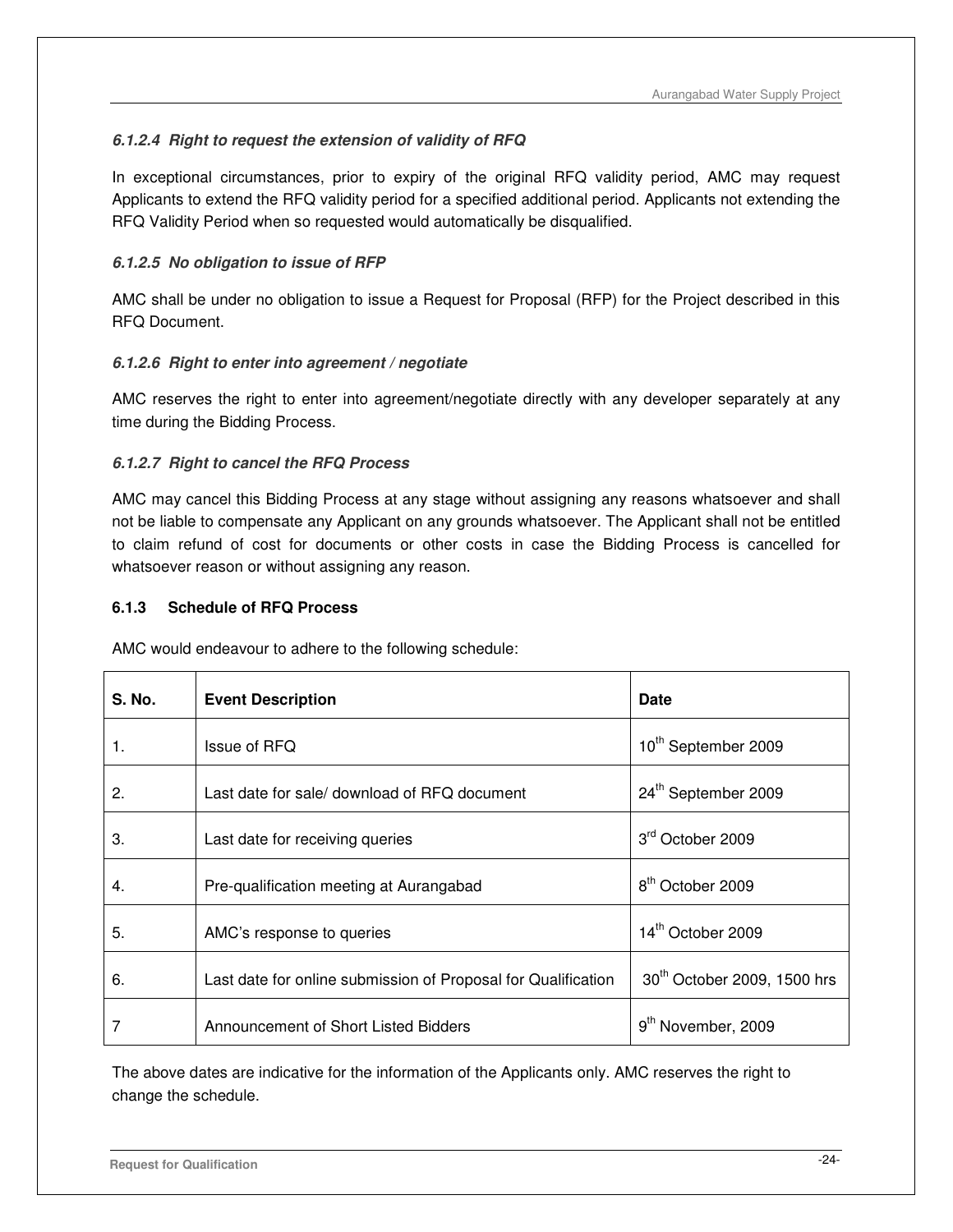## **6.1.4 Instructions for preparation of Proposal for Qualification**

#### **6.1.4.1 Format of Proposal for Qualification submission**

The Applicant would provide all the information as per this RFQ Document. AMC would evaluate only those RFQ submissions that are received in the required format and complete in all respects. The Proposal for Qualification shall comprise of:

- a) Covering Letter as per Exhibit 1
- b) The copy of payment of INR 50,000/-, paid online towards cost of the RFQ Document.
- c) Power of Attorney for the Authorised Signatory as per format specified in Exhibit 2

(To be provided by the Lead Consortium Member in case of a Consortium)

d) Letter(s) of Commitment- as per format specified in Exhibit 3.

(Applicable only if Applicant is submitting the Proposal for Qualification on strengths of the Holding Company)

e) Letter(s) of Acceptance as per format specified in Exhibit 4.

(Applicable only if Applicant is submitting the Proposal for Qualification on strengths of the Holding Company)

- f) Description of the Applicant as per format specified in Exhibit 5
- g) Power of Attorney for signing of Proposal for Qualification by the Lead Consortium Member as per format specified in Exhibit 6

(Applicable only if Applicant is submitting the Proposal for Qualification in a Consortium)

h) MoU incorporating the principles as specified in Exhibit 7

(Applicable only if Applicant is submitting the Proposal for Qualification in a Consortium)

- i) Statement of legal capacity, as per Exhibit 8
- j) Audited Annual Reports for the latest three financial years and Financial Capability Statement of the Applicant as certified by a statutory auditor, as per Exhibit 9
- k) Technical Capability of Applicant as per Exhibit 10

Please note that the submitted information in the Proposal for Qualification or any communication during the RFQ Stage of the Bidding Process should not have any price or commercial information. Failure to comply with the requirement may result in the Applicant being disqualified.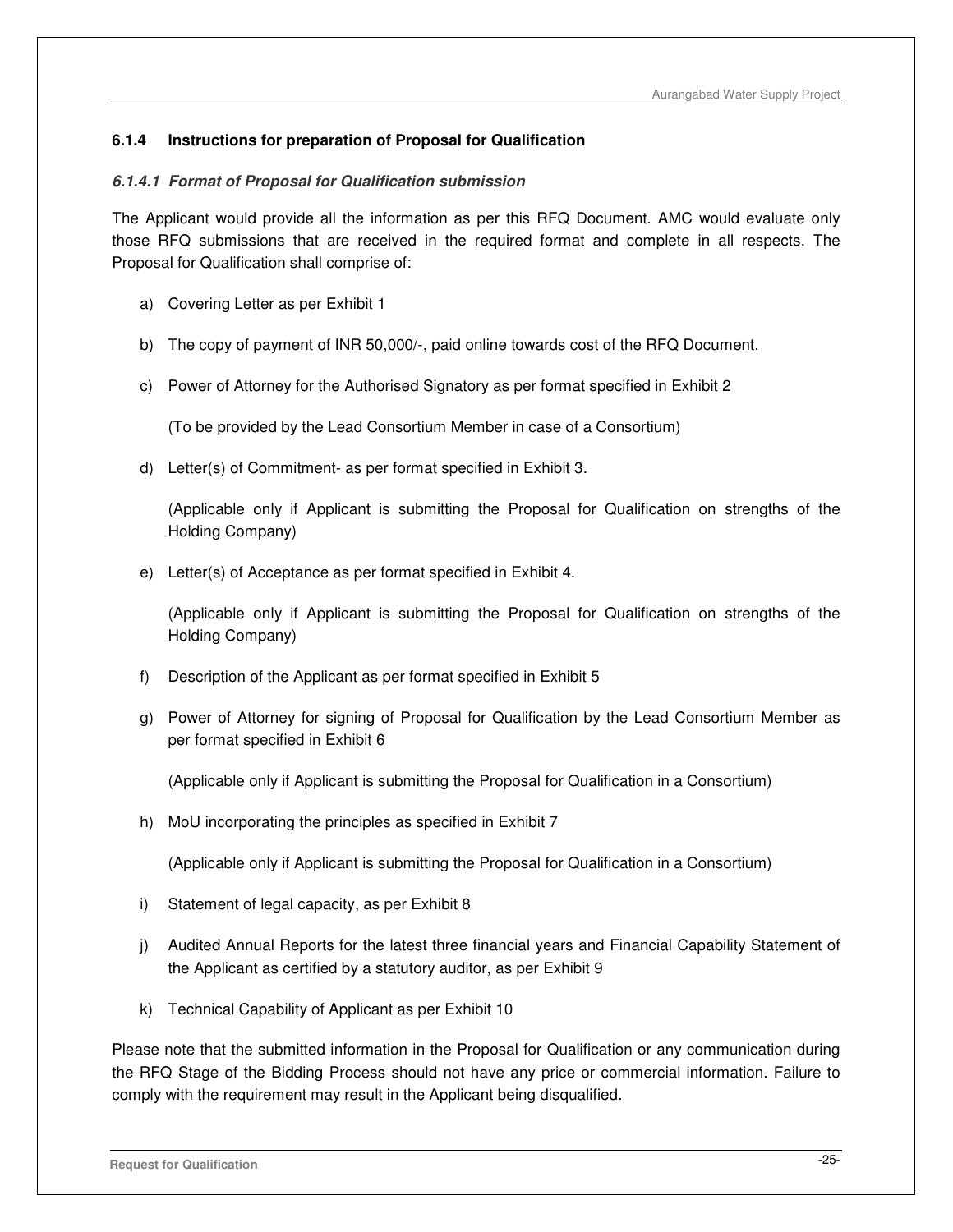# **6.1.4.2 Sealing, marking and submission of Proposal for Qualification**

The Applicant shall submit the Proposal for Qualification online as stated in Clause 6.1.5. In addition to the online submission, the Applicant shall also submit hard copies of the RFQ consisting one original and two copies (each document clearly showing whether it is original or copy), at the time of opening of Proposal for Qualification as specified in Clause 6.1.4.3, packed in a sealed envelope or a box, with the following inscription:

| <b>Proposal for Qualification</b>                                    |                                   |  |
|----------------------------------------------------------------------|-----------------------------------|--|
| FROM:                                                                | TO:                               |  |
|                                                                      | The Commissioner,                 |  |
| (APPLICANTS Name)                                                    | Aurangabad Municipal Corporation, |  |
|                                                                      | Town Hall,                        |  |
|                                                                      | Aurangabad - 431 001              |  |
|                                                                      | Maharashtra, India                |  |
|                                                                      |                                   |  |
| (APPLICANTS<br>Address<br>and<br>Contact Number)<br>DATE:<br>Project | Aurangabad Water Supply Project   |  |
|                                                                      |                                   |  |

In the event of any discrepancy between the online submission and hard copies submitted, the online submission shall prevail.

If the envelope is not sealed and marked as instructed above, AMC assumes no responsibility for the misplacement or premature opening of the contents of the Proposal for Qualification submitted.

The Applicant is required to carefully study the contents of this RFQ Document and to obtain all information it may require enabling it to submit its Proposal for Qualification. The Applicant shall be deemed to have satisfied itself as to the correctness and sufficiency of the RFQ Document received. No claims whatsoever will be entertained arising out of Applicant's failure to study the RFQ Document. The Proposal for Qualifications that are deemed incomplete or non-responsive to the requirements of this RFQ Document will be rejected.

# **6.1.4.3 Proposal for Qualification - Due Date**

Proposal for Qualification must be submitted before 1500 hours IST on the Due Date mentioned in the Schedule of RFQ Process in Clause 6.1.3, to the address provided in Clause 6.1.4.2 in the manner and form as detailed in this RFQ Document. Proposal for Qualification submitted by either facsimile transmission, telex or in physical form before the opening of Proposal for Qualification shall not be acceptable and shall be considered as non-receipt. AMC shall not be responsible for any delay in online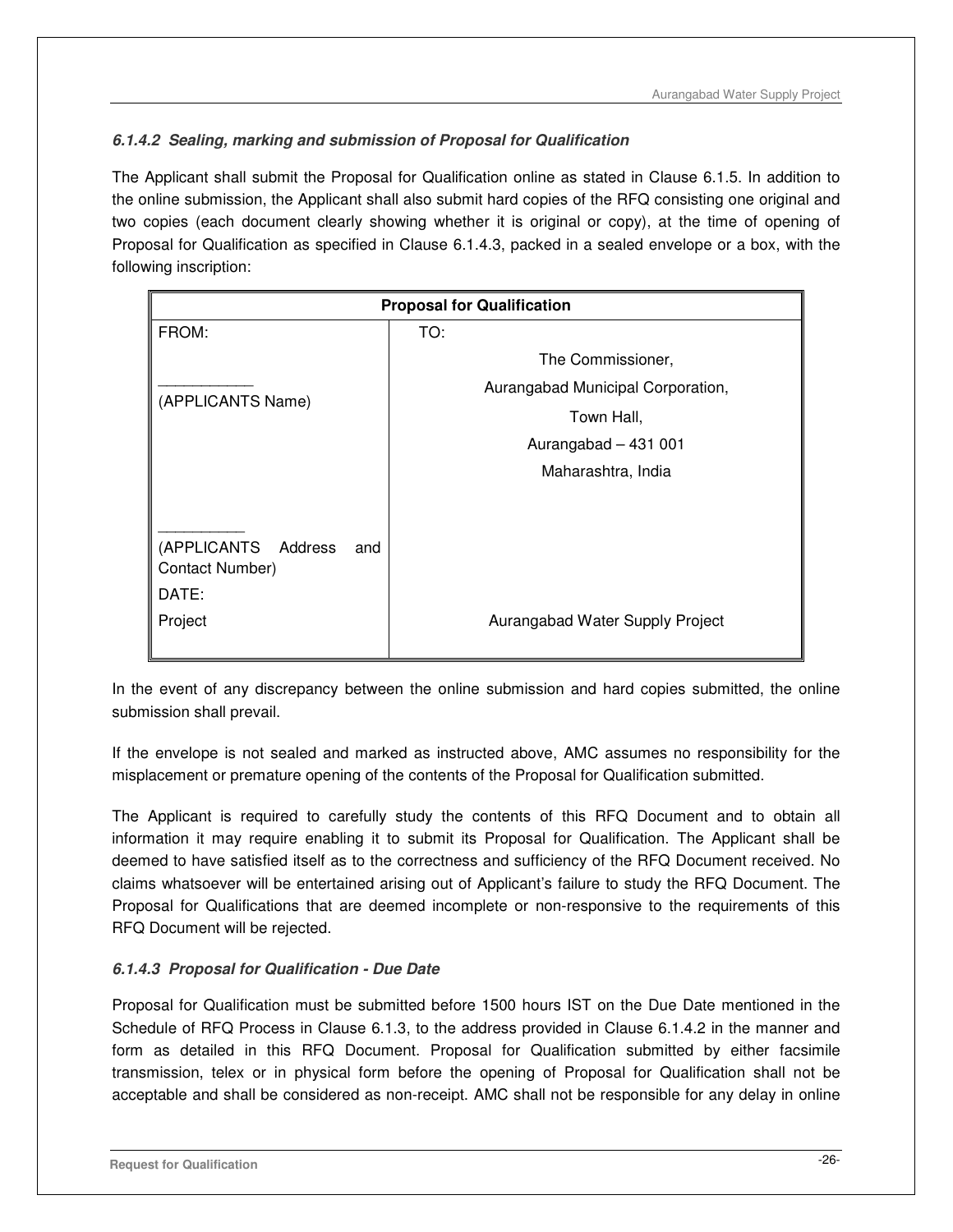submission of the Proposal for Qualification. Any Proposal for Qualification received by AMC after the deadline for submission stipulated by AMC, shall not be considered for evaluation and shall be summarily rejected.

AMC may, in exceptional circumstances, and at its sole discretion, extend the Proposal for Qualification - Due Date by issuing an Addendum in accordance with Clause 6.1.2.3, to all Applicants. AMC shall not accept any Proposal for Qualification, which has been submitted after the time and date indicated in Clause 6.1.3.

AMC shall open the Proposals for Qualification at 16.00 hours IST on the Proposal for Qualification Due Date, in the presence of Applicants who choose to be present. The Proposal for Qualification for which an acceptable notice of withdrawal has been submitted in accordance with Clause 6.1.4.12 shall not be opened.

Applicants are advised that short listing of Applicants will be entirely at the discretion of AMC. Applicants will be deemed to have understood and agreed that no explanation or justification on any aspect of the Bidding Process or selection will be given.

# **6.1.4.4 RFQ preparation and submission cost**

The Applicant shall be responsible and shall bear all the costs associated with the preparation and submission of its Proposal for Qualification and its participation in the RFQ Stage of the Bidding Process. AMC shall not be responsible or in any way liable for such costs, regardless of the conduct or outcome of the RFQ Stage of the Bidding Process.

# **6.1.4.5 Project inspection and site visit**

It is desirable that each Applicant submits its Proposal for Qualification after visiting the site (with the prior permission of AMC) and ascertaining for itself the location, surroundings, or any other matter considered relevant by it. It would be deemed that by submitting the Proposal for Qualification, the Applicant has:

- a) Made a complete and careful examination of the RFQ Document, and
- b) Received all relevant information requested from AMC.

AMC shall not be liable for any mistake or error on the part of the Applicant in respect of the above.

# **6.1.4.6 Number of Applications for RFQ**

Each Applicant shall submit only one Proposal for Qualification in response to this RFQ Document. Any Applicant, who submits or participates in more than one Proposal for Qualification shall be disqualified and shall also be the cause of disqualification of the Consortium of which it is a Member.

# **6.1.4.7 Clarifications**

A prospective Applicant requiring any clarification on the RFQ Document may notify AMC in writing. The clarifications shall have to be sent in the format as specified in Section 9. The Applicants should send in their queries latest by the last date for receiving queries mentioned in Schedule of RFQ Process. AMC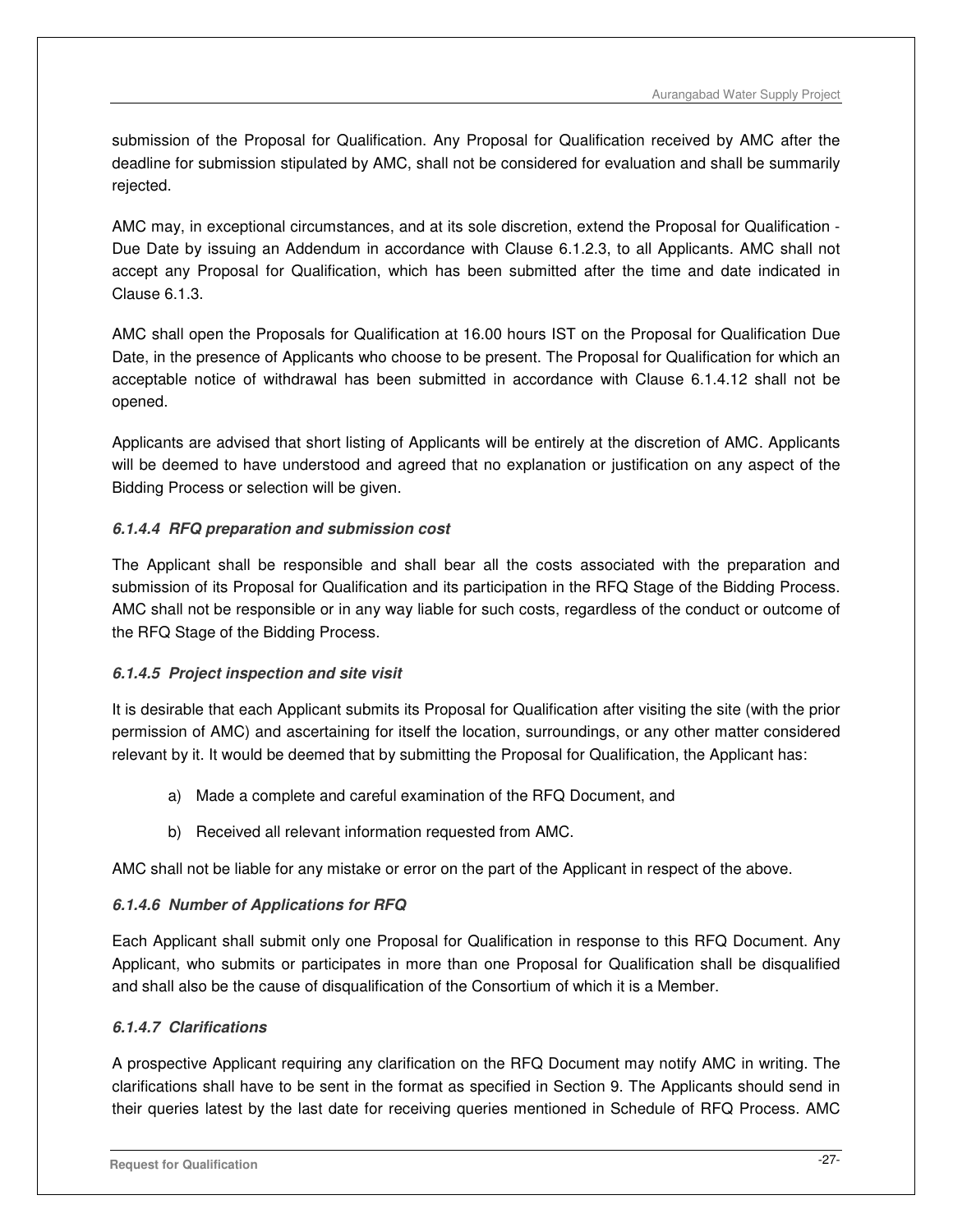would endeavour to respond to the queries latest by the date indicated in Schedule of RFQ Process to all purchasers of the RFQ Document. The responses will be sent by fax / courier / post / e-mail.

# **6.1.4.8 Language**

The Proposal for Qualification and all related correspondence and documents should be written in the English language. Supporting documents and printed literature furnished by the Applicant with the Proposal for Qualification may be in any other language provided that these are accompanied by appropriate translations of the pertinent passages in the English language. Supporting material, which are not translated into English, may not be considered. For the purpose of interpretation and evaluation of the Proposal for Qualification, the English language translation shall prevail.

# **6.1.4.9 Currency**

The currency for the purpose of the Proposal for Qualification evaluation shall be the Indian Rupee (INR). The conversion to Indian Rupees shall be based on the corresponding TT buying rate specified by the State Bank of India, ten days before the Proposal for Qualification - Due Date. In all cases where the original figure is in foreign currency, such original figures in the relevant foreign currency and the INR equivalent thereof must be given.

# **6.1.4.10 Validity of Proposal for Qualification**

The Proposal for Qualification shall remain valid for a period not less than twelve (12) months from the Proposal for Qualification - Due Date (Proposal for Qualification - Validity Period). AMC reserves the right to reject any Proposal for Qualification, which does not meet this requirement.

## **6.1.4.11 Signature Authority**

A duly authorized officer of the Applicant shall sign the Proposal for Qualification. The Proposal for Qualification must be signed in the Applicant's name and on its behalf and under seal by an Authorised Signatory of the Applicant and shall be accompanied by a notarized and legalized Power of Attorney valid for at least 12 months. The office held by the signing officer shall be clearly mentioned. The Format for Power of Attorney is highlighted in Exhibit 2

If the Applicant is a Consortium, the Consortium Members shall designate an authorized officer from the Lead Consortium Member of Consortium as the "Authorised Signatory".

The Authorised Signatory shall initial each page of the Proposal for Qualification in indelible ink. All the alterations, omissions, additions, or any other amendments made to the Proposal for Qualification shall be initialled by the person(s) signing the Proposal for Qualification.

# **6.1.4.12 Modification / Substitution / Withdrawal of Proposal for Qualification**

The Applicant may modify, substitute, or withdraw its Proposal for Qualification after submission, provided that written notice of the modification, substitution, or withdrawal is received by AMC before the Proposal for Qualification - Due Date. No Proposal for Qualification shall be modified, substituted, or withdrawn by the Applicant after the Proposal for Qualification - Due Date. The modification, substitution, or withdrawal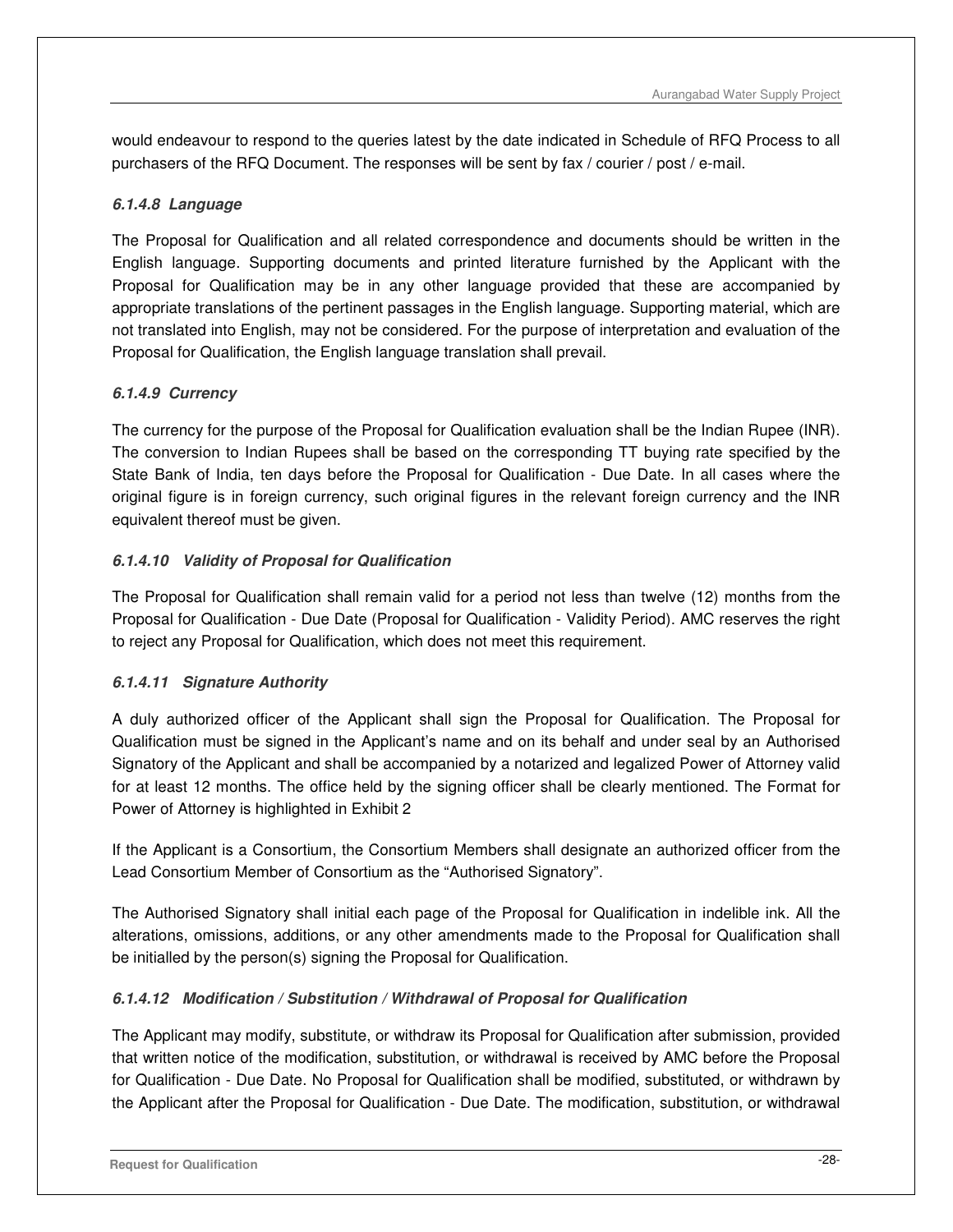notice can be prepared and uploaded onto the AMC's e-Tendering web-site as per the procedures stated on the web-site. The same modification, substitution, or withdrawal notice shall be prepared, sealed, marked, and delivered in accordance with Clause 6.1.4.2, with the envelopes being additionally marked "MODIFICATION", "SUBSTITUTION" or "WITHDRAWAL", as appropriate. These modifications, substitutions shall be submitted along with the original Proposal for Qualification at the time of the opening of Proposals for Qualification.

## **6.1.4.13 Confidentiality**

AMC requires that Applicant limits the disclosure of information given in this RFQ Document to those in Applicants organization who have a need to know in order to respond to this RFQ. The information contained in the RFQ Document may not be disclosed, published, or advertised in any manner without AMC's written authorization. All information contained in the RFQ Documents is to be treated as proprietary regardless of whether the documents are labelled as such or not. Applicants are authorized to provide appropriate information to proposed Consortium Members as required, but Applicant must inform Consortium Members that the conditions in this section apply.

## **6.1.5 Bidding Process through e-tendering**

AMC has a well established e-tendering Department. The entire Bidding Process shall be implemented using AMC's e-Tendering process. The Applicant shall have to follow procedures as mentioned below to submit Proposal for Qualification online:

- a) The details of the procedure involved is available on the web-site: www.amctenders.com
- b) Applicants will have to register with AMC at the above web-site and also enrol for a Digital Signature Certificate in order to participate in the Bidding Process.
- c) Digital Signature Certification is a must for participation in the Bidding Process.
- d) Applicant shall make an online payment of Rs 50,000 (Rupees Fifty Thousand) to download the RFQ Document
- e) Applicants are required to upload scanned / PDF Copies of the Proposal for Qualification, as specified in this RFQ Document at the time of online submission
- f) Proposals for Qualification shall be opened online in the presence of the representatives of Applicants, who choose to attend the opening of Proposals for Qualification on the specified date, time and place

Online submission of Proposal for Qualification may take time while uploading and all Applicants are therefore requested to plan their submission accordingly and take necessary precautions.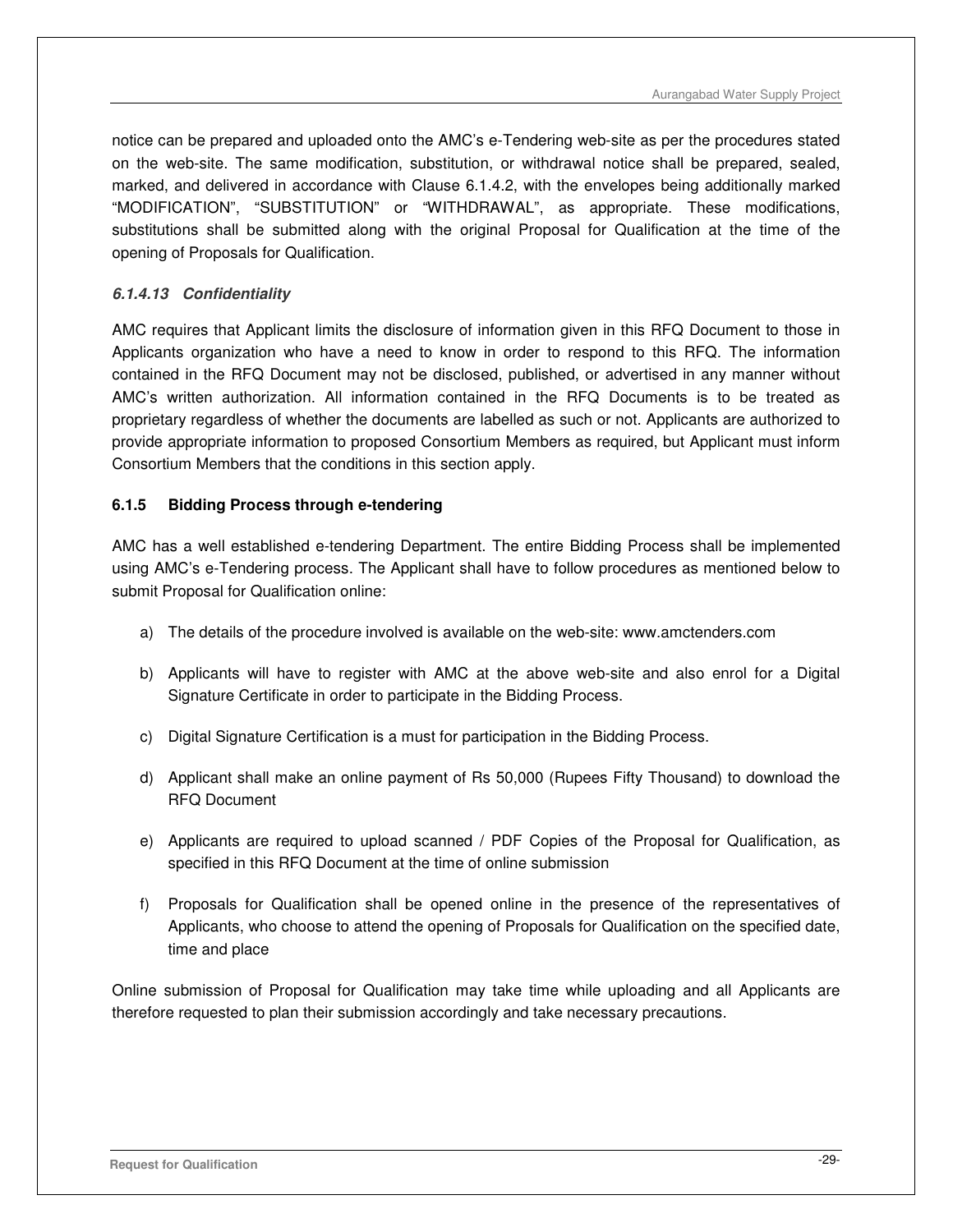### **6.1.6 Clarifications**

The Applicant may seek clarifications on any clause(s) in this RFQ Document / Bidding Process by submitting its query(ies) in writing in the format provided in Section 9 - Annexure 2 within the timeframe indicated in the Clause 6.1.3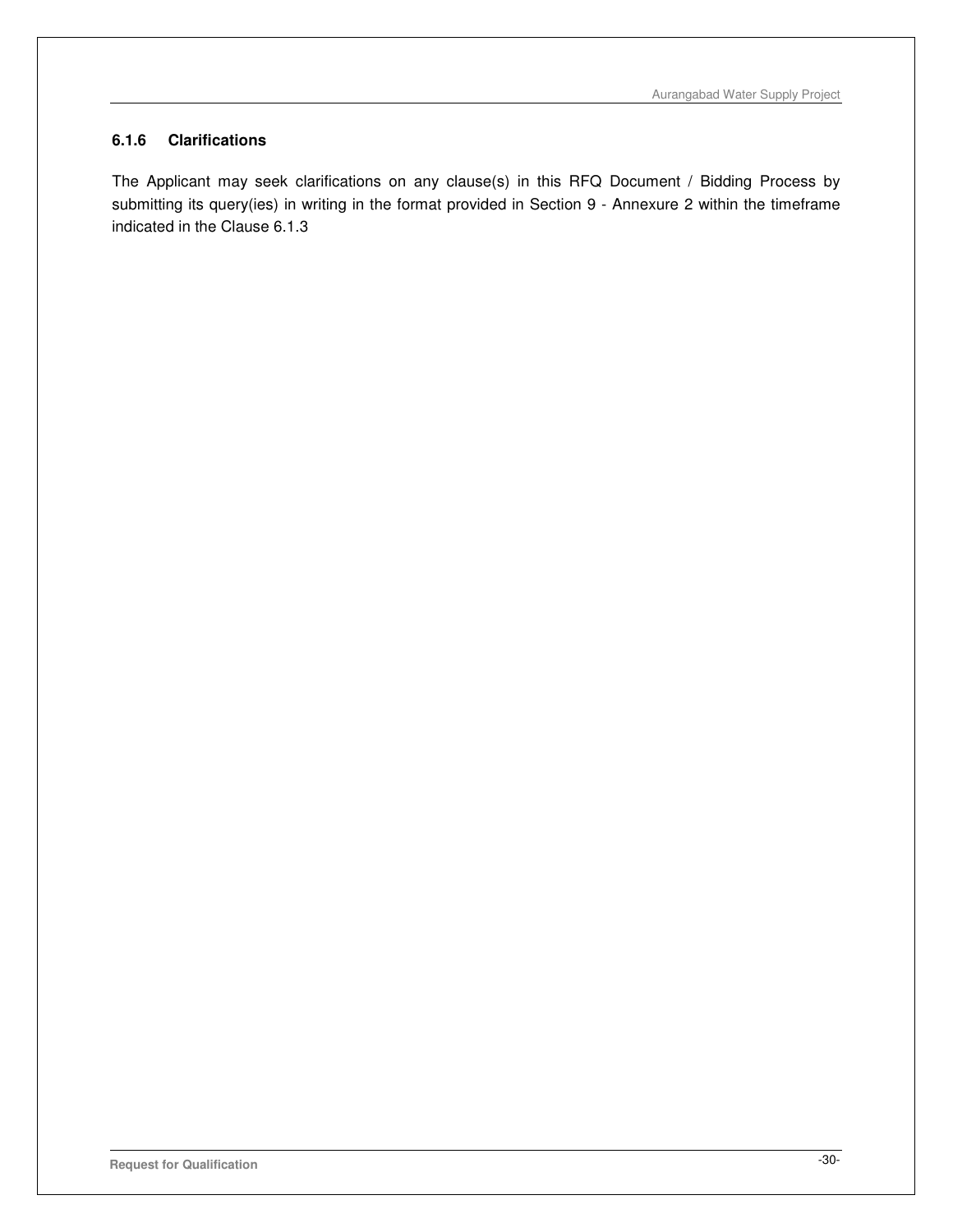# **7 EVALUATION CRITERIA**

The Applicant's competence and capability is proposed to be established on the following parameters:

- a) Financial Capability
- b) Technical Capability

On each of these parameters, the Applicant would be required to meet the Evaluation Criteria as detailed in this Section. The Applicant meeting all the criteria will be short-listed for the RFP stage. The Applicant shall be evaluated on following principles:

## **In case of Bidding Company:**

- The Financial and Technical Capability shall be evaluated for the Bidding Company.
- Financial Capability of Holding Company of the Bidding Company can be considered, if proposed in place of the Bidding Company.
- Technical Capability of Affiliate(s) can be considered, if proposed in place of the Bidding Company

## **In case of Bidding Consortium:**

- The Financial Capability shall be evaluated for the Lead Consortium Member.
- Financial Capability of the Holding Company of the Lead Consortium Member can be considered, if proposed in place of the Lead Consortium Member.
- The Technical Capability can be evaluated collectively, for all or identified Consortium Members, if proposed.
- Technical Capability of Affiliate(s) of Consortium Member(s), if proposed, can be considered in place of the Consortium Member(s).

# **7.1 Financial Capability**

# **7.1.1 The Financial Capability Criteria**

The Applicant would be required to satisfy **both** the Financial Capability criteria as listed below.

1. The Applicant should have a minimum Networth of Rs. 150 crores (INR 1500 million) at the close of the preceding financial year.

## **AND**

2. The Applicant should have a minimum "average Net Cash Accrual" of Rs 50 crores (INR 500 million) over the three preceding financial years

The Applicant should provide information regarding the above based on audited annual accounts for the respective financial years. The information to be provided as per Clause 7.1.1 shall be certified by a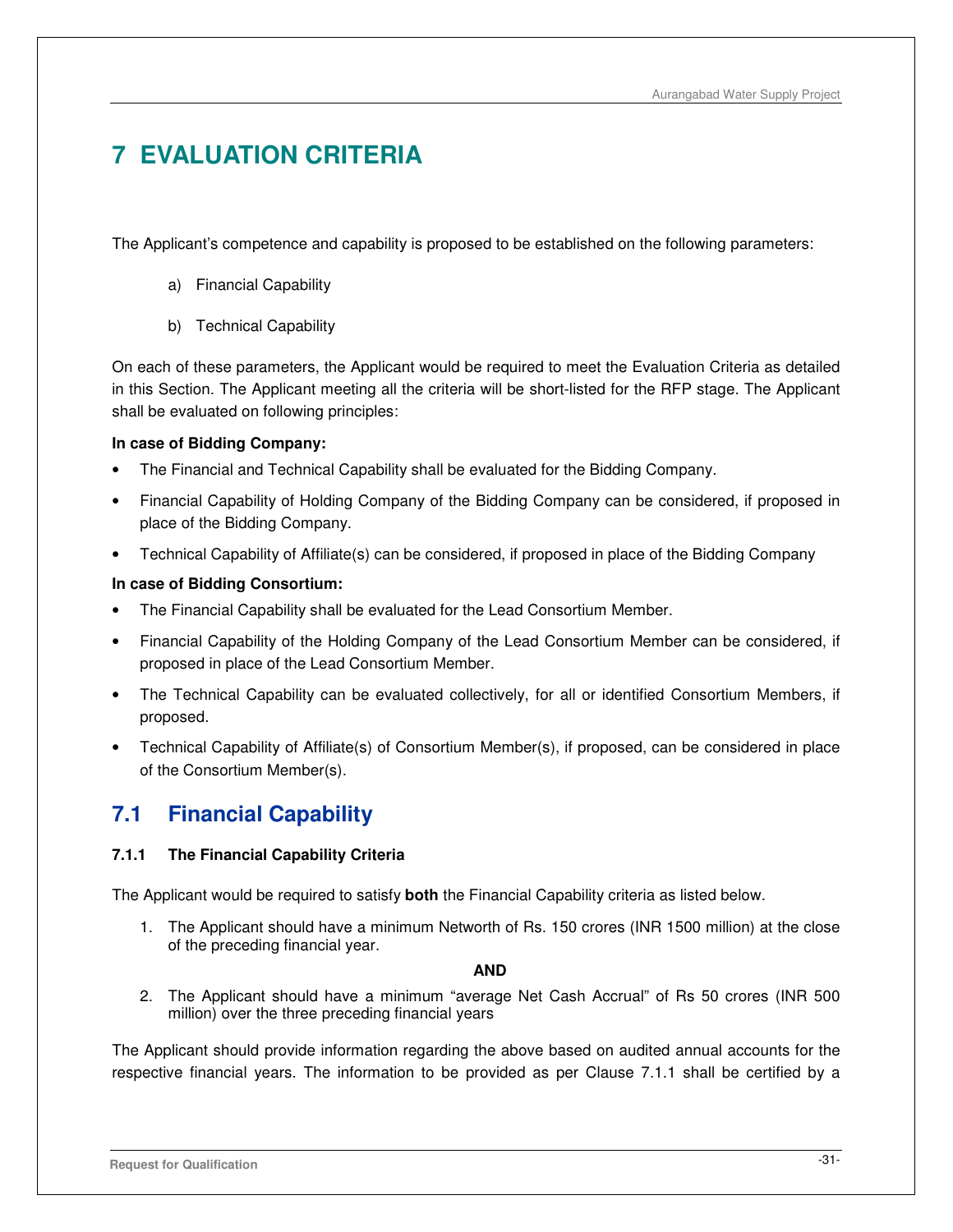statutory auditor. The financial year would be the same as the one normally followed by the Applicant for its annual financial statement.

The definition of 'Paid-up Capital', 'Reserves', 'Intangible assets', 'Accumulated losses', 'PAT', 'Depreciation', 'Amortization' and 'any other non cash charges' shall be as per the applicable accounting standard of the Applicant's country in which the Applicant has the registered office. In case of a Bidding Consortium, then the applicable accounting standard of the country of the Lead Consortium Member's registered office, whose Financial Capability is being evaluated, shall be considered. In case Holding Company's financial strength is being relied upon in place of Bidding Company or Lead Consortium Member, then applicable accounting standard of the Holding Company's country, in which it has the registered office, shall be considered.

The Proposal for Qualification must be accompanied by the audited annual financial statements of the Applicant or Applicant's Holding Company /Lead Consortium Member or Lead Consortium Member's Holding Company for the three preceding financial years. Consolidated annual accounts of the entity to be evaluated for Financial Capability shall not be considered.

In case the annual accounts for the latest financial year are not audited and therefore the Applicant could not make it available, the Applicant shall give an undertaking to that effect and the statutory auditor shall certify the same. In such a case, the Applicant may provide the un-audited annual accounts (with Schedules) for the latest financial year. In any case, the audited annual financial statements for three years preceding the latest financial year would have to be provided, failing which the RFQ will be rejected as non-responsive.

# **7.2 Technical Capability**

## **7.2.1 The Technical Capability Criteria**

1) The Applicant should have a minimum experience of operating and maintaining Water Treatment Plant with an average annual production of at least 100 Million litres per day (MLD) for at least three complete years in a single city.

#### **AND**

2) The Applicant should have minimum experience of one year in operating and maintaining a water supply distribution network including the responsibility of billing and collection of revenues from consumers in an urban area with a minimum population (as per the census 2001 in the case of India or the latest census conducted in the country of operation) of 200000 (2 lakhs i.e. 0.2 million).

## **AND**

3) The Applicant should have experience of laying mild steel welded pipe line of at least 2200 mm dia for at least 20 Km length in any one year in a single contract over the past three preceding financial years from the Proposal for Qualification Due Date.

## **AND**

4) The Applicant should have built a Water Treatment Plant of 100 MLD capacity in a single contract over the past ten preceding financial years from the Proposal for Qualification Due Date.

## **AND**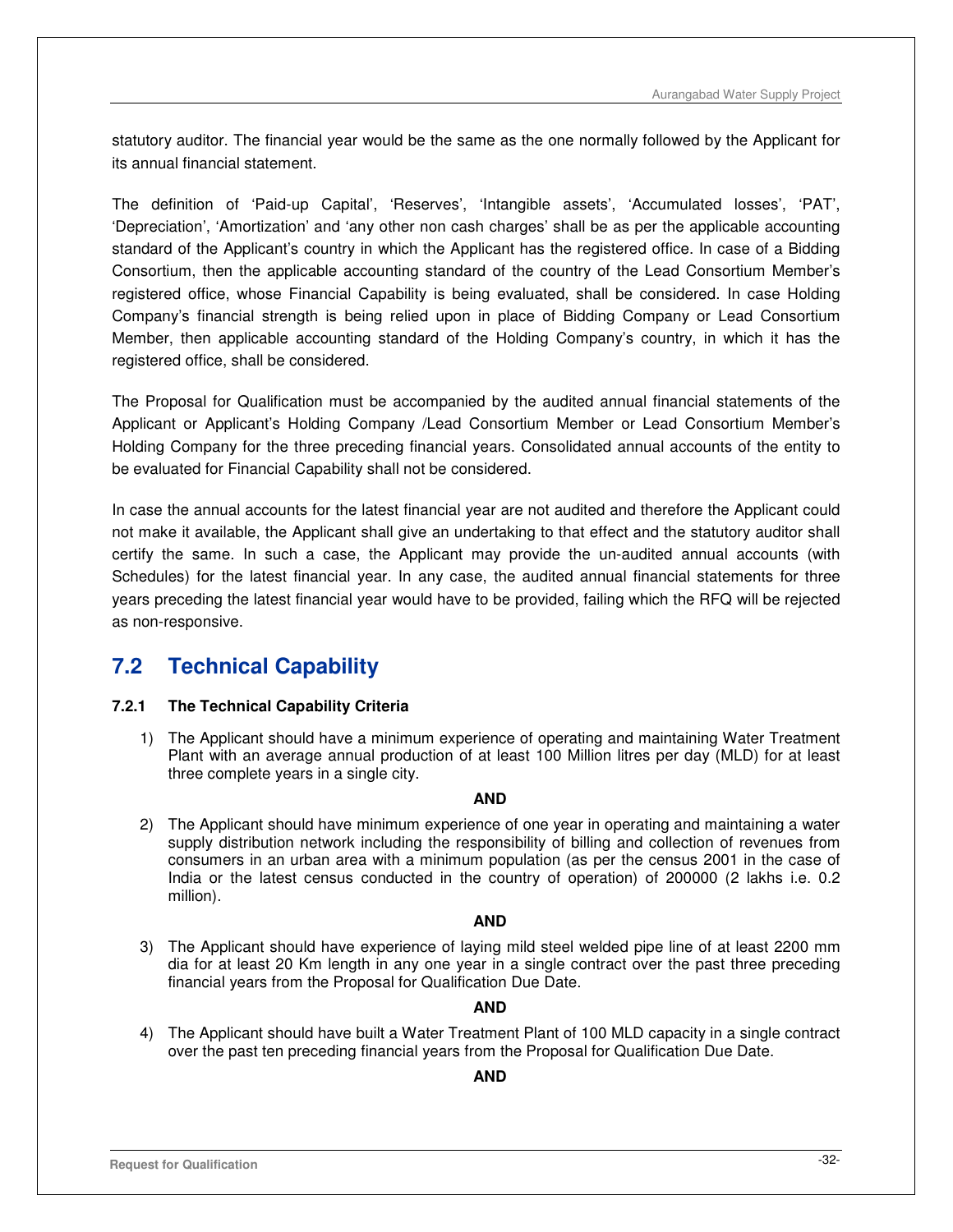5) The Applicant should have successfully commissioned at least one PPP project in the core sector in India, of which at least one should be an operational project having a minimum project cost of Rs.30 crores, over the past five preceding financial years from the Proposal for Qualification Due Date. The core sector includes Water supply, Roads, Ports, Power, Industrial parks, Special Economic Zone (SEZ), Airports or any public utilities.

The Bidder should furnish the details as specified in Clause 7.2 in the format of Technical Capability highlighted in Exhibit 10. The Bidder shall furnish evidence to support the information provided for evaluation under Technical Capability. The Bidder should furnish the details of Technical Capability as on the date of submission of Proposal for Qualification.

In case the Applicant / Consortium Member proposes a project for evaluation of Technical Capability wherein it is a part of the Special Purpose Vehicle (SPV) which is undertaking/which has undertaken such project then the project shall be considered for evaluation only if the Applicant / Consortium Member or Affiliate(s) of Applicant/ Consortium Member has a minimum equity stake of 26% in such SPV.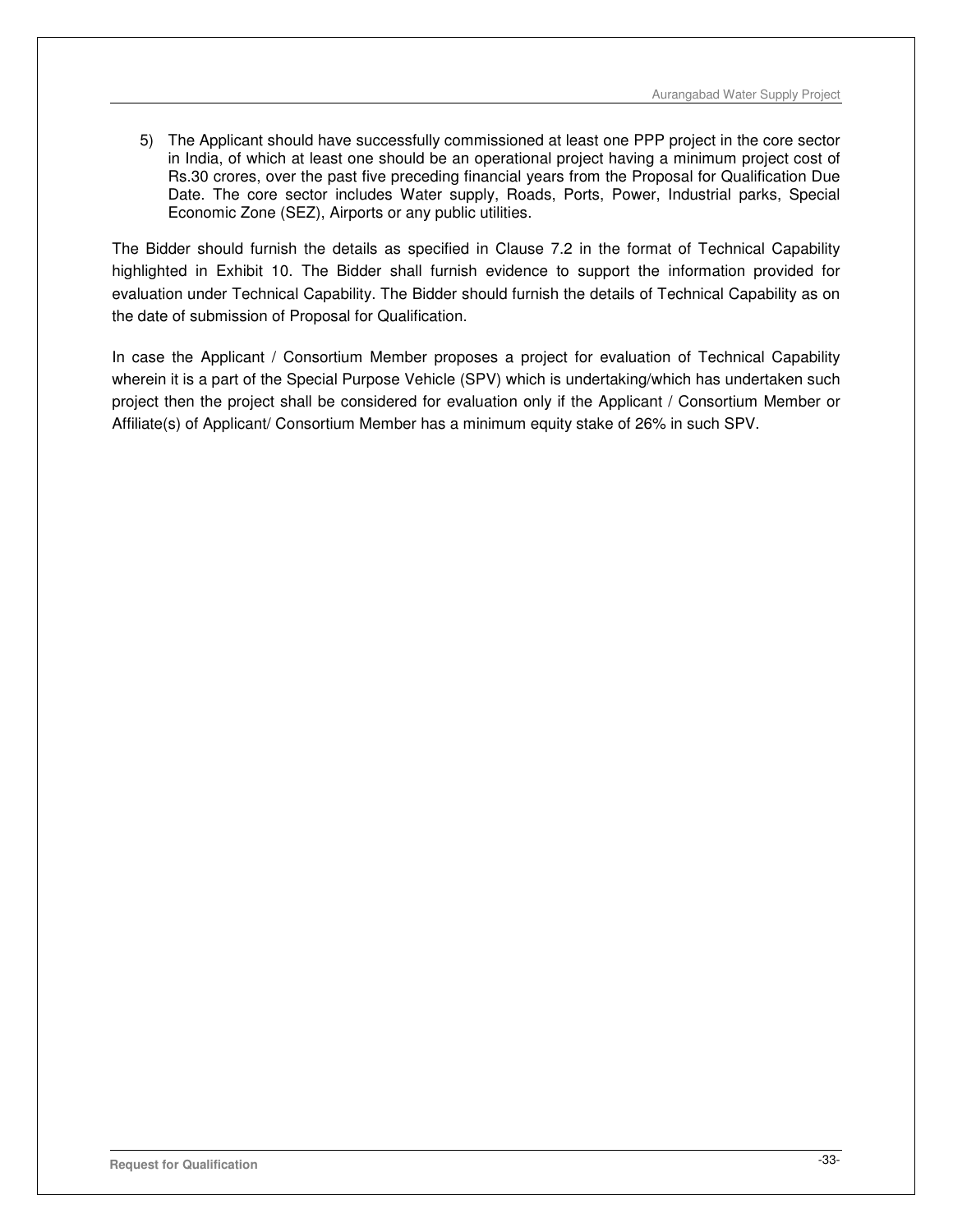# **8 ANNEXURE 1: EXHIBITS OF FORMATS FOR SUBMISSION**

# **8.1 Exhibit 1: Format for Covering Letter**

[On the Letter head of the Applicant (in case of Bidding Company) or Lead Consortium Member (in case of a Bidding Consortium)]

Date:

To The Commissioner, Aurangabad Municipal Corporation, Town Hall, Aurangabad – 431 001 Maharashtra, India

Sir,

#### **Sub: Proposal for Qualification for Aurangabad Water Supply Project**

Being duly authorized to represent and act on behalf of…………………………………. (Hereinafter referred to as "the Bidder"), and having reviewed and fully understood the evaluation criteria and information provided, the undersigned hereby submit our Proposal for Qualification in response to the RFQ Document for the Aurangabad Water Supply Project.

We are enclosing our Proposal for Qualification in one (1) original plus two (2) duplicate, with the details as per the requirements of the RFQ Document, for your evaluation.

We confirm that our Proposal for Qualification is valid for a period of twelve (12) months from the Proposal for Qualification - Due Date.

Yours faithfully,

(Signature of Authorised Signatory)

 $\overline{\phantom{a}}$  , and the set of the set of the set of the set of the set of the set of the set of the set of the set of the set of the set of the set of the set of the set of the set of the set of the set of the set of the s

(Name, Title and Address)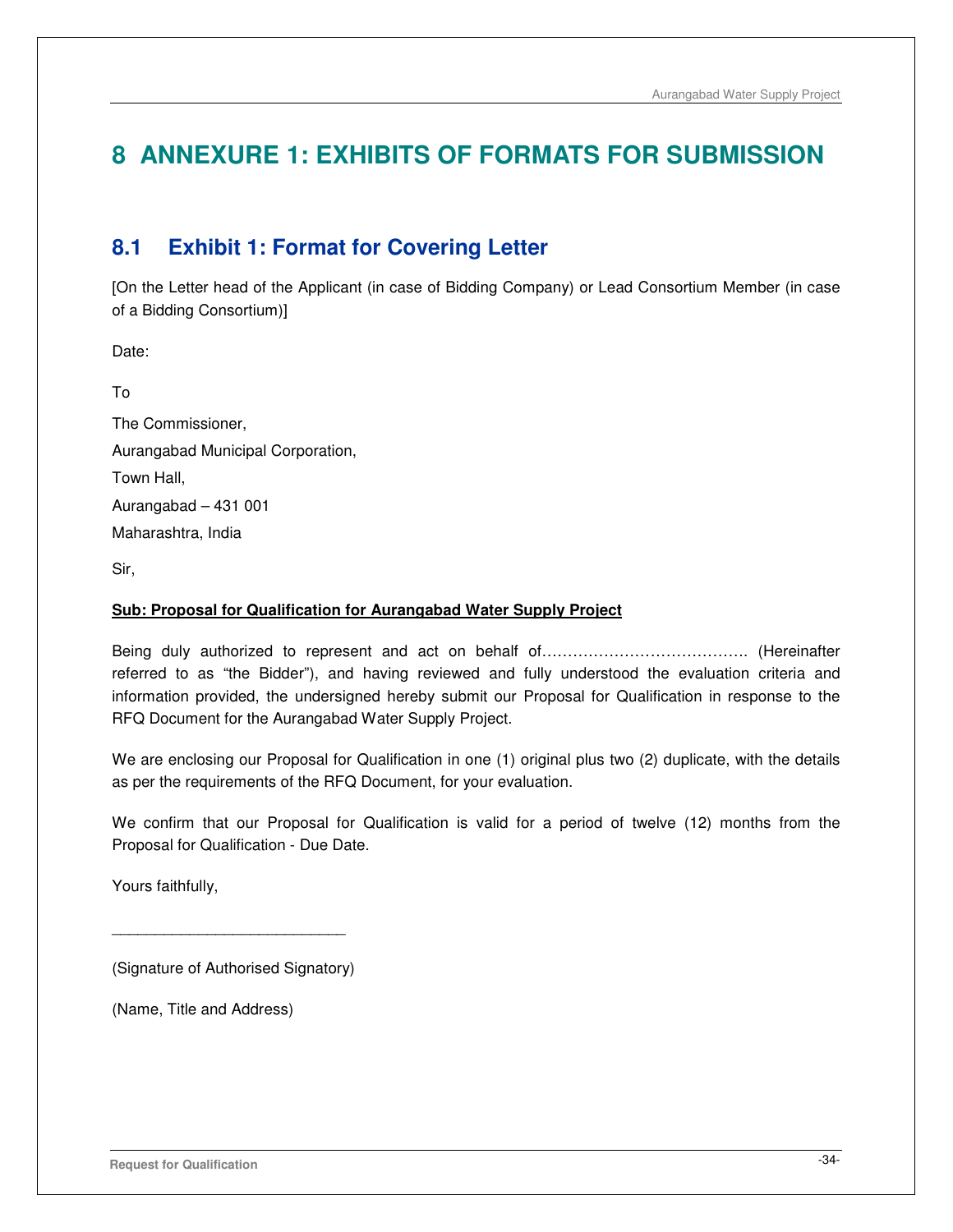# **8.2 Exhibit 2: Format for Power of Attorney for Signing of Proposal for Pre-Qualification**

(On a Stamp Paper of relevant value)

Power of Attorney

Know all men by these presents, We…………………….(name and address of the registered office) do hereby constitute, appoint and authorise Mr / Ms………………………………(name and residential address) who is presently employed with us and holding the position of ………………………. as our attorney, to do in our name and on our behalf, all such acts, deeds and things necessary in connection with or incidental to our application for the Project envisaging the development of the Aurangabad Water Supply Project, Aurangabad, Maharashtra, India, including signing and submission of all documents and providing information / responses to Aurangabad Municipal Corporation ("AMC"), representing us in all matters before AMC, and generally dealing with AMC in all matters in connection with our Proposal for Qualification for the said Project.

We hereby agree to ratify all acts, deeds and things lawfully done by our said attorney pursuant to this Power of Attorney and that all acts, deeds and things done by our aforesaid attorney shall and shall always be deemed to have been done by us.

For  $(Signature)$ 

(Name, Title and Address)

Accepted

………….. (Signature)

(Name, Title and Address of the Attorney)

Note:

- To be executed by the Lead Consortium Member in case of a Bidding Consortium.
- The mode of execution of the Power of Attorney should be in accordance with the procedure, if any, laid down by the applicable law and the charter documents of the executant(s) and when it is so required the same should be under common seal affixed in accordance with the required procedure.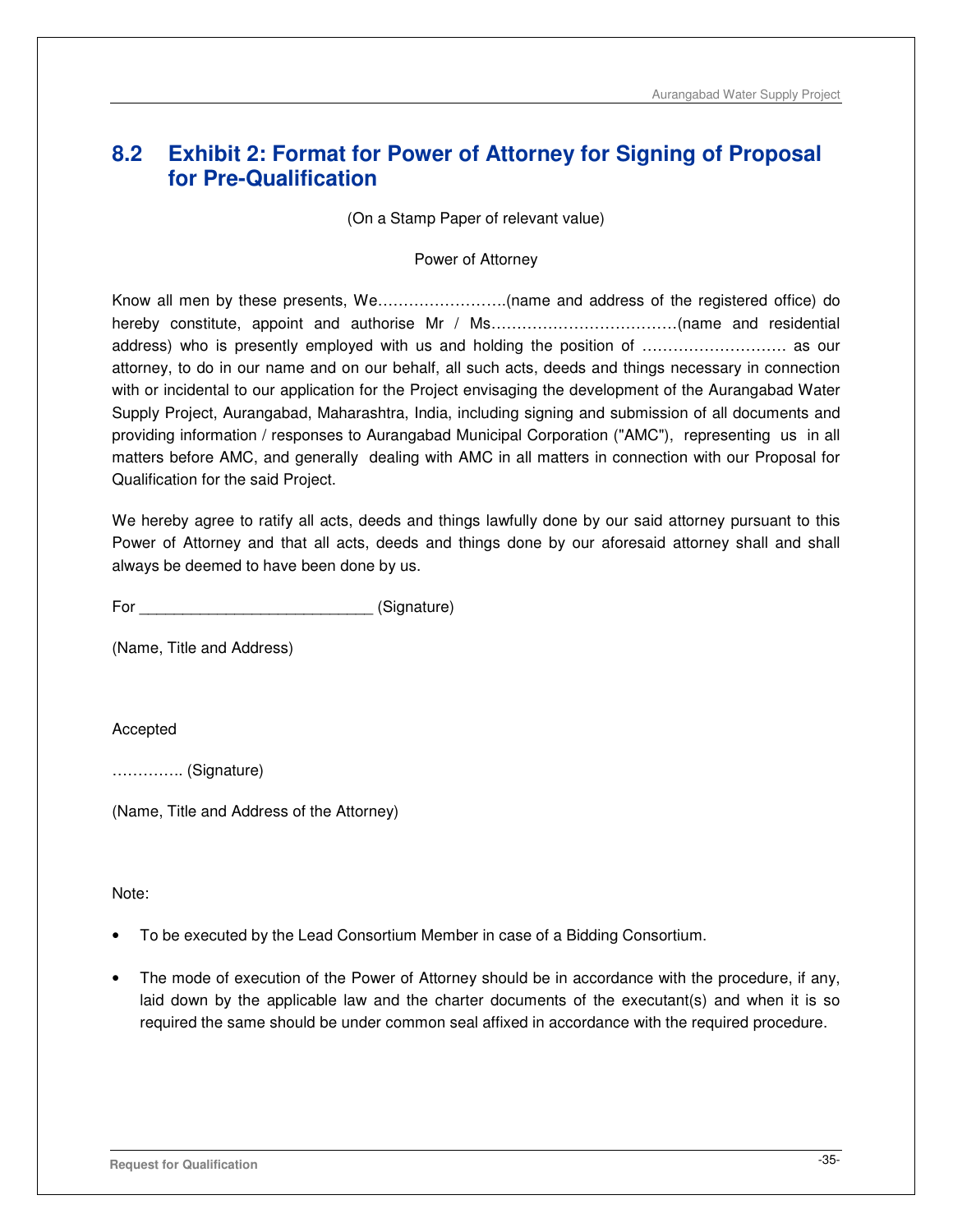# **8.3 Exhibit 3: Format of the Letter of Commitment**

**(Applicable only if Applicant is submitting the Proposal for Qualification on the strengths of its Holding Company for evaluation of the financial capability criteria)** 

**(The Letter of Commitment shall be from the Holding Company, if any, the strengths of which are desired to be considered for the purpose of evaluation of the Applicant for the Proposal for Qualification.)** 

Date:

To

The Commissioner, Aurangabad Municipal Corporation, Town Hall, Aurangabad – 431 001 Maharashtra, India

Sir,

## **Sub: Proposal for Qualification for Aurangabad Water Supply Project - Letter of Commitment**

This has reference to the Proposal for Qualification being submitted by \_\_\_\_\_\_\_\_ (name of the Applicant), in respect of the ":Aurangabad Water Supply Project, Aurangabad, Maharashtra State, India ", in response to the RFQ Document issued by AMC, on \_\_\_\_\_\_\_\_\_\_\_, 2009.

We hereby confirm the following:

- 1. We **the same of Holding Company**), have examined in detail and have understood and satisfied ourselves regarding the contents mainly in respect of the following:
	- The RFQ Document issued by AMC;
	- All the subsequent communications between AMC and the Applicant, represented by \_\_\_\_\_\_\_\_\_\_\_\_\_\_\_\_\_\_\_\_\_\_\_(name of the Applicant); and
	- The Proposal for Qualification being submitted by \_\_\_\_\_\_\_\_\_\_\_\_\_\_\_\_\_\_\_\_(name of the Applicant).
- 2. We have satisfied ourselves regarding our role as \_\_\_\_\_\_\_\_\_\_\_\_\_\_\_\_\_\_\_\_\_\_\_\_\_(here give a brief description of the role for which the strength has been offered for evaluation) providing services as specified in the Proposal for Qualification. If **the Container and Separate Container** (name of the Applicant) is awarded the Project, we shall perform our role as outlined in the Proposal for Qualification to the best of our abilities.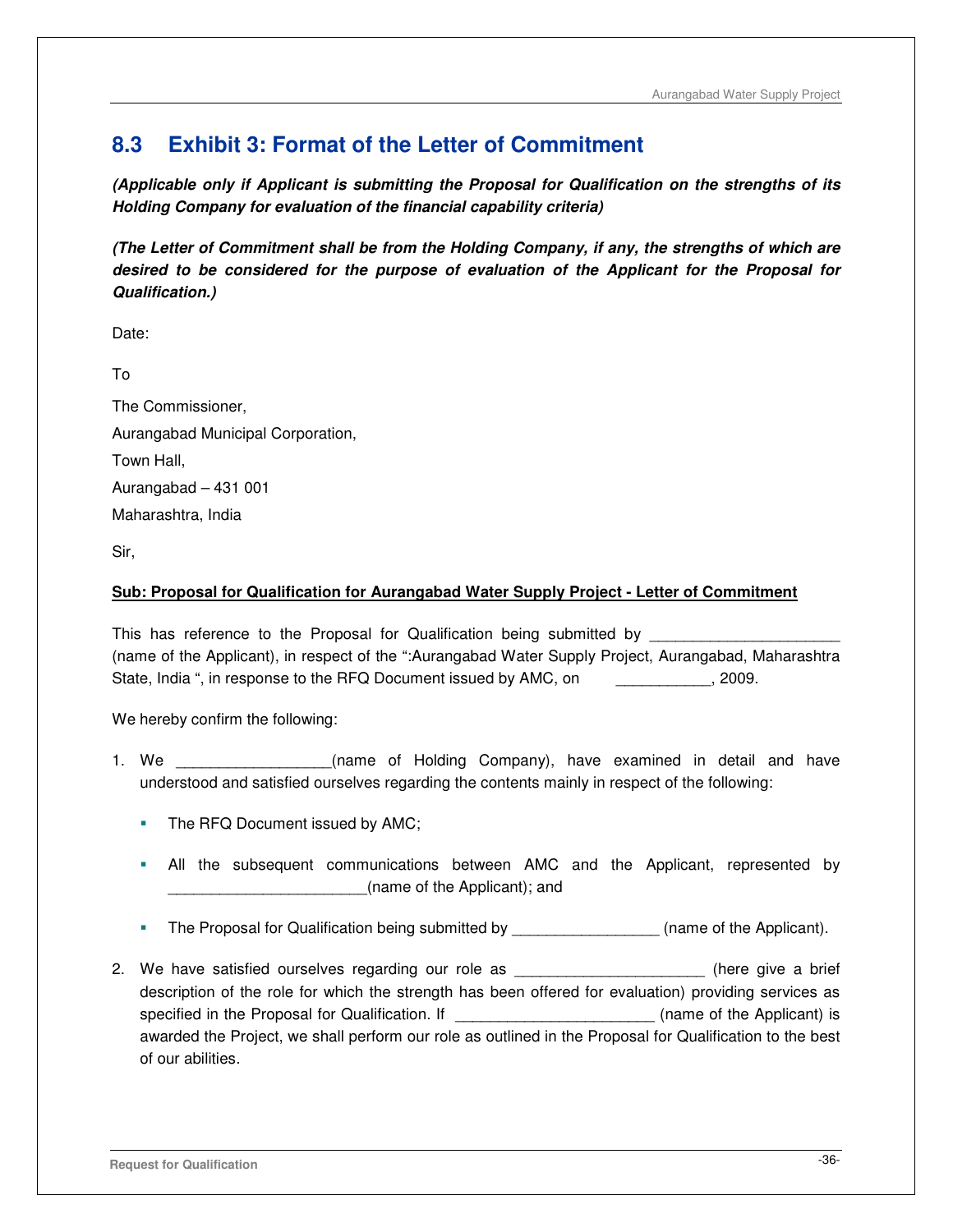- 3. We declare that we are the Holding Company of the Applicant (Lead Consortium Member in case of Bidding Consortium) and that our equity participation in the paid up capital of the Applicant (Lead Consortium Member in case of Bidding Consortium) is ……. %. (Holding Company to enclose proof for the same in form of Annual Report / Certificate from Registrar of Companies or equivalent statutory authority.)
- 4. We undertake to support \_\_\_\_\_\_\_\_\_\_\_\_\_\_\_\_\_\_ (name of the Applicant for which the Letter of Commitment is being furnished) in respect of the roles **the roles** (briefly define the roles of the Applicant for which the strength has been offered for evaluation) as detailed in the Proposal for Qualification being submitted by \_\_\_\_\_\_\_\_\_\_\_\_\_\_ (name of the Applicant).
- 5. We therefore request AMC to consider our strengths, our experience and our track record as specified in the Proposal for Qualification pursuant to the conditions specified in the RFQ Document, for the purposes of evaluation of the Proposal for Qualification.

| For and on behalf of | ٠<br>٠            |                        |
|----------------------|-------------------|------------------------|
| Signature            | ٠<br>$\mathbf{r}$ |                        |
|                      |                   |                        |
|                      |                   | (Authorised Signatory) |
| Name of the Person   | ٠<br>×.           | of the Holding Company |
| Designation          | ٠<br>٠            |                        |
|                      |                   |                        |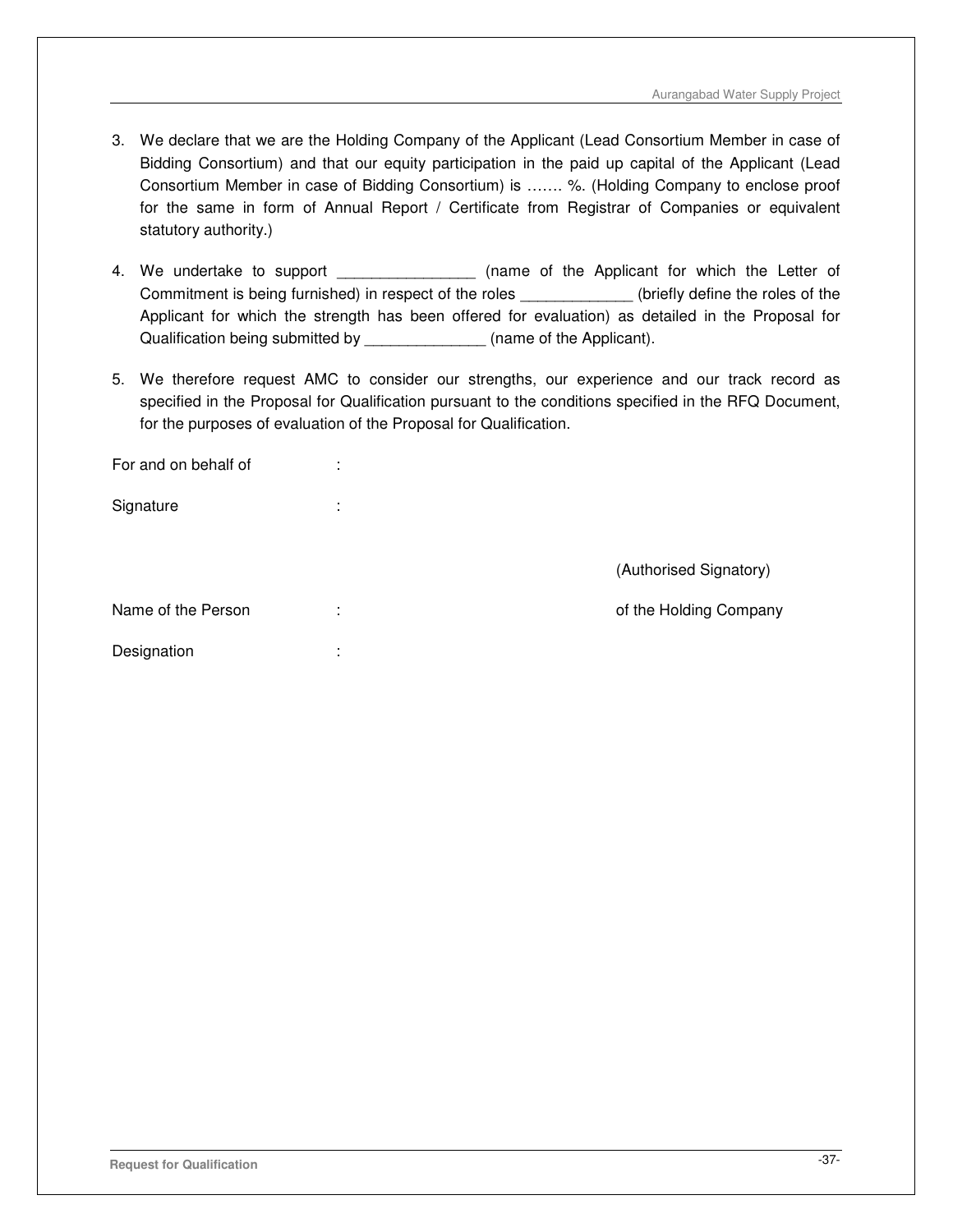# **8.4 Exhibit 4: Format of Letter of Acceptance**

**(The Letters of Acceptance are to be submitted separately by all the Consortium Members of the Bidding Consortium on their respective Letter-Heads)** 

Date:

To The Commissioner, Aurangabad Municipal Corporation, Town Hall, Aurangabad – 431 001 Maharashtra, India

Sir,

# **Sub: Proposal for Qualification for Aurangabad Water Supply Project – Letter of Acceptance**

This has reference to the Proposal for Qualification being submitted by (mention the Lead Member of the Bidding Consortium), as Lead Consortium Member of the Bidding Consortium comprising \_\_\_\_\_\_\_\_\_\_\_\_\_\_\_\_\_\_\_(mention name(s) of the Consortium Members) in respect of the "Aurangabad Water Supply Project, Aurangabad, Maharashtra State, India", in response to the RFQ Document issued by AMC, on  $\hspace{2cm}$ , 2009.

We hereby confirm the following:

- 1. We the Consortium Member furnishing the Letter of Acceptance), have examined in detail and have understood and satisfied ourselves regarding the contents mainly in respect of the following:
	- The RFQ Document issued by AMC;
	- All subsequent communications between AMC and the Bidding Consortium, represented by (Mention the name of the Lead Consortium Member);
	- The MoU signed between / among \_\_\_\_\_\_\_\_\_\_\_\_\_\_\_\_\_\_\_\_\_\_\_\_\_\_\_\_\_\_(names of the Consortium Members), as members of the Bidding Consortium; and
	- The Proposal for Qualification being submitted by \_\_\_\_\_\_\_\_\_\_\_\_\_\_\_\_\_ (name of the Lead Consortium Member) on behalf of the Bidding Consortium.
- 2. We have satisfied ourselves regarding our role as  $\Box$  (here give a brief description of the role for which the strength has been offered for evaluation) for the Project as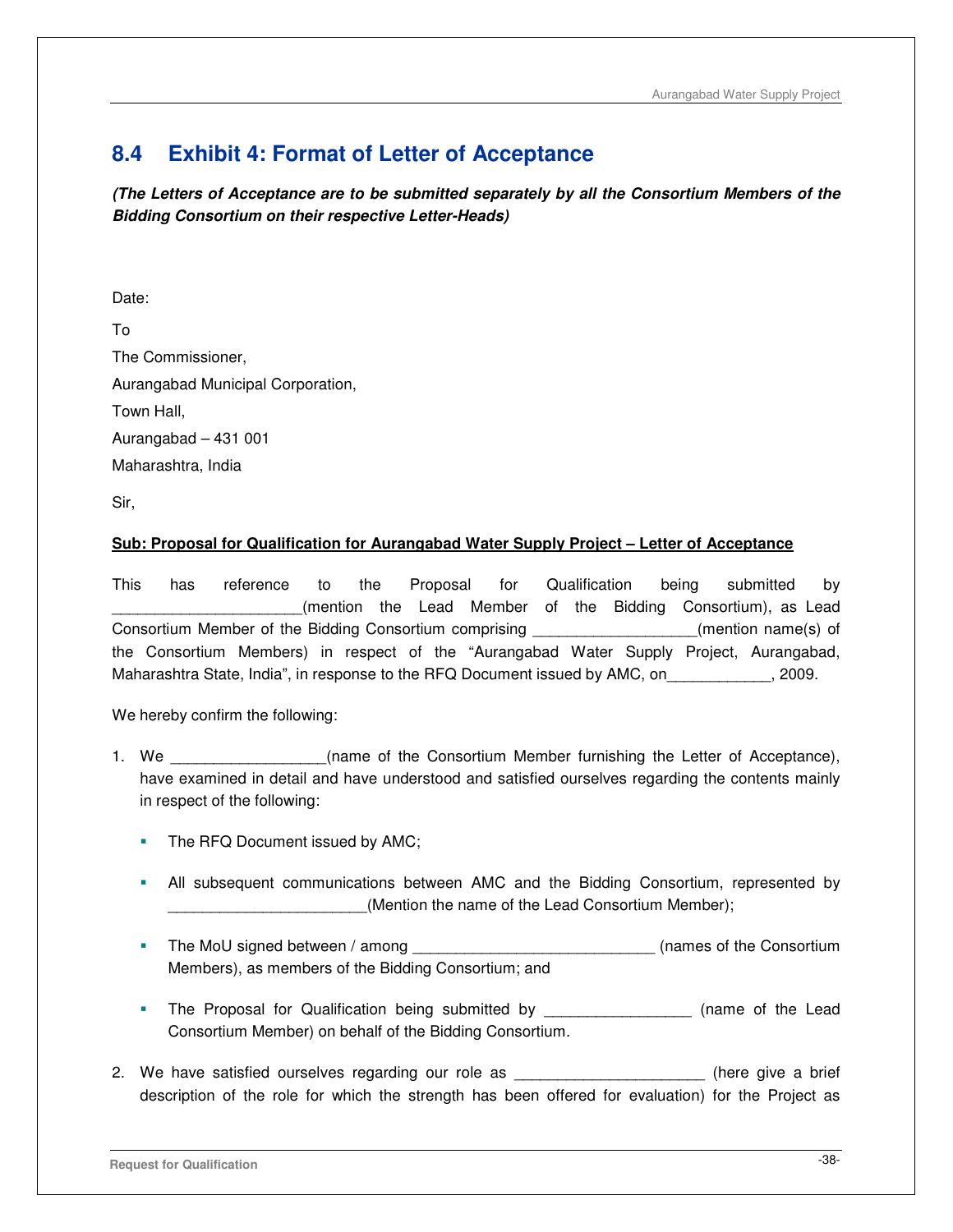specified in the Proposal for Qualification. If the Bidding Consortium is awarded the Project, we shall perform our role as outlined in the Proposal for Qualification to the best of our abilities. We have examined the Proposal for Qualification in detail, and abide by the commitments made in the same.

- 3. We authorise \_\_\_\_\_\_\_\_\_\_\_\_\_\_\_\_\_\_\_\_ (name of the Lead Consortium Member), as the Lead Consortium Member and authorise it to perform all tasks including, but not limited to providing information, responding to enquiries, entering into contractual commitments (arising with regard to the Contract to be entered into by the Selected Bidder with AMC) on behalf of the Bidding Consortium, etc., in respect of the Project.
- 4. We therefore request AMC to consider our strengths, our experience, and our track record as specified in the Proposal for Qualification pursuant to the conditions specified in the RFQ Document, for the purposes of evaluation of the Proposal for Qualification.

| For and on behalf of   | ٠<br>ä, |
|------------------------|---------|
| Signature              | ٠<br>٠  |
|                        |         |
| (Authorised Signatory) |         |
|                        |         |
|                        |         |
| Name of the Person     | ٠<br>ä, |
| Designation            | ٠<br>٠  |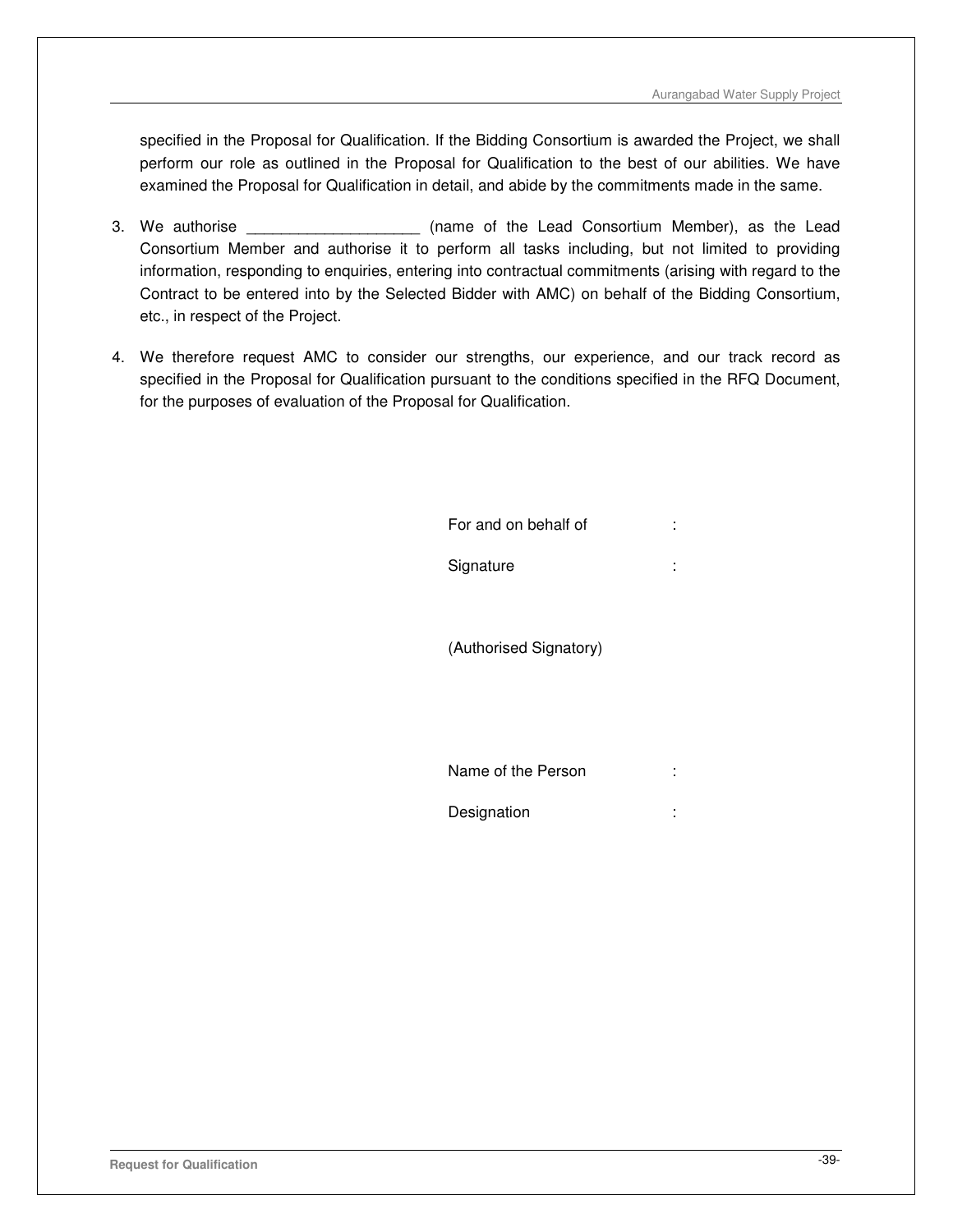# **8.5 Exhibit 5: Description of the Applicant**

- 1. Name, country of incorporation, address of the registered office, corporate headquarters, and its branch office(s), if any, in India and date of incorporation and/or commencement of business.
- 2. Brief description of the Applicant including details of its main lines of business, projects undertaken to date, projects in the pipeline and proposed role & responsibilities in the Project.
- 3. Details of individual (s) who will serve as the point of contact / communication with AMC:

| Name                  |  |
|-----------------------|--|
| Designation           |  |
| Company               |  |
| <b>Address</b>        |  |
| Telephone Number      |  |
| <b>E-Mail Address</b> |  |
| Fax Number            |  |
| Mobile Number         |  |

4. Name, Designation, Address and Phone Numbers of Authorised Signatory of the Applicant:

| Name             |  |
|------------------|--|
| Designation      |  |
| Company          |  |
| <b>Address</b>   |  |
| Telephone Number |  |
| E-Mail Address   |  |
| Fax Number       |  |
| Mobile Number    |  |

5. In case of a Bidding Consortium:

The information above (1-2) should be provided for all the Members of the Consortium. Information regarding role of each Member should be provided as per table below:

| S.<br>No. | Name of the<br><b>Consortium Member</b> | Role in the Bidding<br>Consortium | Proposed equity stake in the Bidding<br>Consortium |
|-----------|-----------------------------------------|-----------------------------------|----------------------------------------------------|
|           |                                         |                                   |                                                    |
|           |                                         |                                   |                                                    |

6. The following information shall also be provided for each Member of the Consortium / Applicant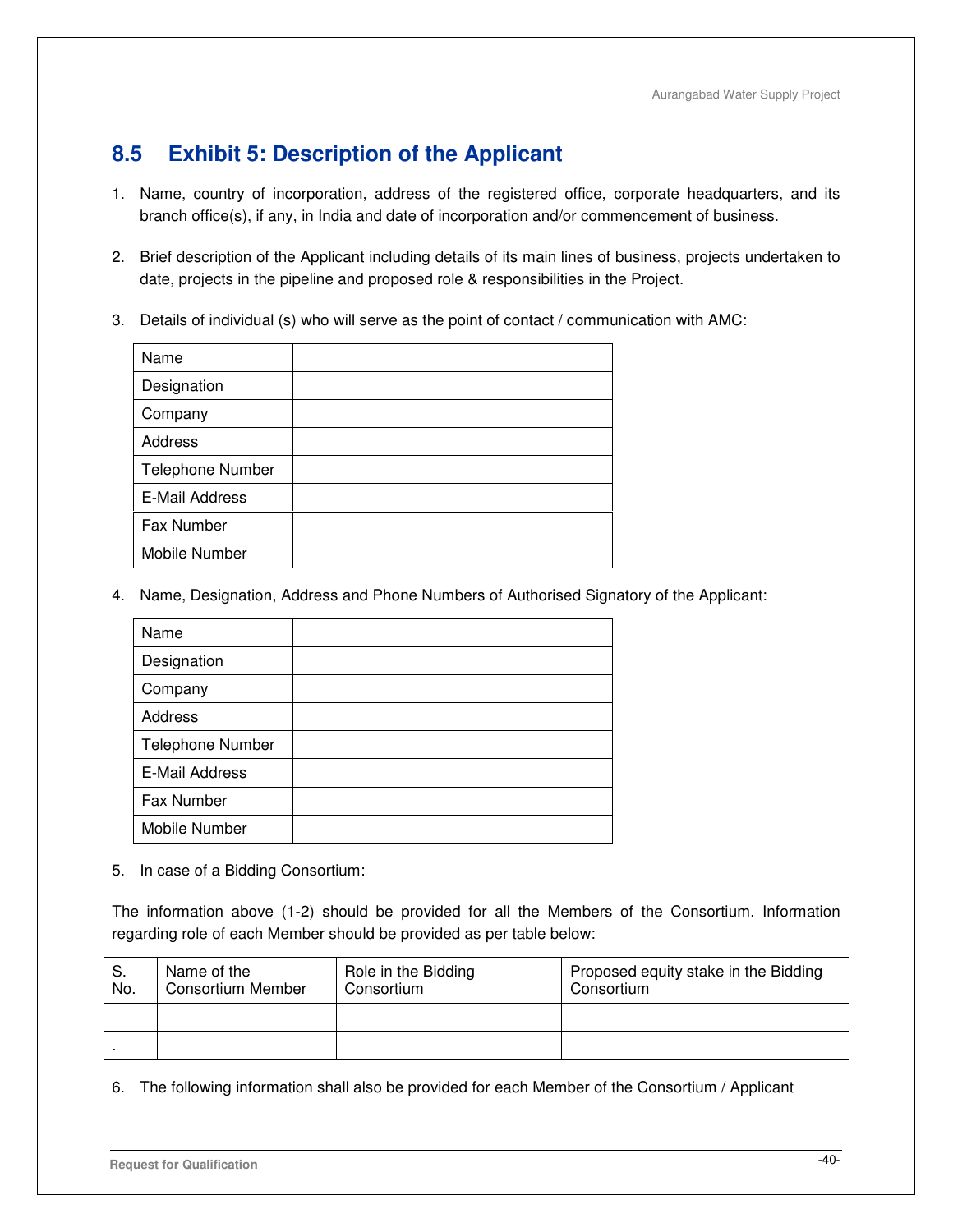**Name of the Applicant / Consortium Member:**

| No             | Criteria                                                                                                                                                                                                                                                        | Yes | No |
|----------------|-----------------------------------------------------------------------------------------------------------------------------------------------------------------------------------------------------------------------------------------------------------------|-----|----|
|                | Has the Applicant/ Consortium Member been barred by the [Central/<br>State] government or government agency or any statutory body/entity,<br>from participating in any project (BOT or otherwise)?                                                              |     |    |
| $\overline{2}$ | If the answer to 1 is yes, does the bar subsist as on the date of<br>submission of Proposal for Qualification?                                                                                                                                                  |     |    |
| 3              | Has the Applicant/ Member of the Consortium paid liquidated<br>damages of more than 5% of the contract value in a contract due to<br>delay or has it been penalised due to any other reason in relation to<br>execution of a contract, in the last three years? |     |    |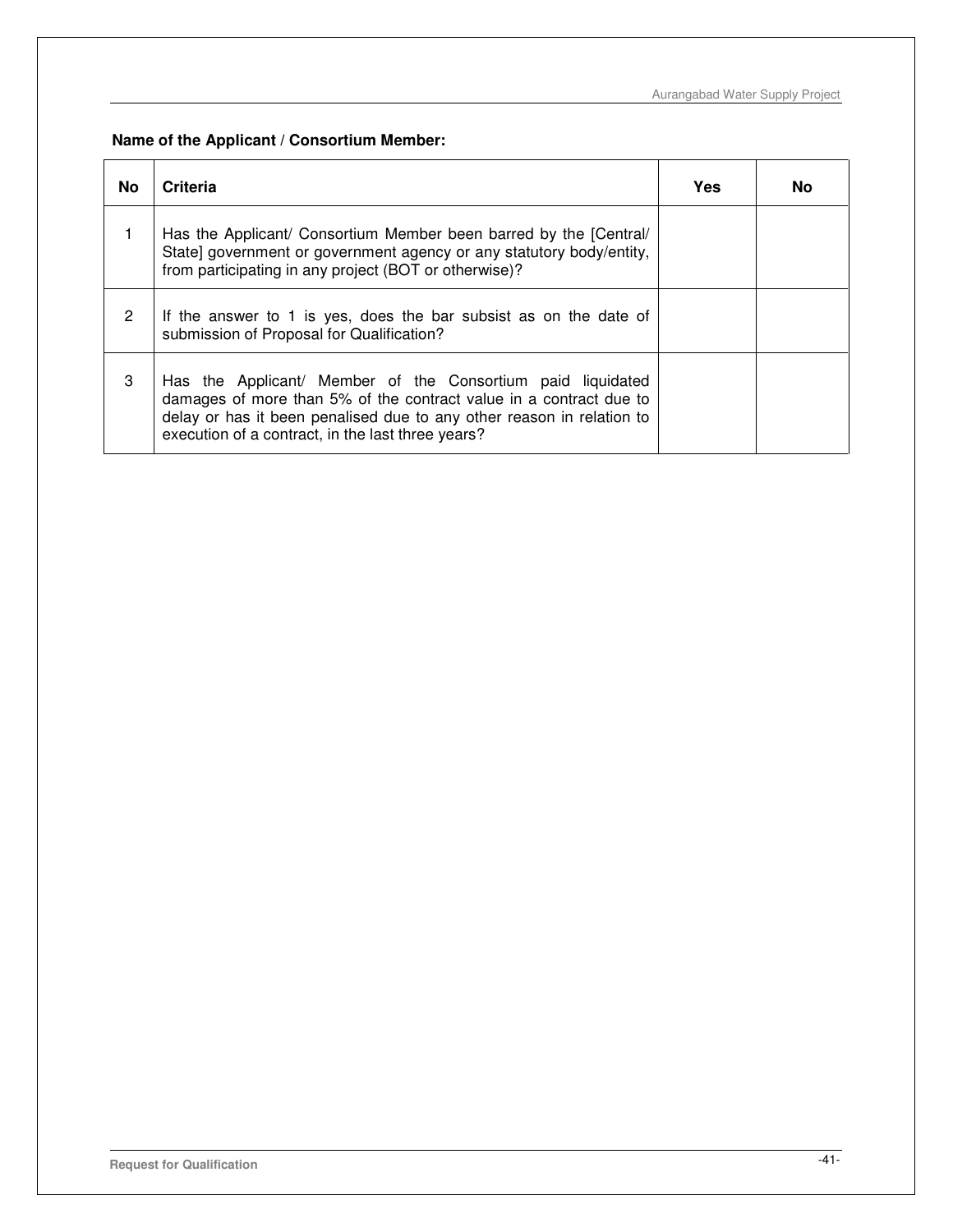# **8.6 Exhibit 6: Format for Power of Attorney for Lead Consortium Member of Consortium**

(On a Stamp Paper of relevant value)

Power of Attorney

Whereas Aurangabad Municipal Corporation ("AMC") has invited Proposal for Qualifications from interested parties for Aurangabad Water Supply Project, Aurangabad, Maharashtra State, India.

Whereas, the members of the Consortium are interested in bidding for the Project and implementing the Project in accordance with the terms and conditions of the Request for Qualification (RFQ) Document, Request for Proposal (RFP) Document and other connected documents in respect of the Project, and

Whereas, it is necessary under the RFQ Document for the members of the Consortium to designate the Lead Consortium Member with all necessary power and authority to do for and on behalf of the Consortium, all acts, deeds and things as may be necessary in connection with the Consortium's bid for the Project who, acting jointly, would have all necessary power and authority to do all acts, deeds and things on behalf of the Consortium, as may be necessary in connection the Consortium's bid for the Project.

#### NOW THIS POWER OF ATTORNEY WITNESSES THAT;

We, M/s. -------(Lead Consortium Member) and M/s -------(Consortium Member(s)) (the respective names and addresses of the registered office) do hereby designate M/s. ----------------------------------------------------- ------------------- being one of the members of the Consortium, as the Lead Consortium Member of the Bidding Consortium, to do on behalf of the Consortium, all or any of the acts, deeds or things necessary or incidental to the Consortium's bid for the Project, including submission of Proposal for Qualification, Technical Proposal and Financial Proposal, participating in conferences, responding to queries, submission of information/ documents and generally to represent the Consortium in all its dealings with AMC, any other Government Agency or any person, in connection with the Project until culmination of the Bidding Process and thereafter till the Agreement is entered into with AMC.

We hereby agree to ratify all acts, deeds and things lawfully done by the Lead Consortium Member, our said attorney pursuant to this Power of Attorney and that all acts deeds and things done by our aforesaid attorney shall and shall always be deemed to have been done by us/Consortium.

Dated this ……Day of …….2009

……………………………………

(Executants) - (To be executed by all the members of the Consortium)

Note: To be executed only in case of a Consortium and the mode of execution of the Power of Attorney should be in accordance with the procedure, if any, laid down by the applicable law and the charter documents of the executant(s) and when it is so required the same should be under common seal affixed in accordance with the required procedure.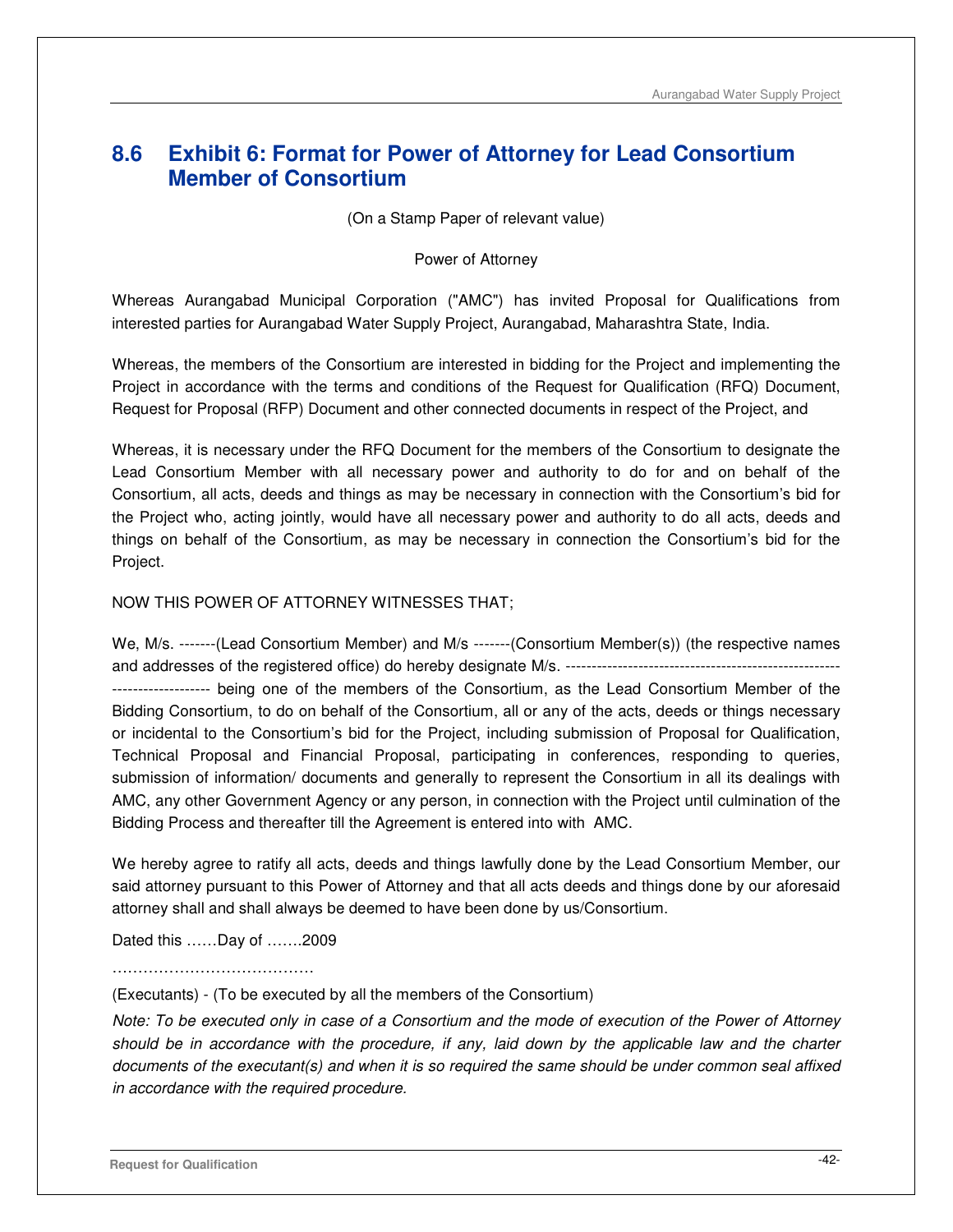# **8.7 Exhibit 7: Principles of the Memorandum of Understanding**

#### **(To be executed between the consortium members of a bidding consortium)**

The principles based on which the Memorandum of Understanding (MoU) shall be executed between / among the Consortium Members, are stated below:

- 1. The MoU should clearly specify the Lead Consortium Member.
- 2. The Lead Consortium Member shall be assigned the responsibility to tie up the entire funding for the Project.
- 3. The MoU should clearly specify the roles and responsibilities of each of the Consortium Members in the implementation of the Project, along with their proposed equity contributions.
- 4. The MoU should be duly signed by an Authorised Representative of each of the Consortium Members.
- 5. The MoU should be executed on an appropriate stamp paper.
- 6. The MoU should be specific to the Project.
- 7. The MoU should be valid for a minimum of twelve months from the last date for submission of the Proposal for Qualification. The validity period should be extended on the original terms, if requested by AMC.

The Principles indicated above are the minimum requirements of the MoU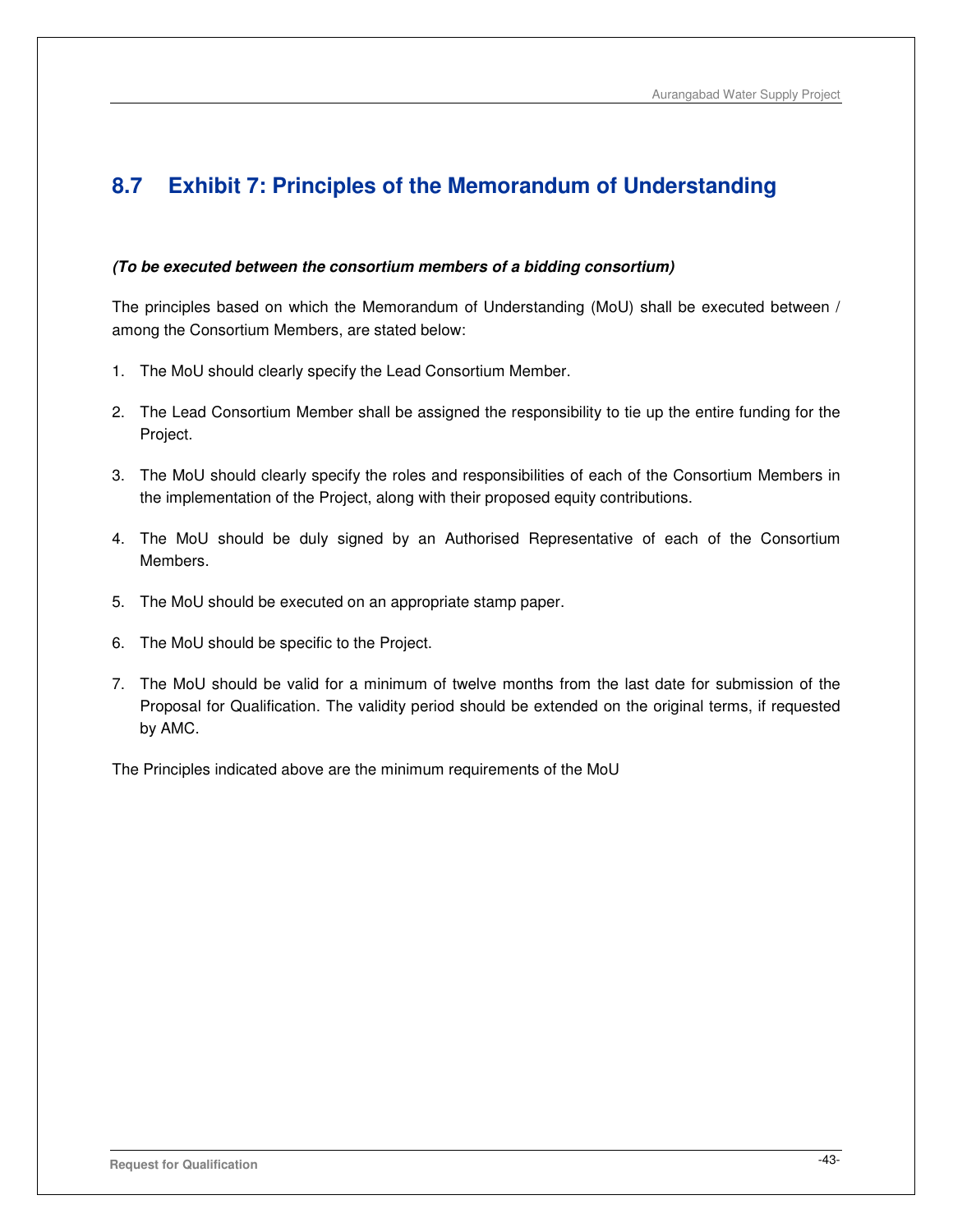# **8.8 Exhibit 8: Statement of Legal Capacity**

(To be forwarded on the letterhead of the Bidding Company/ Lead Consortium Member of the Bidding Consortium)

Date:

To, The Commissioner, Aurangabad Municipal Corporation, Town Hall, Aurangabad – 431 001

Maharashtra, India

Dear Sir,

We hereby confirm that we/ our members in the Consortium (constitution of which has been described in the Proposal for Qualification) satisfy the terms and conditions laid out in the RFQ Document.

We have agreed that …………………… (insert member's name) will act as the Lead Consortium Member of our consortium.\*

We have agreed that .............................. (insert individual's name) will act as our representative/ will act as the representative of the Consortium on its behalf\* and has been duly authorized to submit the Proposal for Qualification. Further, the authorised signatory is vested with requisite powers to furnish such letter and authenticate the same.

Thanking you,

Yours faithfully,

(Signature, name and designation of the authorised signatory)

For and on behalf of……………………………..

\*Please strike out whichever is not applicable.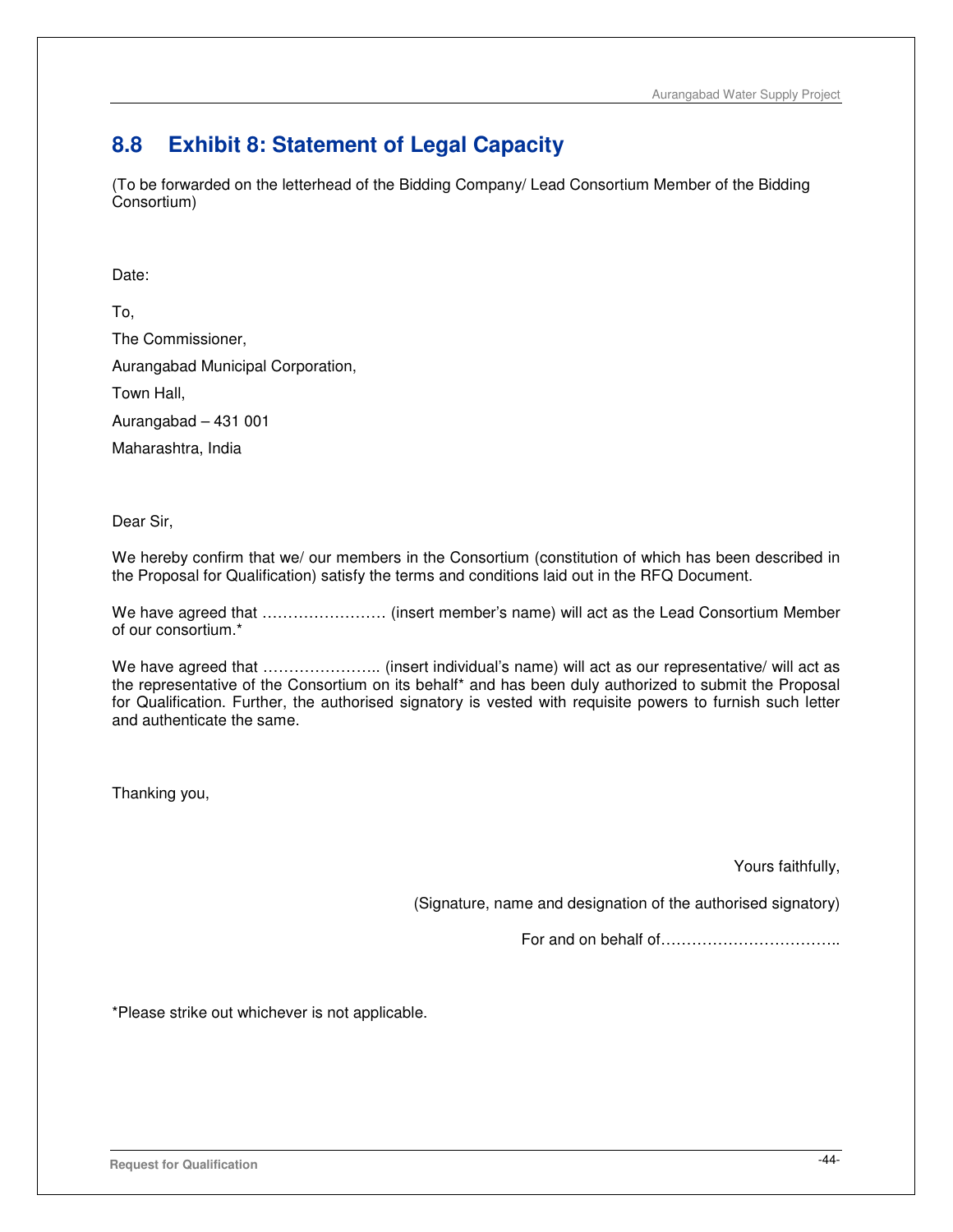# **8.9 Exhibit 9: Financial Capability of the Applicant**

The Applicants would be evaluated for meeting the Evaluation Criteria as mentioned in Section 7 of the RFQ Document. Such Applicants should provide their Networth and Net Cash Accrual details as indicated below. This is to be filled by the Applicant or Lead Consortium Member in case of Bidding Consortium and certified by the statutory auditor.

| Name of<br><b>Applicant</b> | Name and<br>status of the<br>entity whose<br>financial<br>strength is<br>being relied<br>upon                                                                                                                                    | <b>Net Worth</b><br>(INR Crores)* | <b>Average Net</b><br><b>Cash Accrual</b><br>(INR Crores)# |        | <b>Net Cash Accrual</b><br>(INR Crores) |        |
|-----------------------------|----------------------------------------------------------------------------------------------------------------------------------------------------------------------------------------------------------------------------------|-----------------------------------|------------------------------------------------------------|--------|-----------------------------------------|--------|
|                             |                                                                                                                                                                                                                                  |                                   |                                                            | Year 1 | Year 2                                  | Year 3 |
|                             | Name of the<br>entity:<br>Describe status<br>as:<br><b>Bidding</b><br>Company /<br>Holding<br>Company of<br>the Bidding<br>Company<br>Lead<br>Consortium<br>Member/<br>Holding<br>company of the<br>Lead<br>Consortium<br>Member |                                   |                                                            |        |                                         |        |

\*As per audited annual financial statements of the latest completed financial year

# Average of last three financial years

## **Please attach the audited annual reports supporting the figures stated.**

#### **General Instructions:**

- 1. Net Worth (The definition of terms shall be as per Section 3 and Clause 7.1.1)
- 2. Net Cash Accrual (The definition of terms shall be as per Section 3 and Clause 7.1.1)
- 3. The financial year would be the same as the one normally followed by the Applicant for its Annual Financial Statements.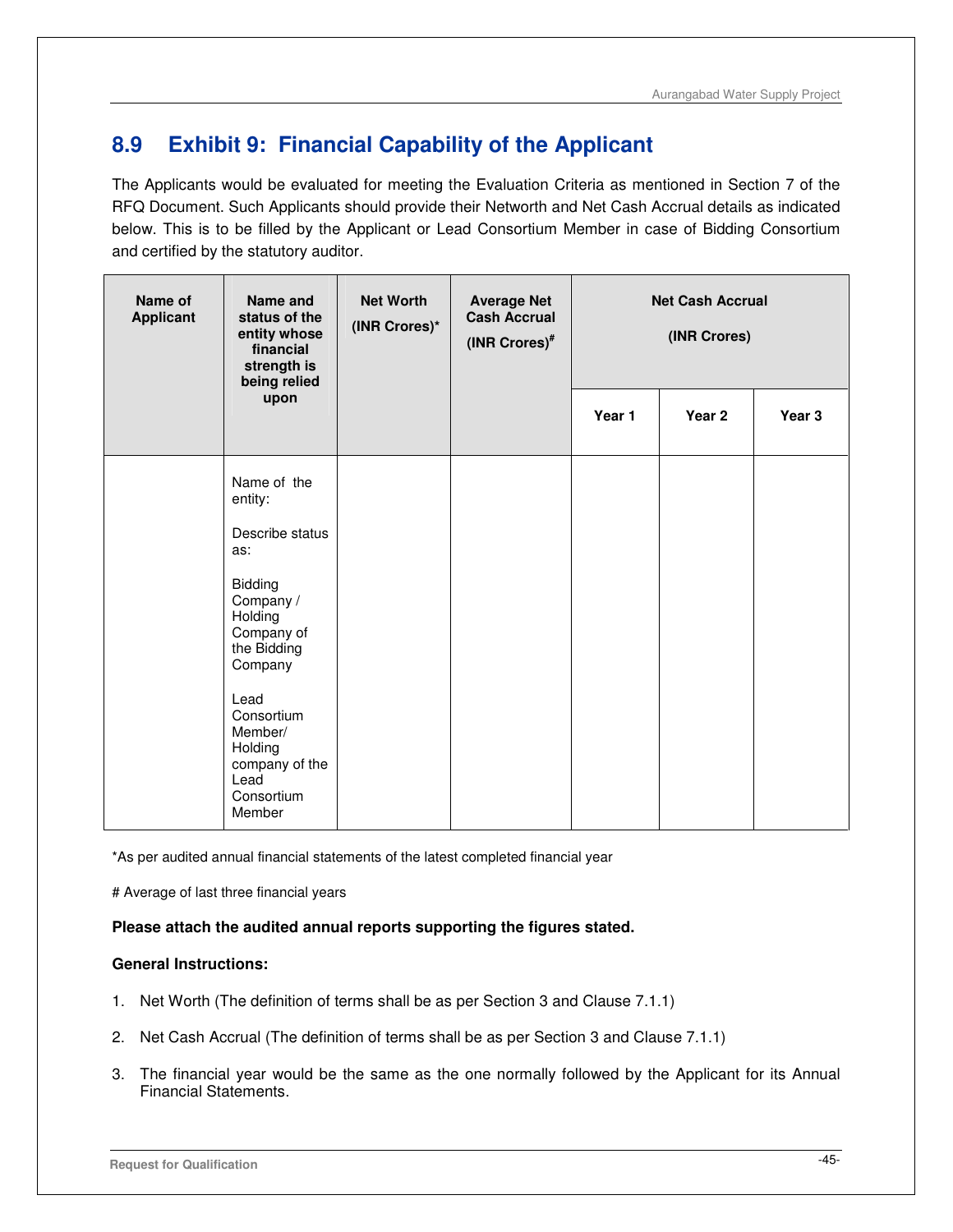- 4. The Applicant shall provide the audited annual financial statements as required under this RFQ Document. Failure to do so would be considered as a non-responsive Proposal for Qualification.
- 5. The Applicant should clearly indicate the calculations and references in the financial statements in arriving at the above numbers in an attached worksheet.

This submission shall be certified by the statutory auditor. The statutory auditor issuing the certificate should clearly indicate his/her membership number assigned by the Institute of Chartered Accountants of India (ICAI) or equivalent organisation abroad.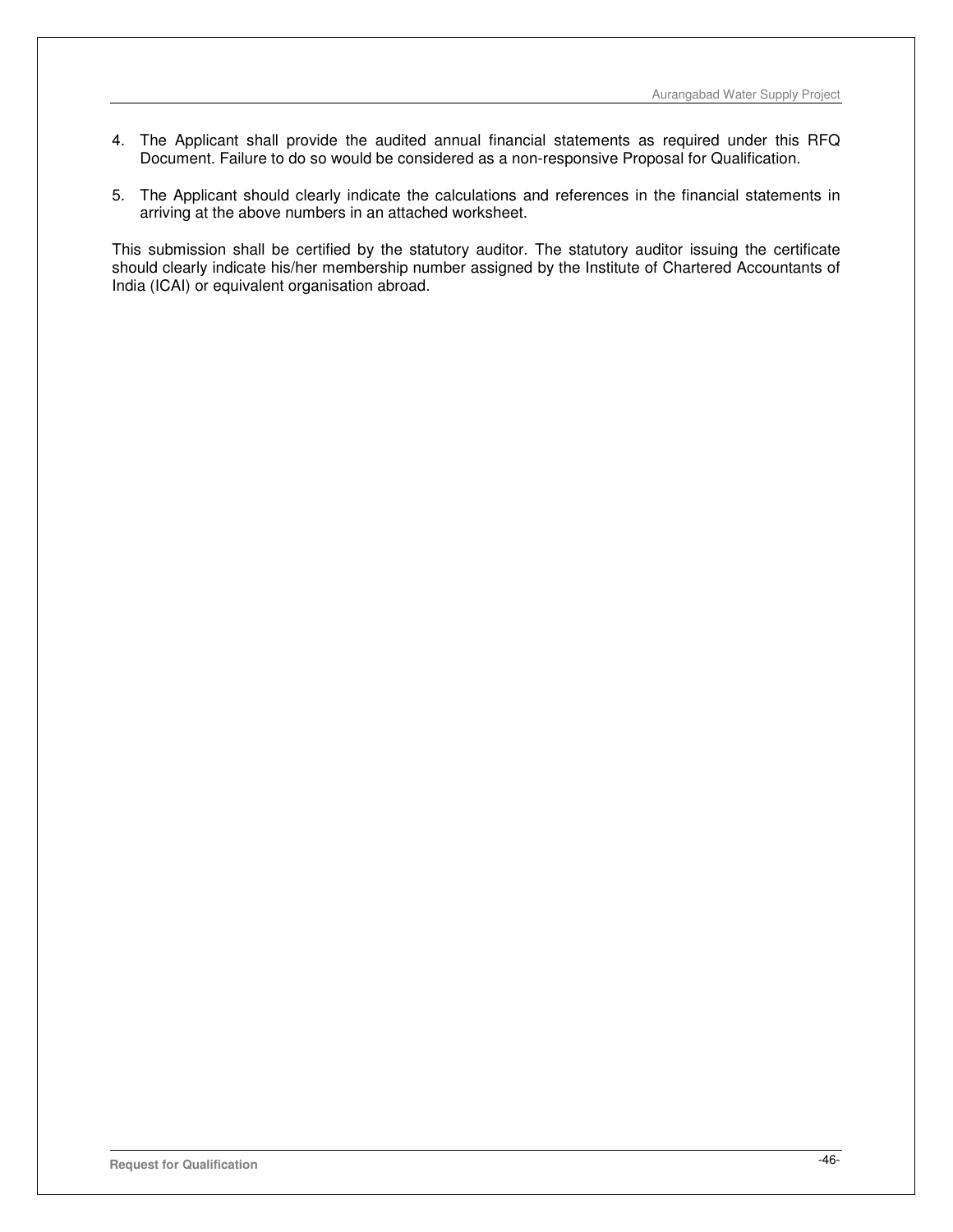# **8.10 Exhibit 10: Formats for Technical Capability**

(Project Details – provide qualifying technical experience information for Applicant / Consortium Member/ Affiliates of either Applicant or Consortium Member)

**Clause 7.2.1 (1) --** The Applicant should have a minimum experience of operating and maintaining Water Treatment Plant with an average annual production of at least 100 Million litres per day (MLD) for at least three complete years in a single city.

| <b>Particulars</b>                                                                                                              | <b>Details</b>                                    |
|---------------------------------------------------------------------------------------------------------------------------------|---------------------------------------------------|
| Name of the entity, whose experience is to be considered                                                                        |                                                   |
| Status of the entity mentioned above                                                                                            | Applicant / Consortium Member/<br>Affiliate       |
| In case of Affiliate, provide relationship with the Applicant /<br>Consortium Member along with percentage of equity holding(s) |                                                   |
| Name of the project                                                                                                             |                                                   |
| Equity stake of Applicant / Consortium Member/ Affiliate in the<br>project company/SPV                                          |                                                   |
| Name of the project authority                                                                                                   |                                                   |
| City, Location and Address                                                                                                      |                                                   |
| Country                                                                                                                         |                                                   |
| Capacity of WTP operated and maintained in a project mentioned<br>herein, in a single city (in MLD)                             | ------------- MLD                                 |
| Average annual production of WTP operated and maintained in a<br>project mentioned herein, in a single city                     | ------------- MLD                                 |
| Number of years of experience of operation and maintenance of<br>WTP.                                                           | From ______ date to _____ date<br>Number of years |

.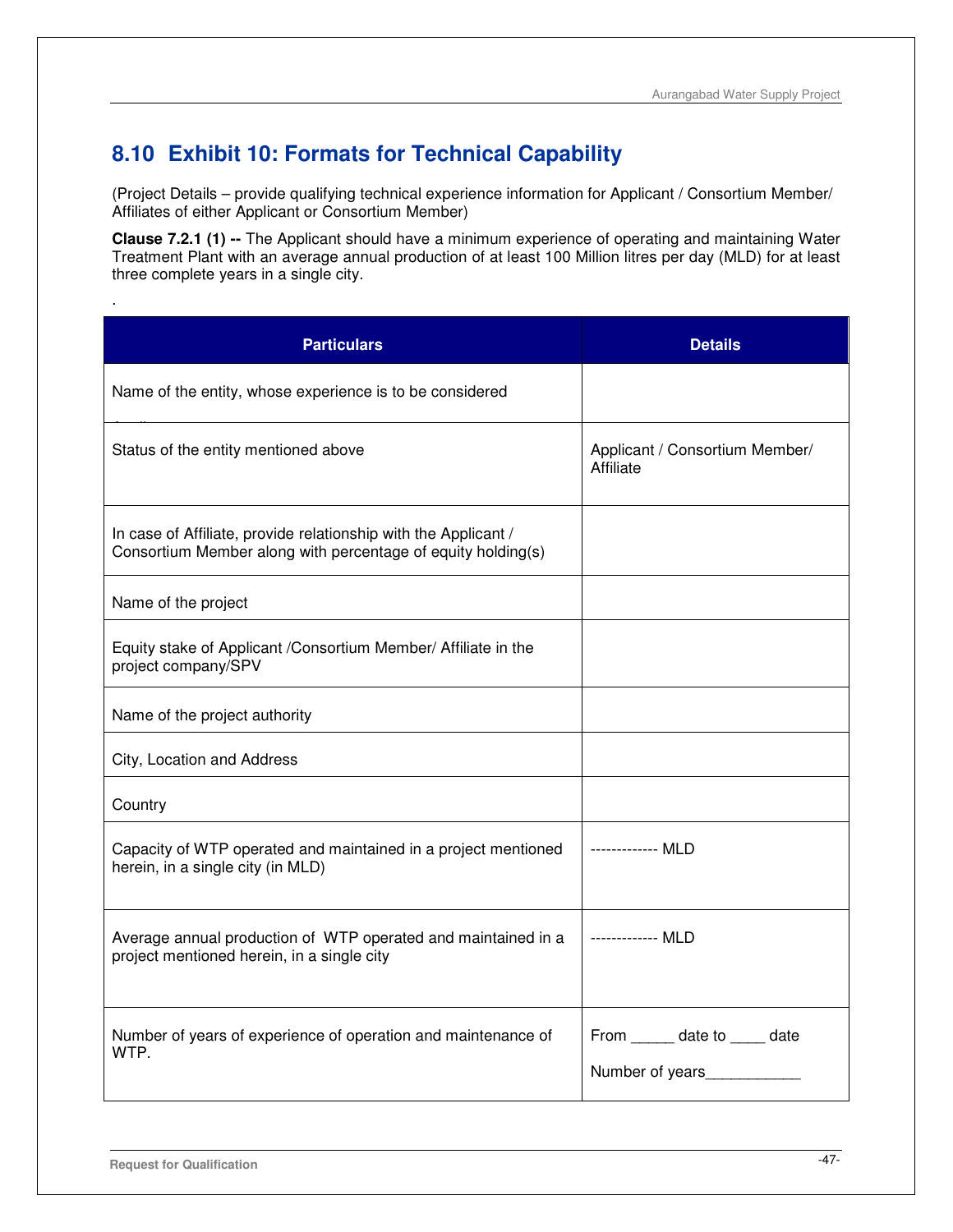Aurangabad Water Supply Project

| <b>Particulars</b>                                                                                                              | <b>Details</b>           |
|---------------------------------------------------------------------------------------------------------------------------------|--------------------------|
| Brief description (write-up) of the project                                                                                     | (Attach separate note)   |
| Certification from the relevant project authority with respect to the<br>experience demonstrated above                          | Attach relevant document |
| Reference with Telephone Number and E-Mail of the relevant<br>project authority for verification of the details provided above. |                          |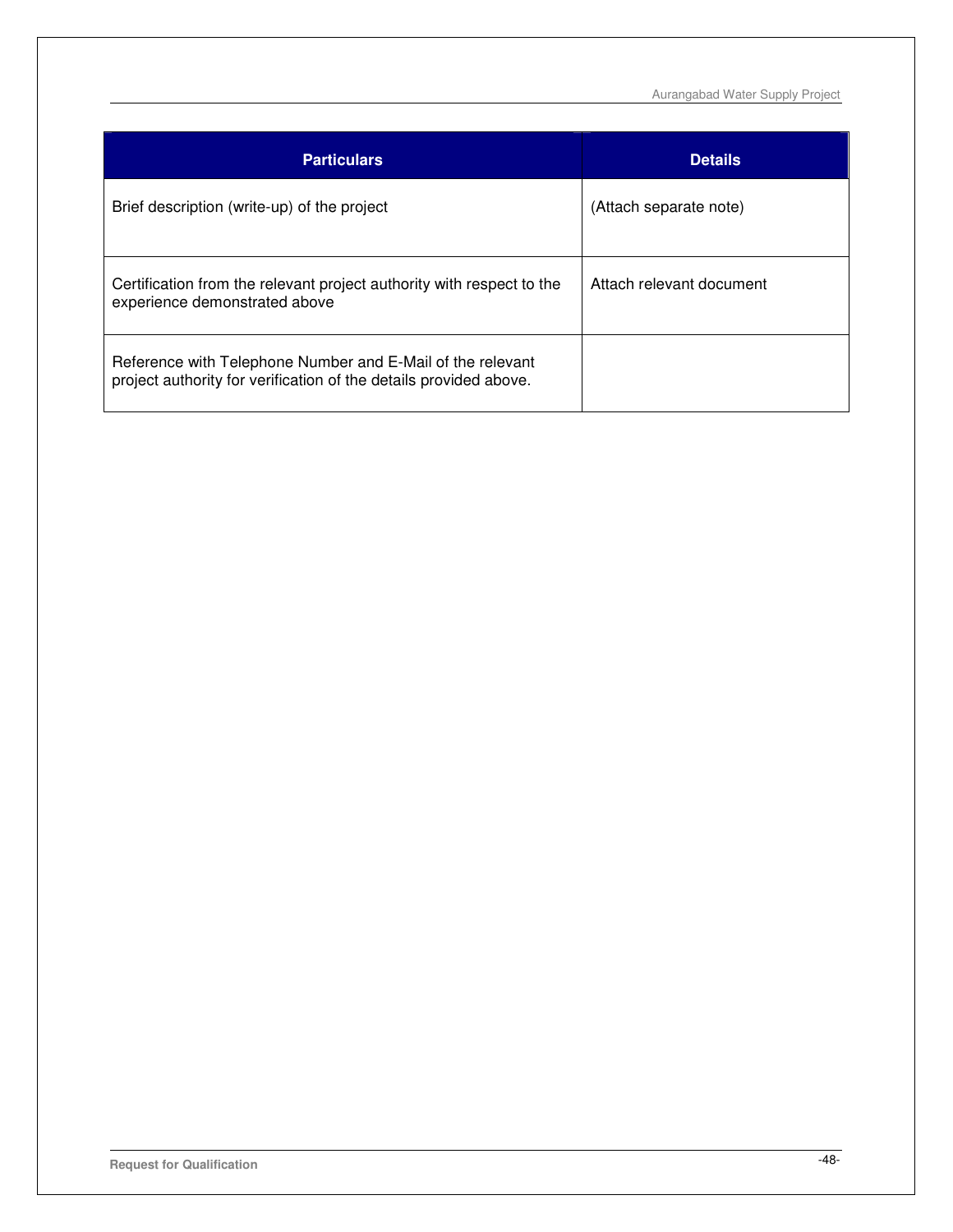**Clause 7.2.1 (5) --** The Applicant should have minimum experience of one year in operating and maintaining a water supply distribution network including the responsibility of billing and collection of revenues from consumers in an urban area with a minimum population (as per the census 2001 in the case of India or the latest census conducted in the country of operation) of 200000 (2 lakhs i.e. 0.2 million).

| <b>Particulars</b>                                                                                                                                                                                                                               | <b>Details</b>                                      |
|--------------------------------------------------------------------------------------------------------------------------------------------------------------------------------------------------------------------------------------------------|-----------------------------------------------------|
| Name of the entity, whose experience is to be considered                                                                                                                                                                                         |                                                     |
| Status of the entity mentioned above                                                                                                                                                                                                             | Applicant / Consortium Member/<br>Affiliate         |
| In case of Affiliate, provide relationship with the Applicant /<br>Consortium Member along with percentage of equity holding(s)                                                                                                                  |                                                     |
| Name of the project                                                                                                                                                                                                                              |                                                     |
| Equity stake of Applicant / Consortium Member/ Affiliate in the<br>project company/SPV                                                                                                                                                           |                                                     |
| Name of the project authority                                                                                                                                                                                                                    |                                                     |
| City, Location and Address                                                                                                                                                                                                                       |                                                     |
| Country                                                                                                                                                                                                                                          |                                                     |
| Population (as per the Census 2001 in the case of India or the<br>latest Census conducted in the country of operation) of the urban<br>area where the Applicant has undertaken operation and<br>maintenance of water supply distribution network | Attach relevant document                            |
| Number of year(s) of experience of operation and maintenance of<br>water supply distribution network in a project mentioned herein                                                                                                               | From ______ date to _____ date<br>Number of year(s) |
| Whether the experience of operation and maintenance of water<br>supply distribution network includes the responsibility of billing and<br>collection of revenues from consumers                                                                  |                                                     |
| Brief description (write-up) of the project and role of the Applicant                                                                                                                                                                            | (Attach separate note)                              |
| Certification from the relevant project authority with respect to the                                                                                                                                                                            | Attach relevant document                            |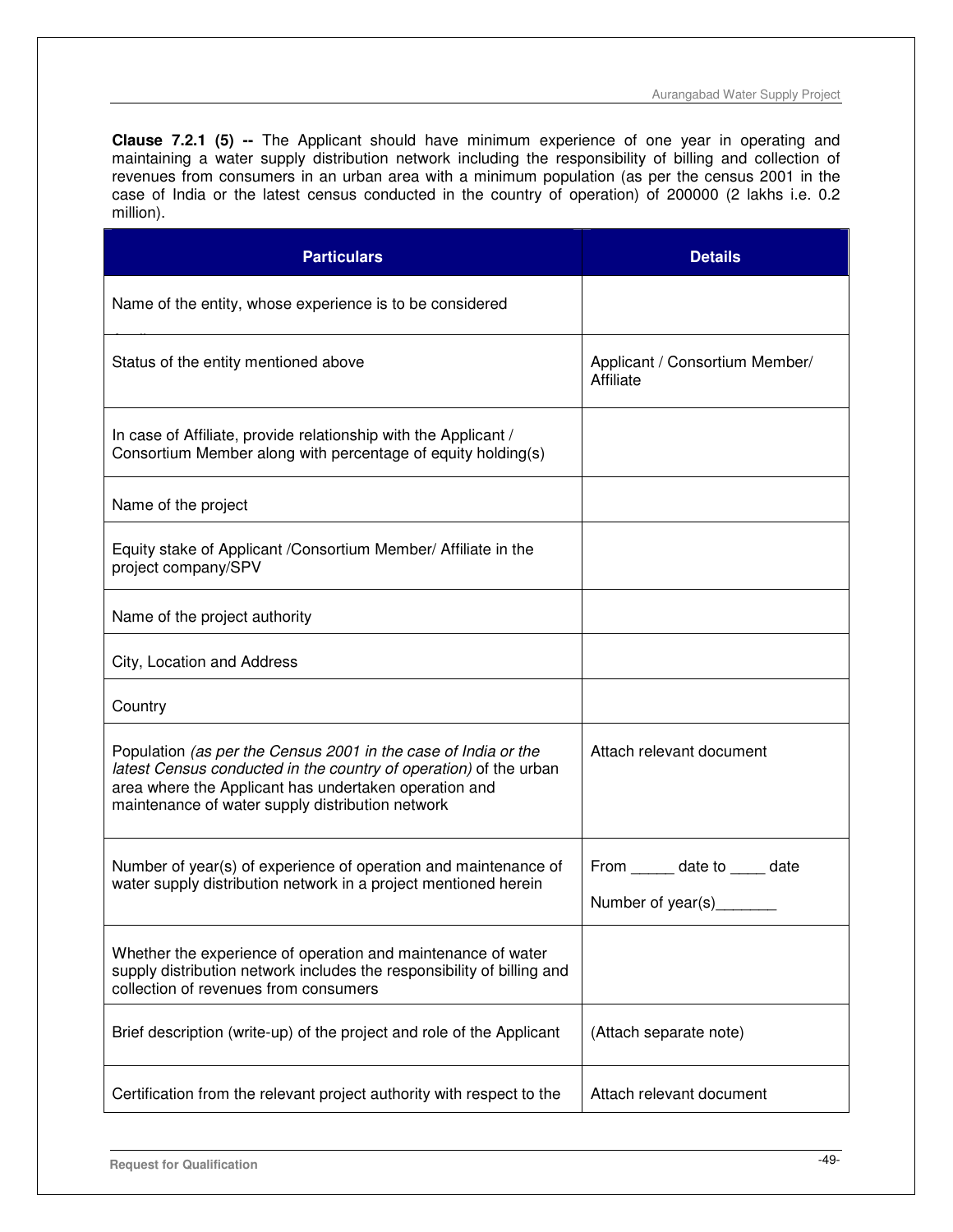Aurangabad Water Supply Project

| <b>Particulars</b>                                                                                                              | <b>Details</b> |
|---------------------------------------------------------------------------------------------------------------------------------|----------------|
| experience demonstrated above                                                                                                   |                |
| Reference with Telephone Number and E-Mail of the relevant<br>project authority for verification of the details provided above. |                |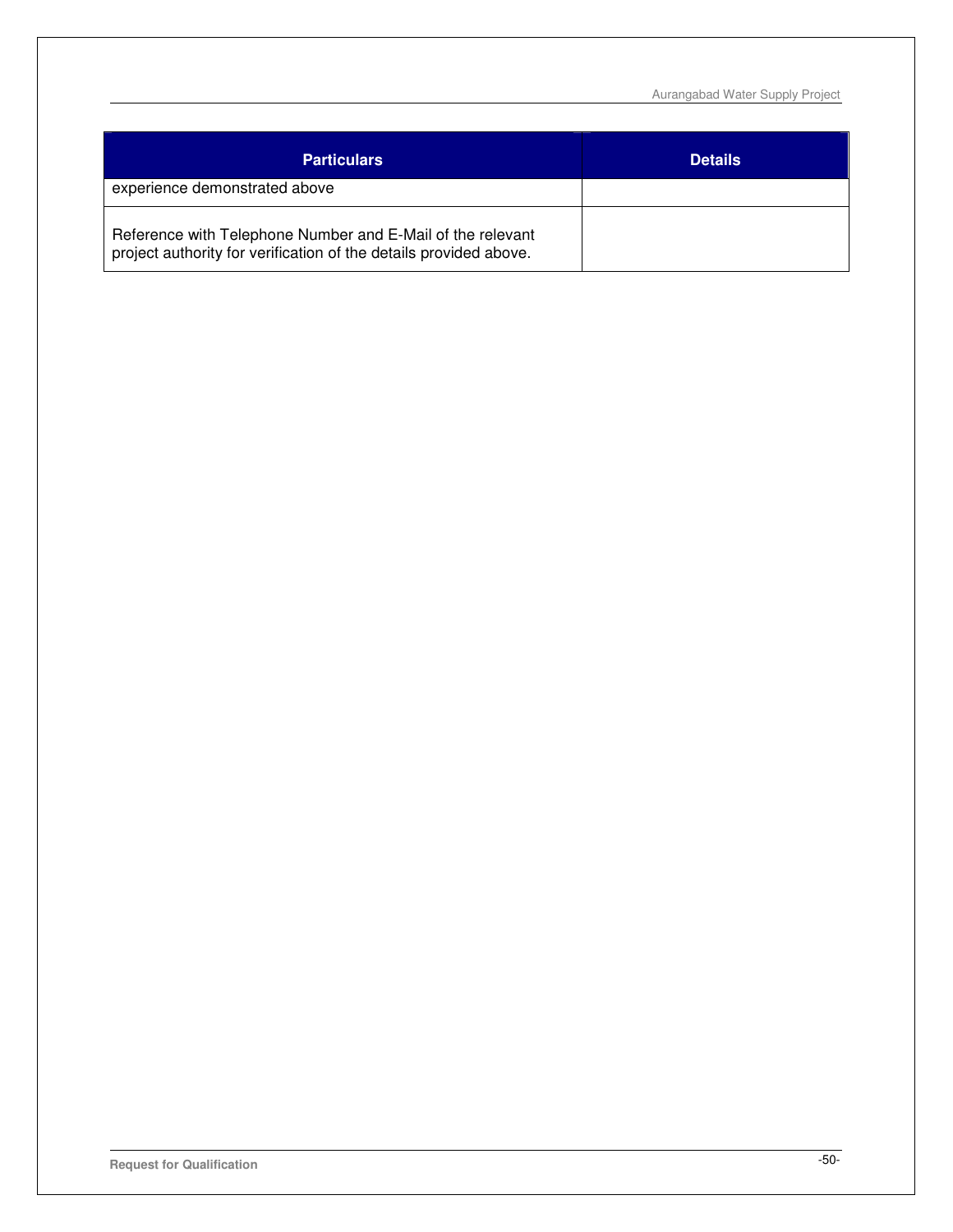**Clause 7.2.1 (3) --** The Applicant should have experience of laying mild steel welded pipe line of at least 2200 mm dia for at least 20 Km length in any one year in a single contract over the past three preceding financial years from the Proposal for Qualification Due Date.

| <b>Particulars</b>                                                                                                              | <b>Details</b>                              |
|---------------------------------------------------------------------------------------------------------------------------------|---------------------------------------------|
| Name of the entity, whose experience is to be considered                                                                        |                                             |
| Status of the entity mentioned above                                                                                            | Applicant / Consortium Member/<br>Affiliate |
| In case of Affiliate, provide relationship with the Applicant /<br>Consortium Member along with percentage of equity holding(s) |                                             |
| Name of the project                                                                                                             |                                             |
| Equity stake of Applicant /Consortium Member/ Affiliate in the<br>project company/SPV                                           |                                             |
| Name of the project authority                                                                                                   |                                             |
| City, Location and Address                                                                                                      |                                             |
| Country                                                                                                                         |                                             |
| Length and diameter of mild steel welded pipe line laid in a single<br>contract mentioned herein                                | Length - Kms<br>Diameter - mm               |
| Date of commencement of the project stated herein                                                                               | Date/ month/ year                           |
| Date of completion of the project stated herein                                                                                 | Date/ month/ year                           |
| Brief description (write-up) of the project                                                                                     | (Attach separate note)                      |
| Certification from the relevant project authority with respect to the<br>experience demonstrated above                          | Attach relevant document                    |
| Reference with Telephone Number and E-Mail of the relevant<br>project authority for verification of the details provided above. |                                             |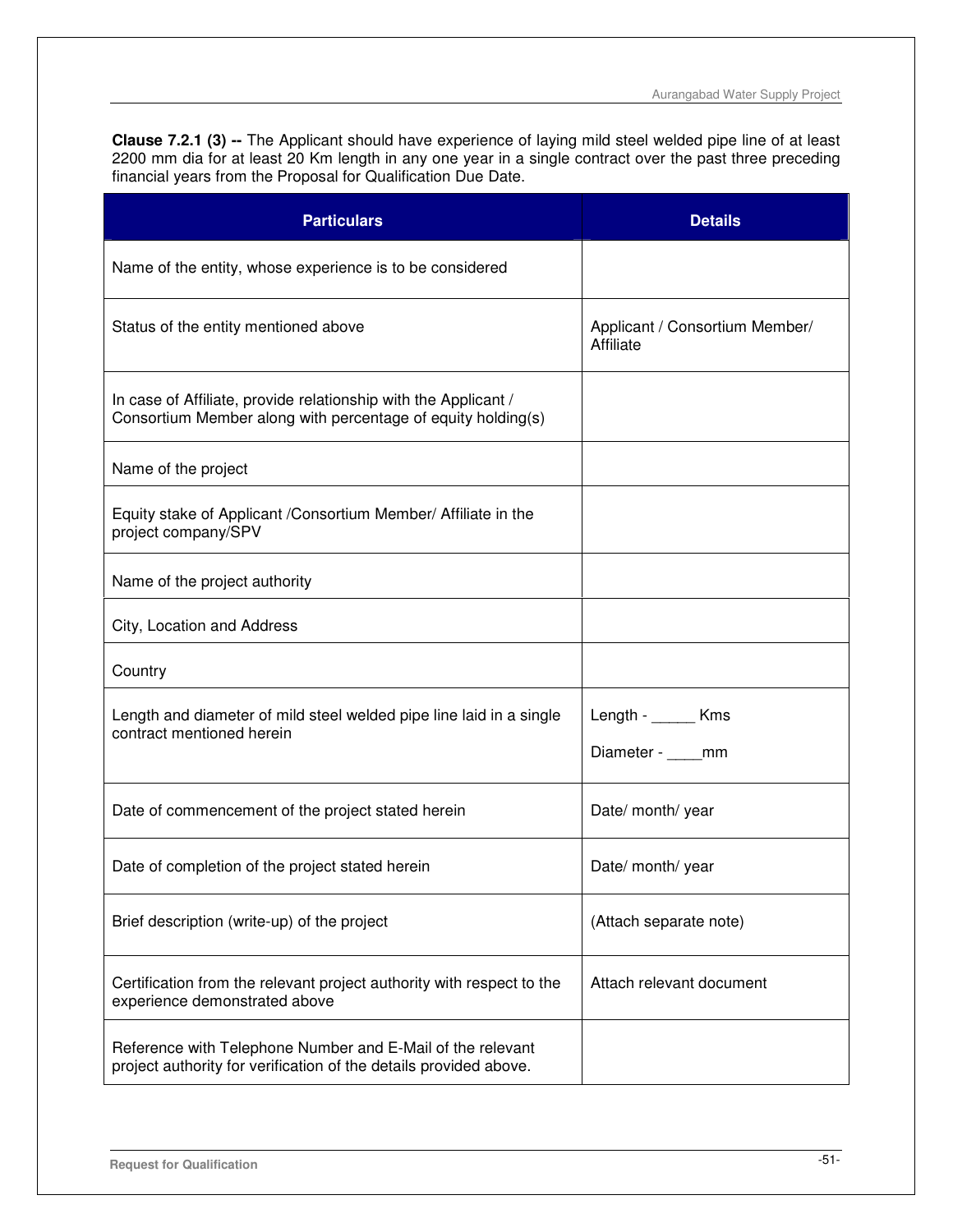**Clause 7.2.1 (4)--** The Applicant should have built a Water Treatment Plant of 100 MLD capacity in a single contract over the past ten preceding financial years from the Proposal for Qualification Due Date.

| <b>Particulars</b>                                                                                                              | <b>Details</b>                              |
|---------------------------------------------------------------------------------------------------------------------------------|---------------------------------------------|
| Name of the entity, whose experience is to be considered                                                                        |                                             |
| Status of the entity mentioned above                                                                                            | Applicant / Consortium Member/<br>Affiliate |
| In case of Affiliate, provide relationship with the Applicant /<br>Consortium Member along with percentage of equity holding(s) |                                             |
| Name of the project                                                                                                             |                                             |
| Equity stake of Applicant / Consortium Member/ Affiliate in the<br>project company/SPV                                          |                                             |
| Name of the project authority                                                                                                   |                                             |
| City, Location and Address                                                                                                      |                                             |
| Country                                                                                                                         |                                             |
| Capacity of a WTP constructed in a single contract mentioned<br>herein                                                          | <b>MLD</b>                                  |
| Date of commencement of the project stated herein                                                                               | Date/ month/ year                           |
| Date of completion of the project stated herein                                                                                 | Date/ month/ year                           |
| Brief description (write-up) of the project                                                                                     | (Attach separate note)                      |
| Certification from the relevant project authority with respect to the<br>experience demonstrated above                          | Attach relevant document                    |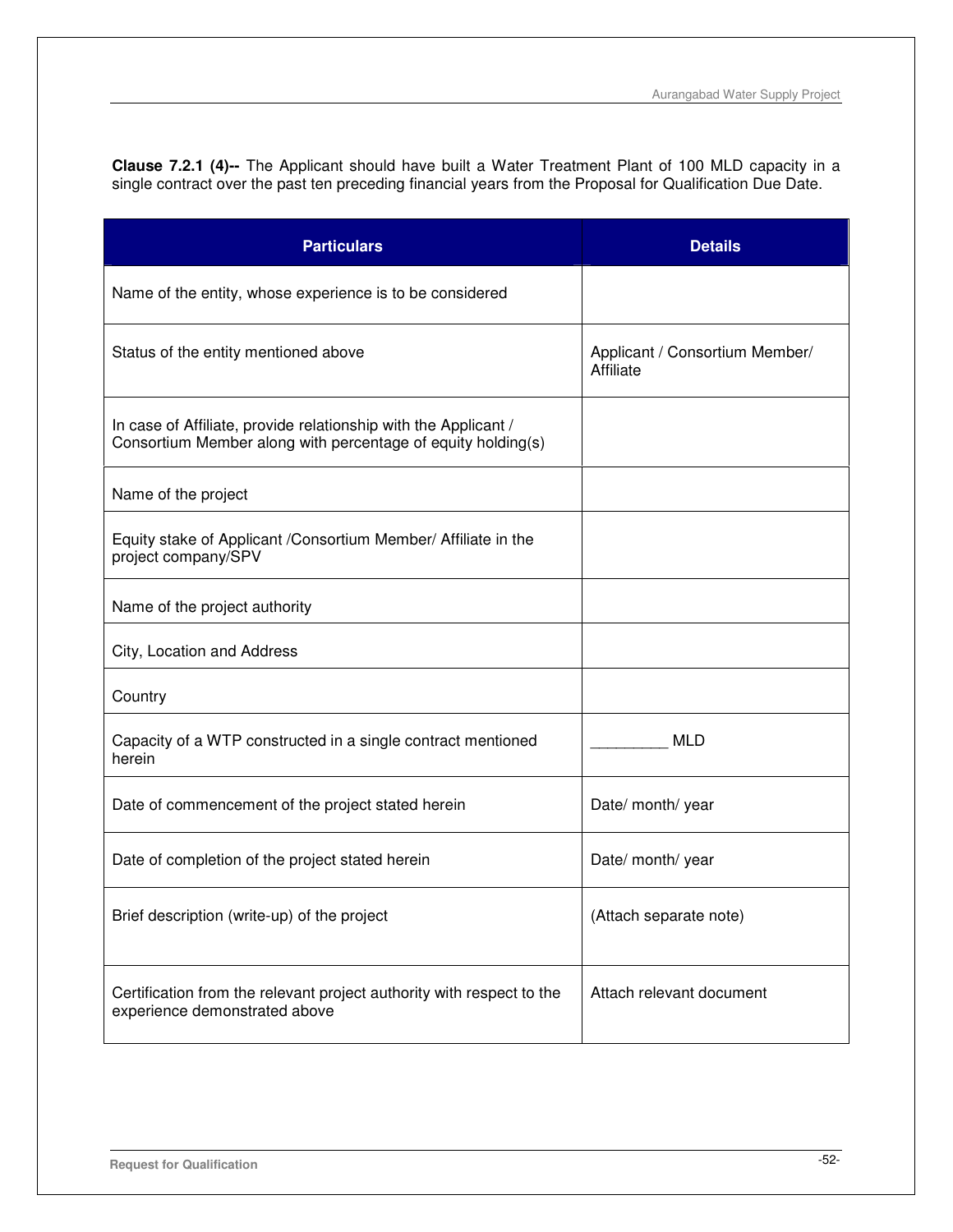Aurangabad Water Supply Project

| <b>Particulars</b>                                                                                                              | <b>Details</b> |
|---------------------------------------------------------------------------------------------------------------------------------|----------------|
| Reference with Telephone Number and E-Mail of the relevant<br>project authority for verification of the details provided above. |                |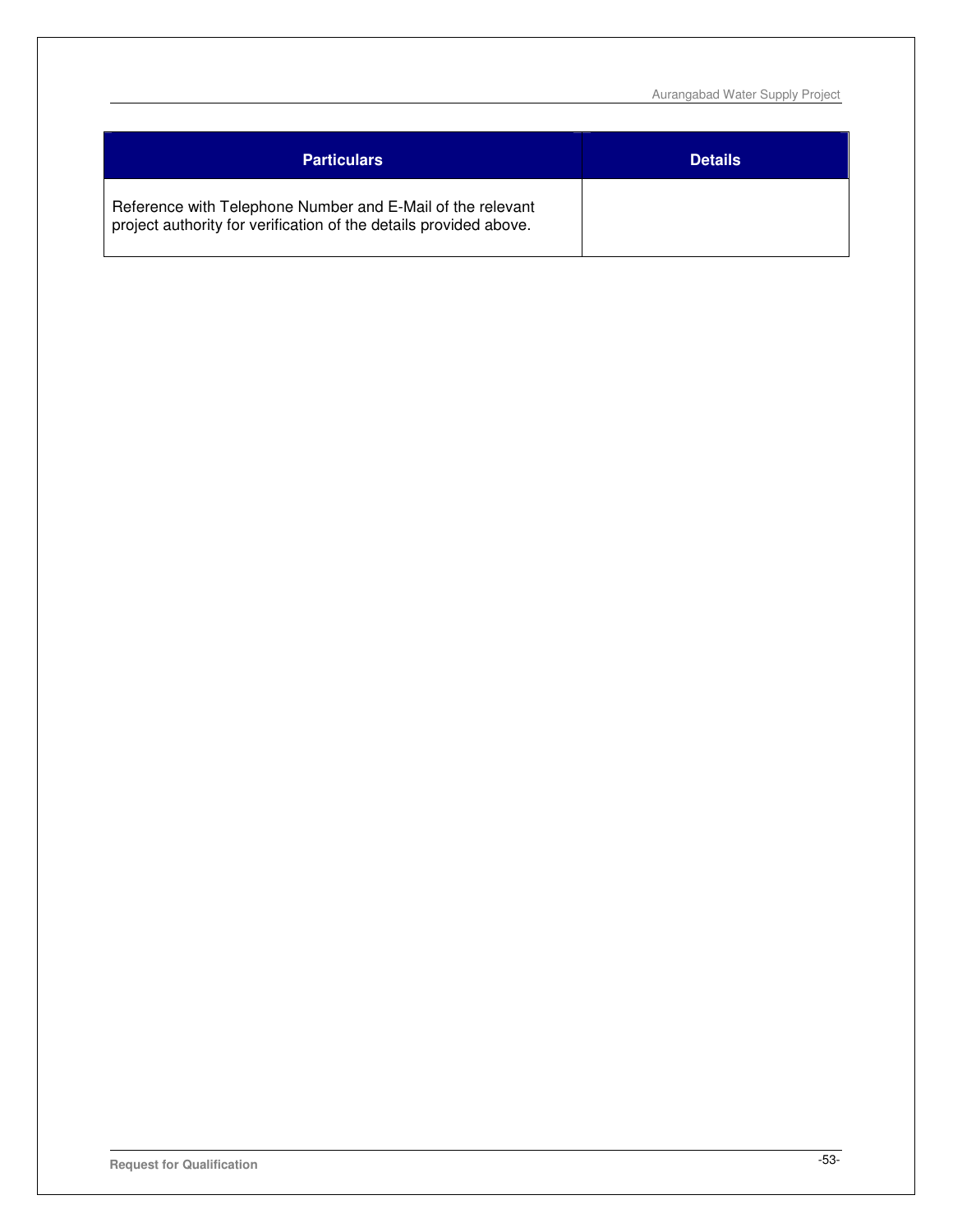**Clause 7.2.1 (5) --** The Applicant should have successfully commissioned at least one PPP project in the core sector in India, of which at least one should be an operational project having a minimum project cost of Rs.30 crores, over the past five preceding financial years from the Proposal for Qualification Due Date. The core sector includes Water supply, Roads, Ports, Power, Industrial parks, Special Economic Zone (SEZ), Airports or any public utilities.

| <b>Particulars</b>                                                                                                              | <b>Details</b>                              |
|---------------------------------------------------------------------------------------------------------------------------------|---------------------------------------------|
| Name of the entity, whose experience is to be considered                                                                        |                                             |
| Status of the entity mentioned above                                                                                            | Applicant / Consortium Member/<br>Affiliate |
| In case of Affiliate, provide relationship with the Applicant /<br>Consortium Member along with percentage of equity holding(s) |                                             |
| Name of the operational PPP project                                                                                             |                                             |
| Type of the core sector                                                                                                         |                                             |
| Equity stake of Applicant / Consortium Member/ Affiliate in the<br>project company/SPV                                          |                                             |
| Name of the project authority                                                                                                   |                                             |
| <b>Location and Address</b>                                                                                                     |                                             |
| Country                                                                                                                         |                                             |
| Project cost of the PPP project mentioned herein                                                                                | In Indian Rupees                            |
| Source of funding for the PPP project mentioned herein                                                                          | a)                                          |
|                                                                                                                                 | b)                                          |
|                                                                                                                                 | etc                                         |
| Role of the entity in the project mentioned herein                                                                              |                                             |
| Year and date of the PPP project award                                                                                          | Date/month/year                             |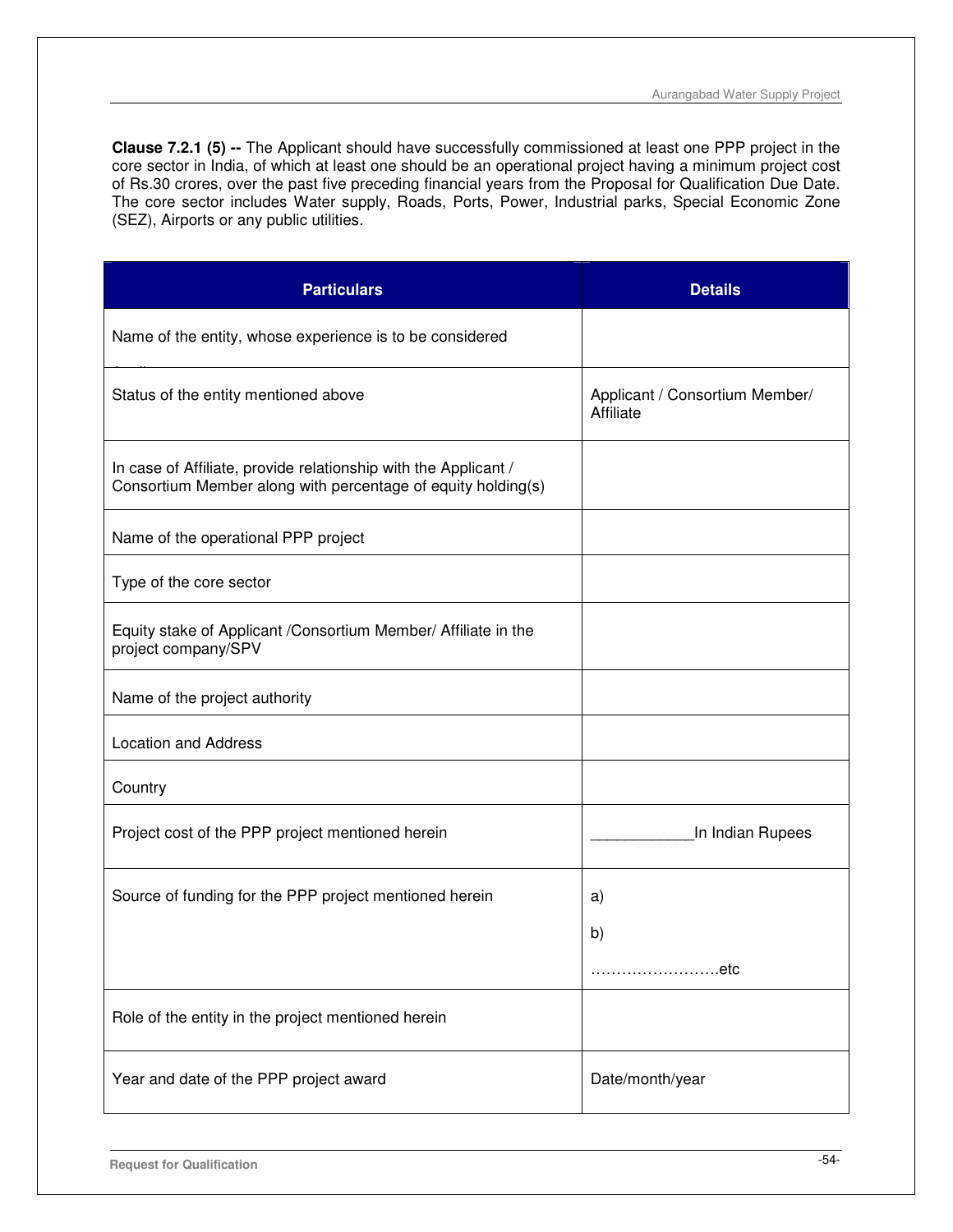Aurangabad Water Supply Project

| <b>Particulars</b>                                                                                                              | <b>Details</b>           |
|---------------------------------------------------------------------------------------------------------------------------------|--------------------------|
| Year and date of commencement of commercial operation of the<br>project                                                         | Date/month/year          |
| Brief description (write-up) of the project                                                                                     | (Attach separate note)   |
| Certification of experience:-                                                                                                   | Attach relevant document |
| Relevant document(s) certifying the project cost                                                                                |                          |
| Relevant document(s) from relevant authority certifying the<br>commencement of the commercial operation of the project          |                          |
| Reference with Telephone Number and E-Mail of the relevant<br>project authority for verification of the details provided above. |                          |